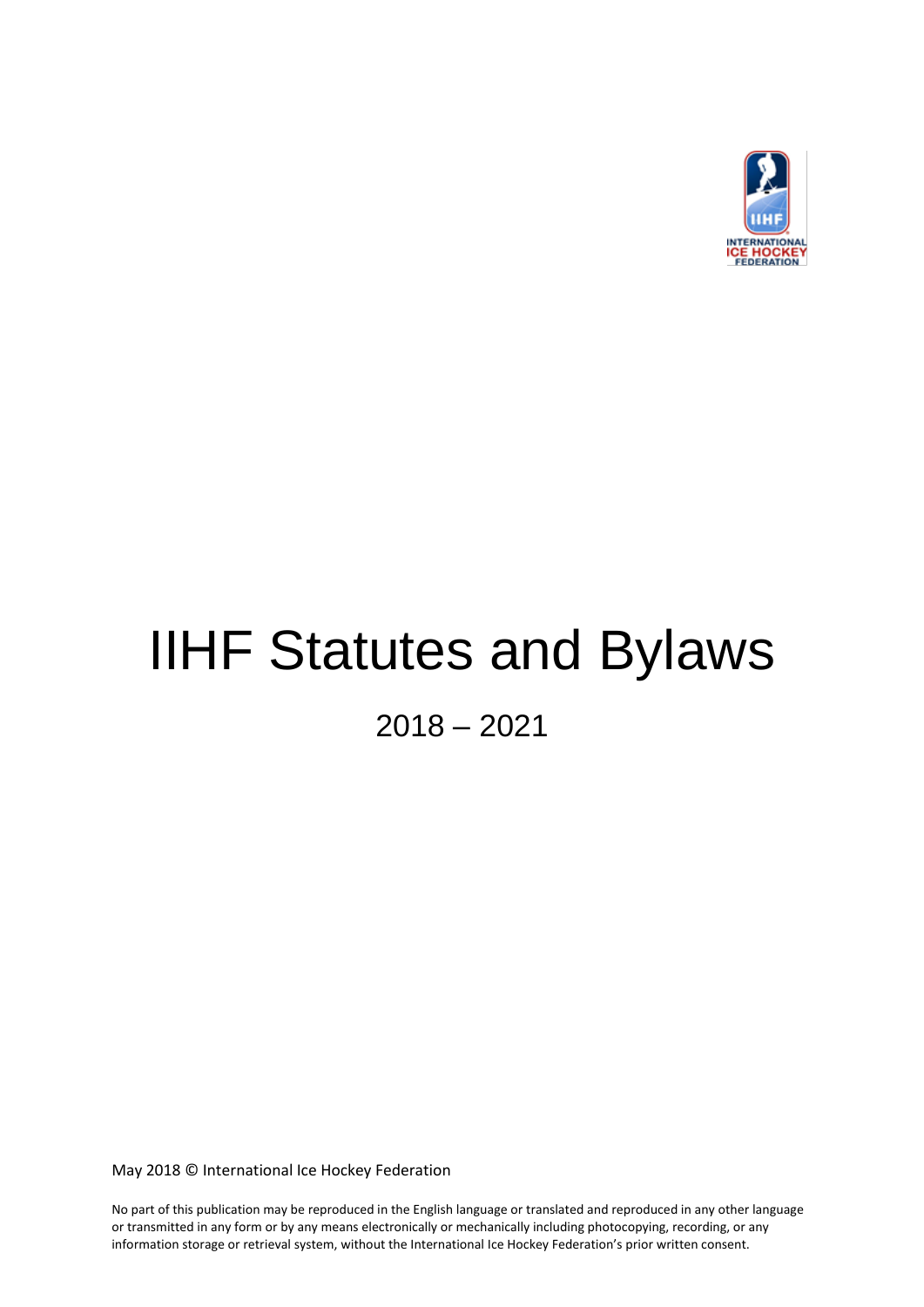# Contents

| <b>Chapter 1</b> |  |
|------------------|--|
| Statute 1        |  |
| Statute 2        |  |
| Statute 3        |  |
| Statute 4        |  |
| Statute 5        |  |
| Statute 6        |  |
| Statute 7        |  |
| Statute 8        |  |
| <b>Chapter 2</b> |  |
| Statute 9        |  |
|                  |  |
|                  |  |
|                  |  |
|                  |  |
| <b>Chapter 3</b> |  |
|                  |  |
|                  |  |
|                  |  |
|                  |  |
|                  |  |
| <b>Chapter 4</b> |  |
|                  |  |
|                  |  |
|                  |  |
|                  |  |
|                  |  |
| <b>Chapter 5</b> |  |
|                  |  |
|                  |  |
|                  |  |
|                  |  |
|                  |  |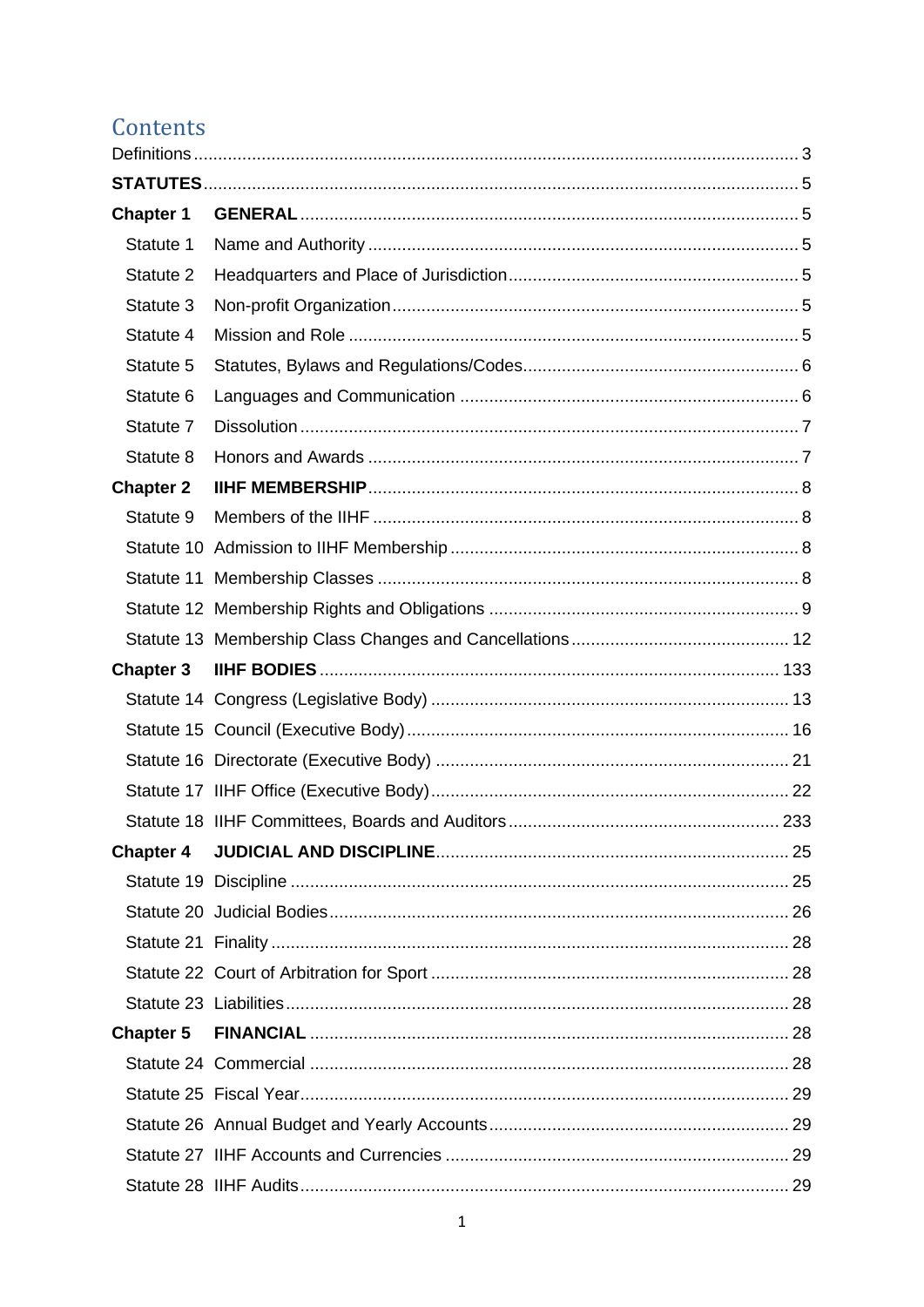| <b>Chapter 1</b>   |                                                                                |  |
|--------------------|--------------------------------------------------------------------------------|--|
| Bylaw 1            |                                                                                |  |
| Bylaw <sub>2</sub> | National Team Allocation in IIHF Ice Hockey World Championships 31             |  |
| Bylaw 3            | Minimum Participation Standards for the IIHF Ice Hockey Men's and Women's      |  |
| Bylaw 4            | Player Eligibility to Participate in the IIHF Championship Program and Olympic |  |
| Bylaw 5            |                                                                                |  |
| Bylaw <sub>6</sub> |                                                                                |  |
| Bylaw 7            | World Championship Hosting Rights, Obligations and Penalties 37                |  |
| Bylaw 8            |                                                                                |  |
| Bylaw 9            | IIHF Withdrawal, Cancellation and Postponement of IIHF Championships  40       |  |
| Bylaw 10           |                                                                                |  |
| Bylaw 11           |                                                                                |  |
| Bylaw 12           |                                                                                |  |
| Bylaw 13           |                                                                                |  |
| Bylaw 14           | IIHF Ice Hockey Women's World Championship (WW) 46                             |  |
| Bylaw 15           | IIHF Ice Hockey U18 Women's World Championship (WW18)  47                      |  |
| Bylaw 16           |                                                                                |  |
| Bylaw 17           |                                                                                |  |
| <b>Chapter 2</b>   |                                                                                |  |
| Bylaw 18           |                                                                                |  |
| Bylaw 19           |                                                                                |  |
| Bylaw 20           |                                                                                |  |
| Bylaw 21           |                                                                                |  |
| Bylaw 22           |                                                                                |  |
| Bylaw 23           |                                                                                |  |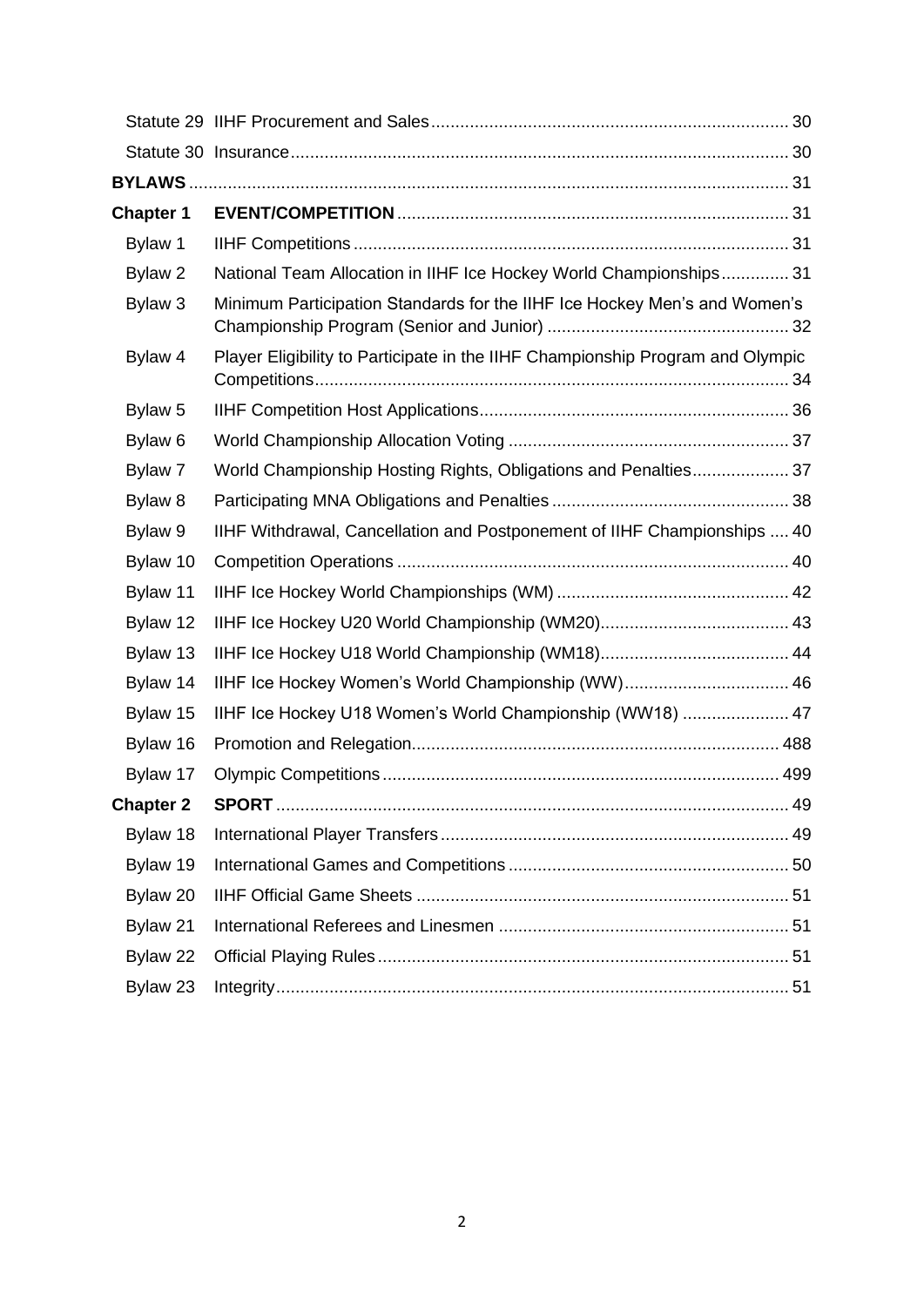# <span id="page-3-0"></span>**Definitions**

The masculine gender used in relation to any physical person (for example, names such as member, leader, official participant, competitor, player, referee, candidate, personnel, or pronouns such as he, they, them) shall, unless specified otherwise to the contrary, and applicable to all IIHF Statutes, Bylaws, Regulations/Codes and Guidelines, be understood as including the feminine gender.

The following terms shall have the meaning as indicated in the IIHF Statutes, Bylaws and Regulations/Codes:

Agenda: The list of the subjects handled and the matters to be acted or voted upon during an Annual or a Semi-Annual Congress. See Annex 1 for full Annual and Semi-Annual Congress Agenda.

Annual Congress: Shall have the meaning as described in Statute 14.3.

Associate MNA: Associate membership as defined in accordance with Statute 11.2. CAS: Court of Arbitration for Sport.

Category: Means any of the general age and gender classifications (WM, WM20, WM18, WW, WW18) in which the IIHF holds annual World Championships.

Championship Season: Means the hockey season in which the applicable IIHF Championship is held and ends immediately after the IIHF Ice Hockey Men's World Championship (Top Division).

Commercial Partner: As of 2018, Infront.

Controlling/controls solely ice hockey: An association controlling solely ice hockey, is an association that is not controlling other sports in addition to ice hockey.

Country: Geographical land mass.

Division: A group within a Category which competes for an IIHF World Championship. Emergency Legislation: An amendment, alteration or repeal of an IIHF Regulation/Code or Official Playing Rule which is determined by Council in cases of urgency and which requires Congress' ratification at the next Ordinary Congress or Extra Ordinary Congress. Extra Ordinary Congress: As defined in Statute 14.4.

Full MNA: Full membership as defined in accordance with Statute 11.1.

Good Standing: Good Standing refers to any MNA who has fulfilled all requirements within its membership class, who has neither voluntarily withdrawn from membership nor has been expelled or suspended from membership, who is current on all financial obligations with the IIHF and/or other MNAs, and who fully complies with all IIHF Statutes, Bylaws,

Regulations/Code requirements and decisions of the IIHF, specifically including, but not limited to Statute 12.2 and minimum participation standards in the Senior Men's or Senior Women's Category.

IIHF: International Ice Hockey Federation.

IIHF Activities: All operations organized, legislated, sanctioned or governed by the IIHF.

IIHF Championships: Means the championships indicated in Bylaw 1.1(A).

IIHF Competitions: Means the competitions indicated in Bylaw 1.

IIHF Events: Shall include, but is not limited to, IIHF Competitions, IIHF Congress Meetings, IIHF meetings, IIHF forums, IIHF camps and other events as designated by the IIHF.

**IIHF Office: Shall have the meaning as described in Statute 17.** 

International Community: The countries of the world and their political leaders, considered collectively.

IOC: International Olympic Committee.

League: Shall be defined as not less than four teams competing in a League Competition (or as indicated in Bylaw 3.2.1(d)), which may be a private entity, and which is affiliated with its MNA.

League Competition: Shall be defined as a schedule of games between League member teams numbering not less than fifteen (15) games per team in a season. Member: Means an MNA.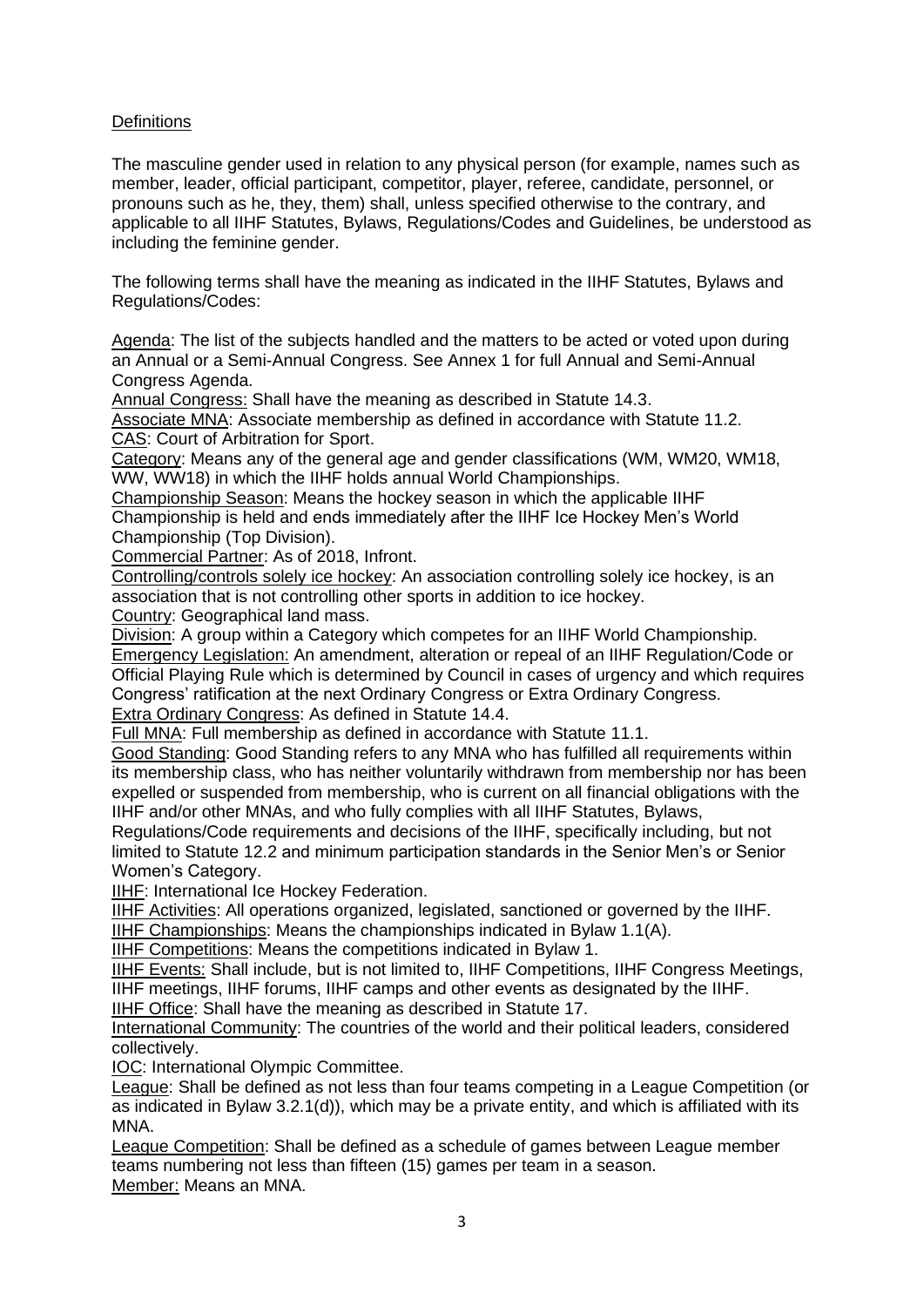MNA: Member National Association.

MNA Expulsion: An expelled MNA is no longer a Member of the IIHF. All rights and duties pertaining to membership shall cease on the date of expulsion.

MNA Suspension: A suspended MNA is temporarily not a Member of the IIHF. All rights and duties pertaining to membership shall cease for the duration of the period of the suspension. National Olympic Committee: A National Olympic Committee is the national component of the Worldwide Olympic Movement. Together with all other National Olympic Committees, it forms the Worldwide Olympic Movement. They reside under the supervision and the control of the International Olympic Committee.

Ordinary Congress: IIHF Annual Congress and IIHF Semi-Annual Congress as defined in Statute 14.3.

Semi-Annual Congress: Shall have the meaning as described in Statute 14.3.

Sovereign State: Is a nonphysical jurisdictional entity that is represented by one centralized government that has sovereignty over a geographic area; e.g. the United Kingdom.

Top Division: The highest division in a Category.

WADA: World Anti-Doping Agency.

WADC: World Anti-Doping Code.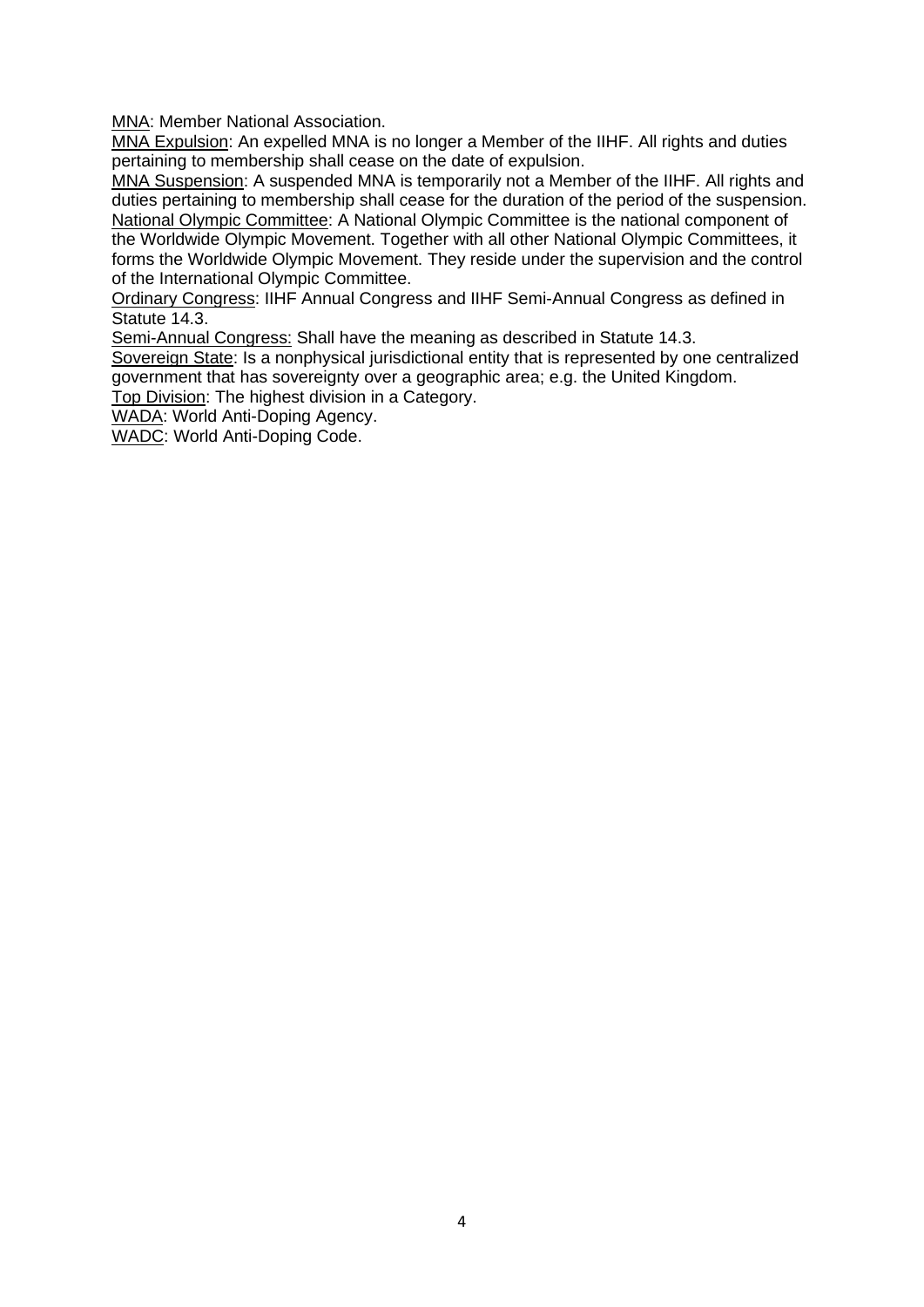# <span id="page-5-0"></span>**STATUTES**

# <span id="page-5-1"></span>**Chapter 1 GENERAL**

# <span id="page-5-2"></span>Statute 1 Name and Authority

1.1. The International Ice Hockey Federation ("IIHF"), founded in 1908, is an independent association composed of member national ice hockey associations worldwide.

1.2. The IIHF is the governing body for ice hockey, recognized by the International Olympic Committee.

1.3. The IIHF does not permit discrimination against a private person or group of people on account of race; skin color; ethnic, national or social origin; gender, gender expression or gender identity; physical and mental disability; language; religion; political associations; birth or other status; sexual orientation or any other reason.

1.4. All MNAs and their Leagues, clubs, players and other persons under the MNA's jurisdiction and/or under contract and/or license with the MNA, and other bodies or officials of the MNA must observe the IIHF Statutes, Bylaws, Regulations/Code and decisions of the IIHF.

1.5. The IIHF may always, at any time, overrule any decision or omission of a decision, by any MNA which is inconsistent with the IIHF Statutes and Bylaws, Regulations/Codes and Official Playing Rules, or decisions of the IIHF. The same principle shall apply to all Doping and Competition Manipulation matters.

1.6. The IIHF processes personal data to fulfill its Mission and Role as indicated in Statute 4, and in particular in operating IIHF Championships. The IIHF processes all personal data in accordance with its Privacy Policy and/or any further terms and conditions created for a particular IIHF Event.

# <span id="page-5-3"></span>Statute 2 Headquarters and Place of Jurisdiction

2.1. IIHF headquarters are located in Zurich, Switzerland and may only be changed following a vote of the IIHF Congress.

2.2. The IIHF is subject to the Laws of the Switzerland and is registered in the Commercial Register in accordance with Swiss Civil Code art. 60 ff.

# <span id="page-5-4"></span>Statute 3 Non-profit Organization

The IIHF is a non-profit organization organized under Swiss Law. It functions as trustee in financial matters for its MNAs and does not seek pecuniary rewards from its operations.

# <span id="page-5-5"></span>Statute 4 Mission and Role

The IIHF's mission is to promote ice hockey throughout the world and to lead the ice hockey movement as recognized by the International Olympic Committee. The IIHF's roles, include but are not limited to:

- a) Govern, develop and promote men and women's ice hockey, in all forms and at all ages, including the development of coaches and officials, worldwide;
- b) Control international ice hockey;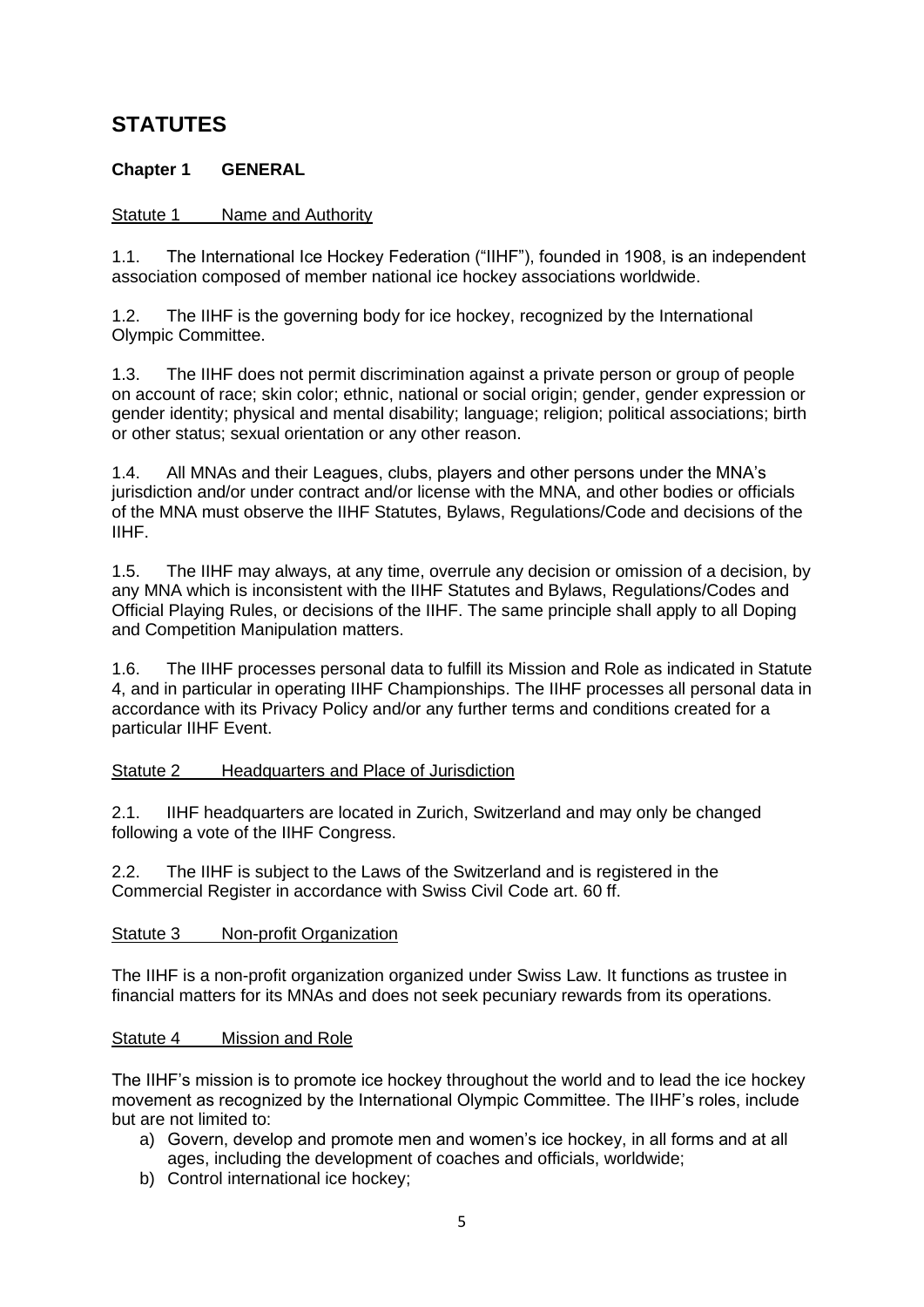- c) Adopt, formulate, issue, interpret, implement and amend statutes, bylaws regulations/codes and guidelines as are necessary for the governing, development and promotion of ice hockey, specifically including but not limited to eligibility for IIHF Competitions, the orderly movement of players internationally and the establishment of International Playing Rules;
- d) Formulate or adopt and implement appropriate policies and programs in relation to discrimination, sexual harassment, equal opportunity, equality, drugs and doping, integrity, health, safety, ethical governance and environmental sustainability, and such other matters that arise from time to time as issues that are in the best interest of ice hockey;
- e) Legislate for and govern IIHF Activities in compliance with good governance principles;
- f) Establish and maintain the IIHF judicial system, providing processes for the appeal of decisions and the settlement of disputes;
- g) Allocate and organize all IIHF Events and competitions and, where appropriate, approve international ice hockey games where this is in the interests of furthering its mission and role;
- h) Arrange sponsorship, media coverage, licensing rights, advertising and merchandising in connection with IIHF Competitions; and
- i) Co-operate with, join with, and/or support any association, organization, foundation, society or individual where the activities or purpose are similar to those of IIHF or which advance ice hockey throughout or in specific parts of the world.

# <span id="page-6-0"></span>Statute 5 Statutes, Bylaws and Regulations/Codes

5.1. The IIHF shall establish Statutes, Bylaws, Regulations/Codes and Official Playing Rules to govern the game of ice hockey and the relations between the MNAs and shall also establish the rights of the IIHF towards the MNAs and to other national and international federations and organizations.

5.2. The IIHF Statutes, Bylaws and Regulations/Codes apply to all IIHF bodies and committees, to all MNAs, including their constituent bodies, clubs, teams, players, officials, members and any person or body whatsoever and howsoever associated, unless indicated otherwise in the respective Statute, Bylaw or Regulations/Codes.

5.3. Statutes shall take precedence over Bylaws, Bylaws shall take precedence over Regulations/Codes, and Regulations/Codes shall take precedence over Guidelines.

5.4. Any waiver by the IIHF of any MNA obligation within the IIHF Statutes, Bylaws and/or Regulations/Codes does not operate as, and should not be construed as, a waiver of any other provision within the Statutes, Bylaws and/or Regulations/Codes. Failure of the IIHF to enforce any rights granted within the IIHF Statutes, Bylaws and/or Regulations/Codes or to take action against an MNA in the event that the MNA does not meet all requirements contained therein, shall not be deemed as a waiver by the IIHF of future enforcement rights.

# <span id="page-6-1"></span>Statute 6 Languages and Communication

6.1. English is the official IIHF Language.

6.2. At all Congresses, the IIHF shall provide simultaneous translation from German to English and Russian to English and vice-versa. Any delegate who has difficulties in expressing his views in English, German or Russian has the right to do so in his own language, provided he has an interpreter.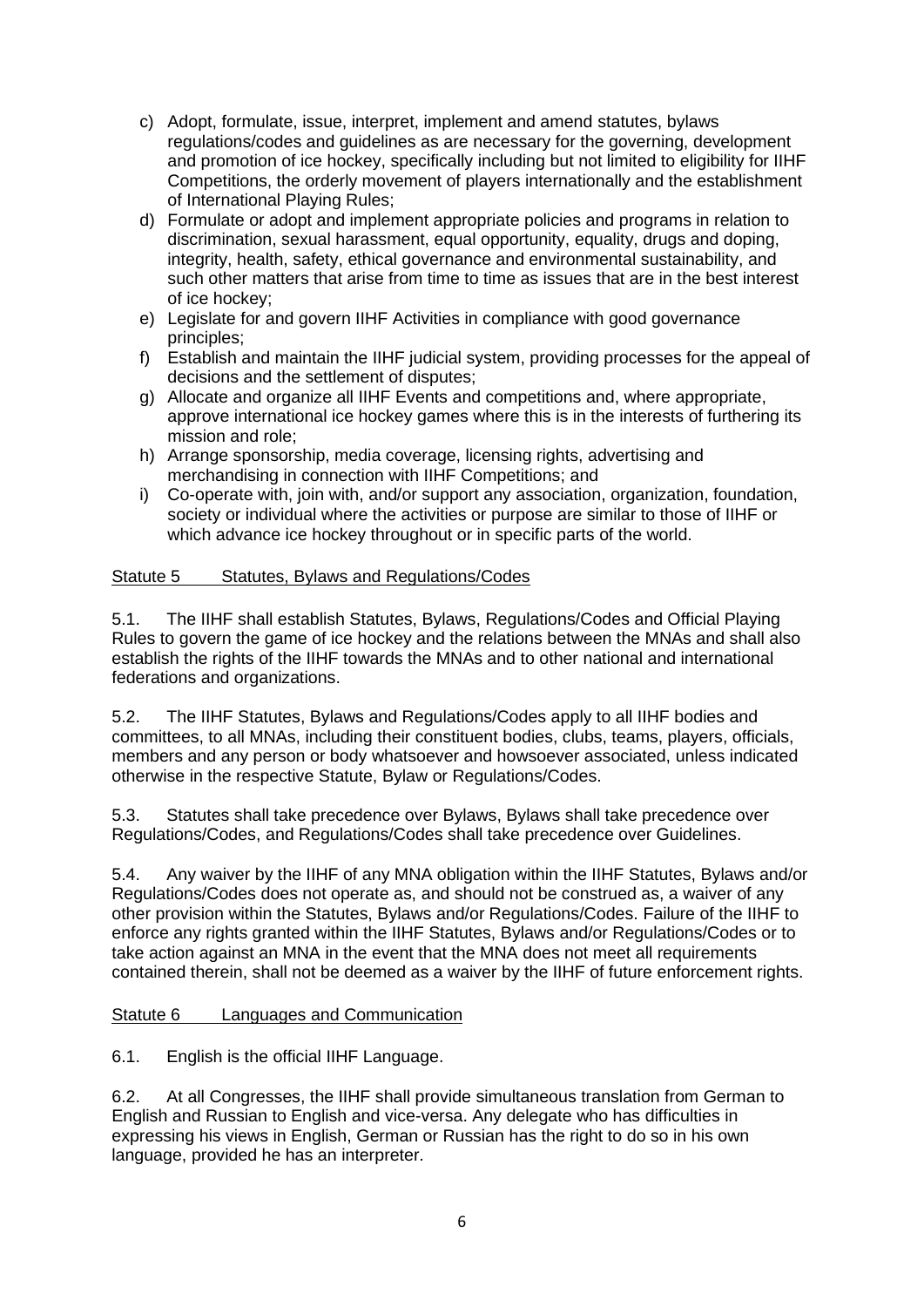6.3. All correspondence with the IIHF must be in English. All IIHF documentation will only be published in English. All official IIHF communication to and from the IIHF Office shall be delivered either via mail or email.

6.4. For deadline purposes mentioned in the IIHF Statutes, Bylaws, Regulations/Code and decisions of the IIHF, unless indicated otherwise in the relevant Statutes, Bylaws, Regulations/Code or decision of the IIHF, for mail, the post-mark date shall control, and for email, the system-mark date shall control.

<span id="page-7-0"></span>Statute 7 Dissolution

7.1. IIHF dissolution shall only be effected at an Extra-Ordinary Congress called especially for the purpose of dissolution.

7.2. Dissolution shall only be effected by a qualified majority (75% or more) of all MNA votes cast.

7.3. Council will fulfil the duties required to effect the dissolution, liquidation and distribution of IIHF assets.

7.4. The IIHF Congress shall determine the use of any potential excess of assets occurring from dissolution. Such resources must be used for the benefit of ice hockey, amateur sports, youth organizations or other similar activities or held in an earmarked account until a new international ice hockey federation with the same or similar objectives as the IIHF, and that is also tax exempt, is founded and/or established, at which time all excess assets shall be transferred to the newly created international ice hockey federation.

7.5. To the extent not addressed herein, any matters related to the dissolution of the IIHF shall be governed by Swiss Law.

<span id="page-7-1"></span>Statute 8 Honors and Awards

# *8.1. Order of Merit*

Upon the Council's approval, the IIHF may award the Order of Merit in gold or silver to persons who are outside the IIHF membership for extraordinary support and/or contribution to international ice hockey.

- *8.2. Life Presidents, Life Members and Honorary Members*
	- 8.2.1. Upon the Council's recommendation and subject to Congress approval, former Council members who have rendered exceptional service to the IIHF for at least two terms may be awarded Life Member status.
	- 8.2.2. Upon the Council's recommendation and subject to Congress approval, a former President who has rendered exceptional service to the IIHF may be awarded Life President status. A Life President shall have the same rights as a Council Member, except the right to vote.
	- 8.2.3. Upon the Council's recommendation and subject to Congress approval, persons who have rendered exceptional service to the IIHF may be awarded Honorary Member status.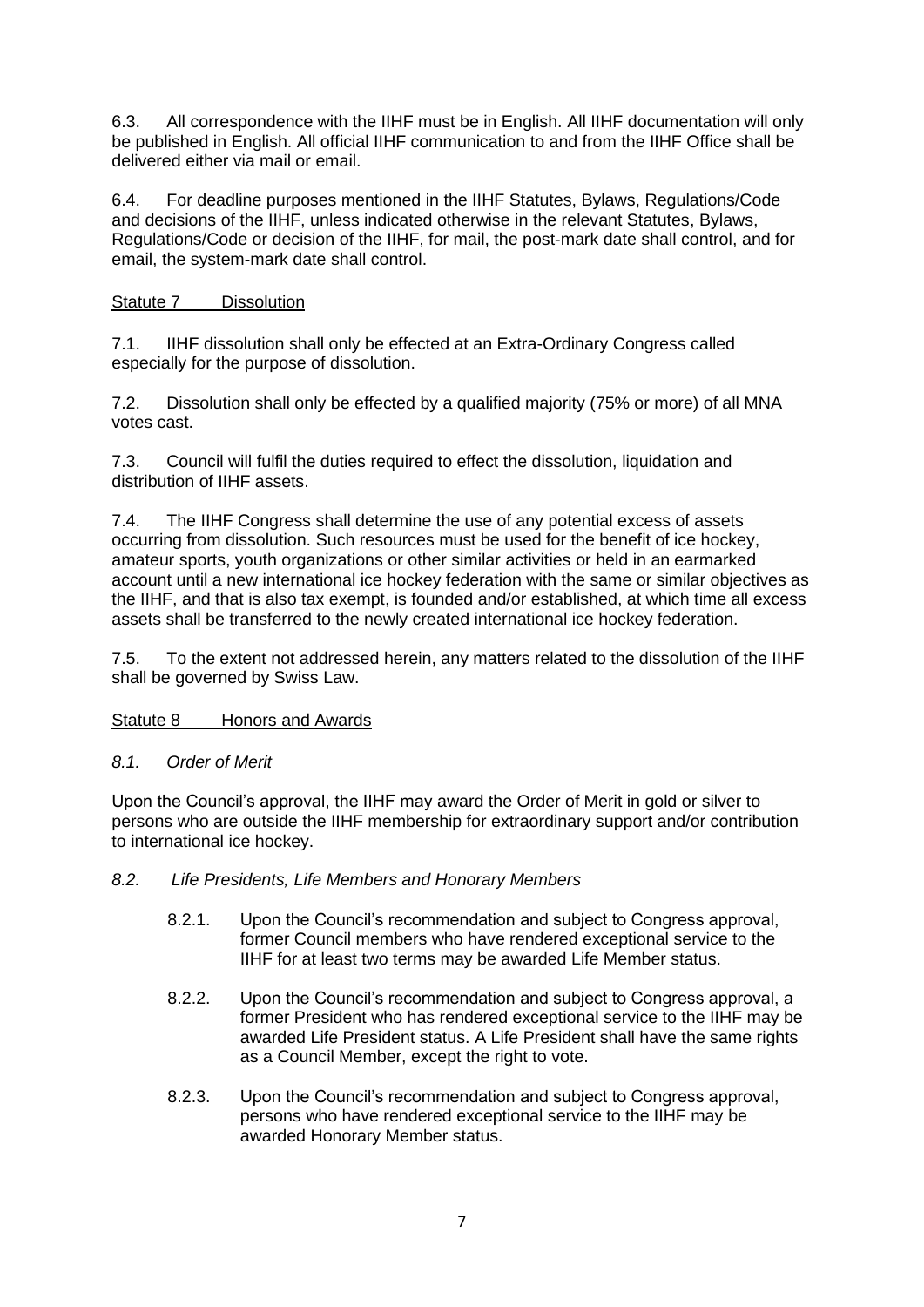# <span id="page-8-0"></span>**Chapter 2 IIHF MEMBERSHIP**

# <span id="page-8-1"></span>Statute 9 Members of the IIHF

9.1. Subject to the conditions indicated herein, only ice hockey associations may be IIHF members.

9.2. The IIHF shall only admit one ice hockey association for membership per Sovereign State.

9.3. The IIHF has the authority to assume the responsibility for the governance of other forms of hockey on ice and related activities, with the approval of Congress and issue governing regulations.

# <span id="page-8-2"></span>Statute 10 Admission to IIHF Membership

10.1. An applicant national association seeking membership with the IIHF must be the controlling body of ice hockey in a Sovereign State, and must be recognized by the national sports confederation and/or National Olympic Committee of that Sovereign State and/or other applicable authority deemed acceptable in the IIHF's sole opinion.

10.2. Congress shall approve the membership of a new ice hockey association after Council has determined that the applicant national association controls and governs both men's and women's ice hockey in its Sovereign State, meets the applicable membership requirements, and is in Good Standing with the relevant government authorities within that Sovereign State. In exceptional circumstances, Council may grant probationary membership to an applicant national association for a pre-defined period (Congress must approve such probational membership at the next Semi-Annual Congress).

10.3. Strict compliance with the IIHF Statutes, Bylaws, Regulations/Codes and decisions of the IIHF decisions, both in letter and spirit, is a requirement in becoming an IIHF Member.

- 10.4. Application procedures are set out in the IIHF Membership Guidelines.
- 10.5. Once admitted as an MNA, the applicant must pay a CHF 3,000 affiliation fee.

### <span id="page-8-3"></span>Statute 11 Membership Classes

Membership of the IIHF shall be accorded as follows:

- *11.1. Full Membership* 
	- 11.1.1. Full membership may be accorded to an ice hockey association that controls solely ice hockey, operates independently of any other organization, meets minimum participation standards as specified in Bylaw 3.1.1 and/or Bylaw 3.2.1 and has taken part in an IIHF Championship in the Senior Men or Women Category.
	- 11.1.2. Where an MNA has been granted associate membership status in accordance with Statute 11.2.1, but the laws and/or political environment of its independent state preclude it from becoming an independent organization controlling solely ice hockey, the IIHF may grant full membership status, using such criteria as it deems appropriate, including, without limitation, the requirements that the MNA meets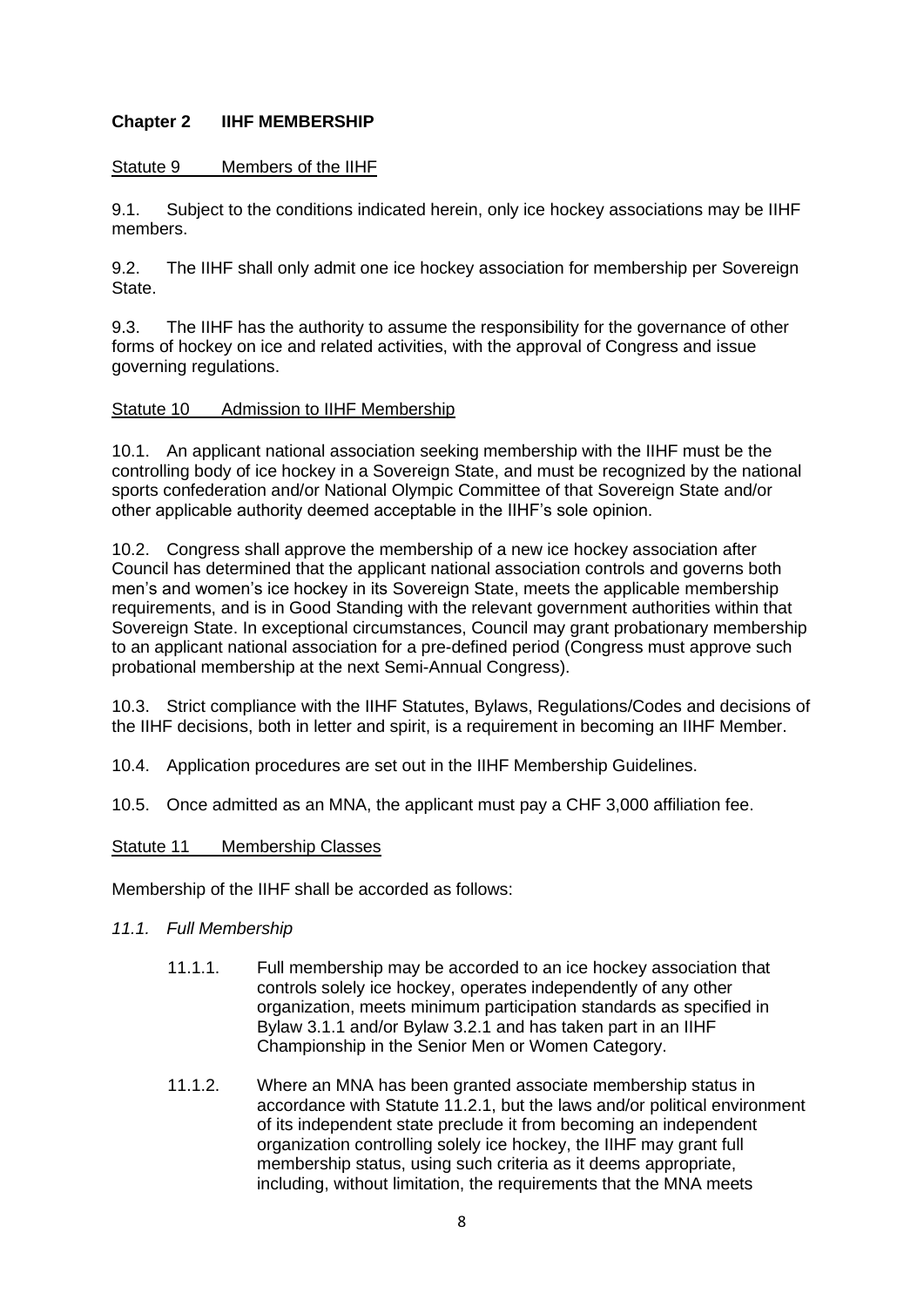minimum participation standards as specified in Bylaw 3.1.1 and Bylaw 3.2.1 and has taken part in an IIHF Championship in the Senior Men or Women Category.

- *11.2. Associate Membership*
	- 11.2.1. Associate membership may be accorded to either (a) an ice hockey association that does not operate independently of any other organization or that does not control solely ice hockey, or (b) an independent ice hockey association controlling solely ice hockey but whose operations do not fulfil the minimum participation standards specified in Bylaw 3.1.1 and/or Bylaw 3.2.1.
	- 11.2.2. Where the national organization controls other sports in addition to ice hockey, then to have Associate status there must be a special committee within the national organization that: (a) solely controls ice hockey and (b) is granted the right by the national organization to deal directly with the IIHF on all matters pertaining to ice hockey, including having a separate and exclusive bank account for financial dealings with the IIHF. The IIHF shall deal exclusively with that committee. Such special committee shall assume the same obligations to the IIHF as an independent MNA.

### <span id="page-9-0"></span>Statute 12 Membership Rights and Obligations

- *12.1. Membership Rights*
	- 12.1.1. Full Members have the right to:
		- a) Take part and vote (1 vote) at IIHF Congress in accordance with Statute 14;
		- b) Call an Extra-Ordinary Congress in accordance with Statute 14.4;
		- c) Participate in all IIHF Activities;
		- d) Submit proposals for inclusion on the Congress Agenda six (6) weeks prior to the respective Congress;
		- e) Nominate candidates for (i) Council, (ii) Auditors (iii) Disciplinary/Appeal Board and (iv) Ethics Board by 30 June of the respective Semi-Annual Congress;
		- f) Nominate candidates for IIHF committees;
		- g) Take part in IIHF Events in accordance with the IIHF Statutes, Bylaws, Regulations/Codes and decisions of the IIHF;
		- h) Take part in and benefit from IIHF assistance, development and educational programs;
		- i) Have its teams exclusively recognized by the IIHF as their Country's "national team", "national junior" team, and "national selection" team and/or any like description for their respective Country with respect to ice hockey; and
		- i) Exercise all other rights arising from the IIHF Statutes, Bylaws, Regulations/Code and decisions of the IIHF in accordance with Full Membership.
	- 12.1.2. Full Member Additional Voting Rights
		- 12.1.2.1. A Full Member whose national team has competed in three consecutive IIHF Championships (either three Senior Men or three Senior Women) including a Championship taking place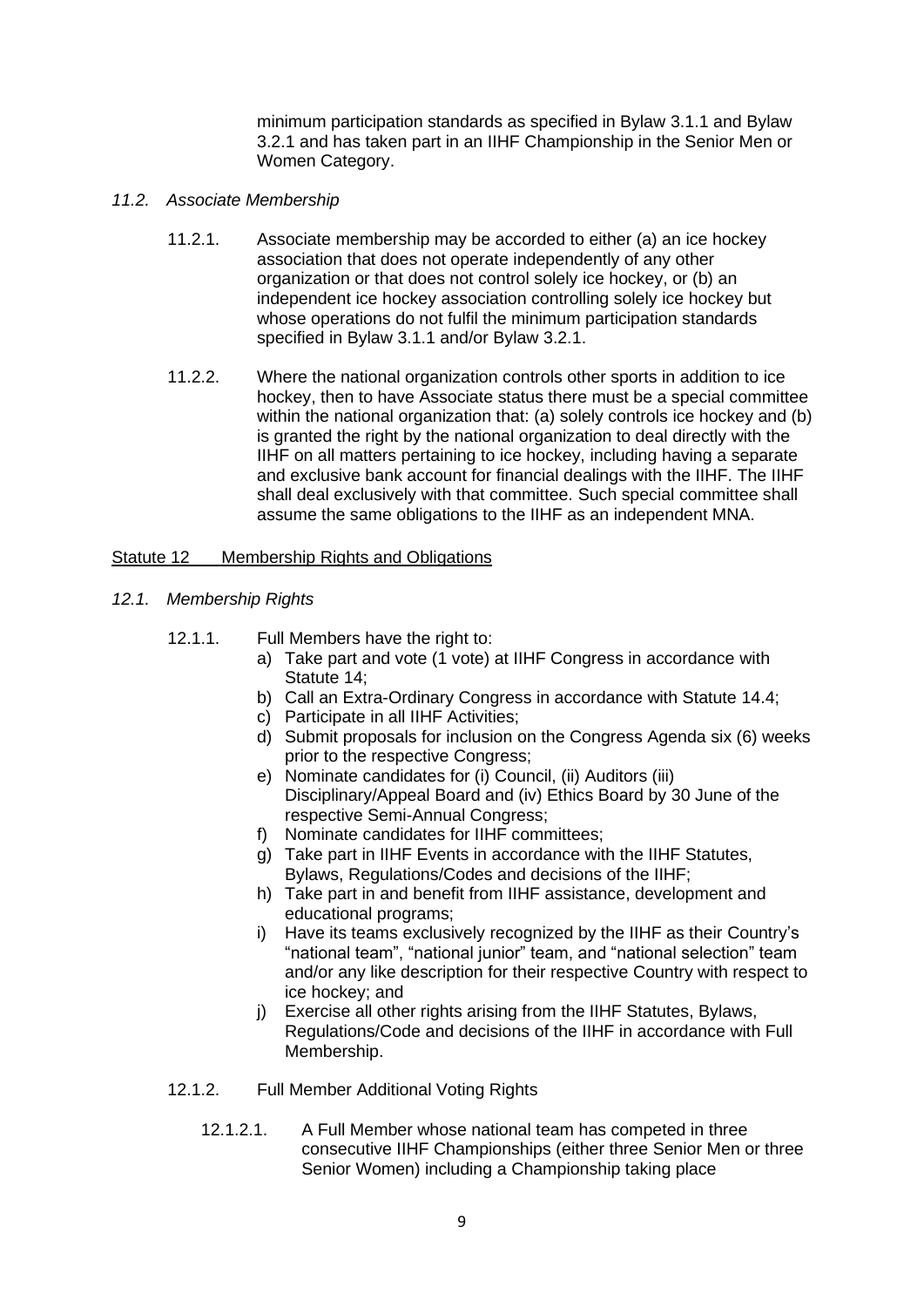concurrently with the Annual Congress, and during which time fulfilled minimum participation standards as defined in Bylaw 3.1.1 and/or 3.2.1, is entitled to one additional vote at Congress.

- 12.1.2.2. A Full Member whose national team is competing in the IIHF Ice Hockey World Championship (top division) and/or the next IIHF Ice Hockey Women's World Championship (top division) is entitled to one additional vote (3 total) when allocating the IIHF Ice Hockey World Championship in accordance with Bylaw 6.1.
- 12.1.3. Associate Members have the right to:
	- a) Take part at IIHF Congresses in accordance with Statute 14, but not vote;
	- b) Participate in all IIHF Activities;
	- c) Submit proposals for inclusion in the Congress Agenda six (6) weeks prior to the respective Congress;
	- d) Nominate candidates for IIHF committees;
	- e) Take part in IIHF Events in accordance with IIHF Statutes, Bylaws, Regulations/Codes and decisions of the IIHF;
	- f) Take part in and benefit from IIHF assistance, development and educational programs;
	- g) Have its teams exclusively recognized by the IIHF as their Country's "national team", "national junior" team, and "national selection" team and/or any like description for their respective Country with respect to ice hockey; and
	- h) Exercise all other rights arising from the IIHF Statutes, Bylaws, Regulations/Codes and decisions in accordance with Associate Membership.
- *12.2. Membership Obligations* 
	- 12.2.1. An MNA has the following obligations:
		- a) Comply fully with the IIHF Statutes, Bylaws, Regulations/Codes and decisions of the IIHF;
			- b) To submit all disputes to IIHF jurisdiction as specified in the IIHF Statutes, Bylaws and Regulations/Codes;
			- c) Accept the WADC and ensure that its internal policies, rules and programs comply therewith including, but not limited, to ensuring its members comply with the Code;
			- d) Adopt competition manipulation rules or regulations similar to the IIHF's competition manipulation rules found in the IIHF Code of Conduct and/or promulgated by the MNA's state regulatory authority;
			- e) Pay a CHF 1,000 membership subscription due August 31 of each respective year;
			- f) Use best efforts to ensure that their own members comply with the IIHF Statutes, Bylaws, Regulations/Codes and decisions of the IIHF;
			- g) Use best efforts to ensure that all clubs, teams, players, team officials and game officials under an MNA's jurisdiction only participate in international games against teams under the jurisdiction of other MNAs;
			- h) Ratify statutes and/or bylaws and regulations, rules or codes for the operations and organization of ice hockey that are in accordance with the IIHF's requirements for Full Membership indicated in Statutes 12.2.2;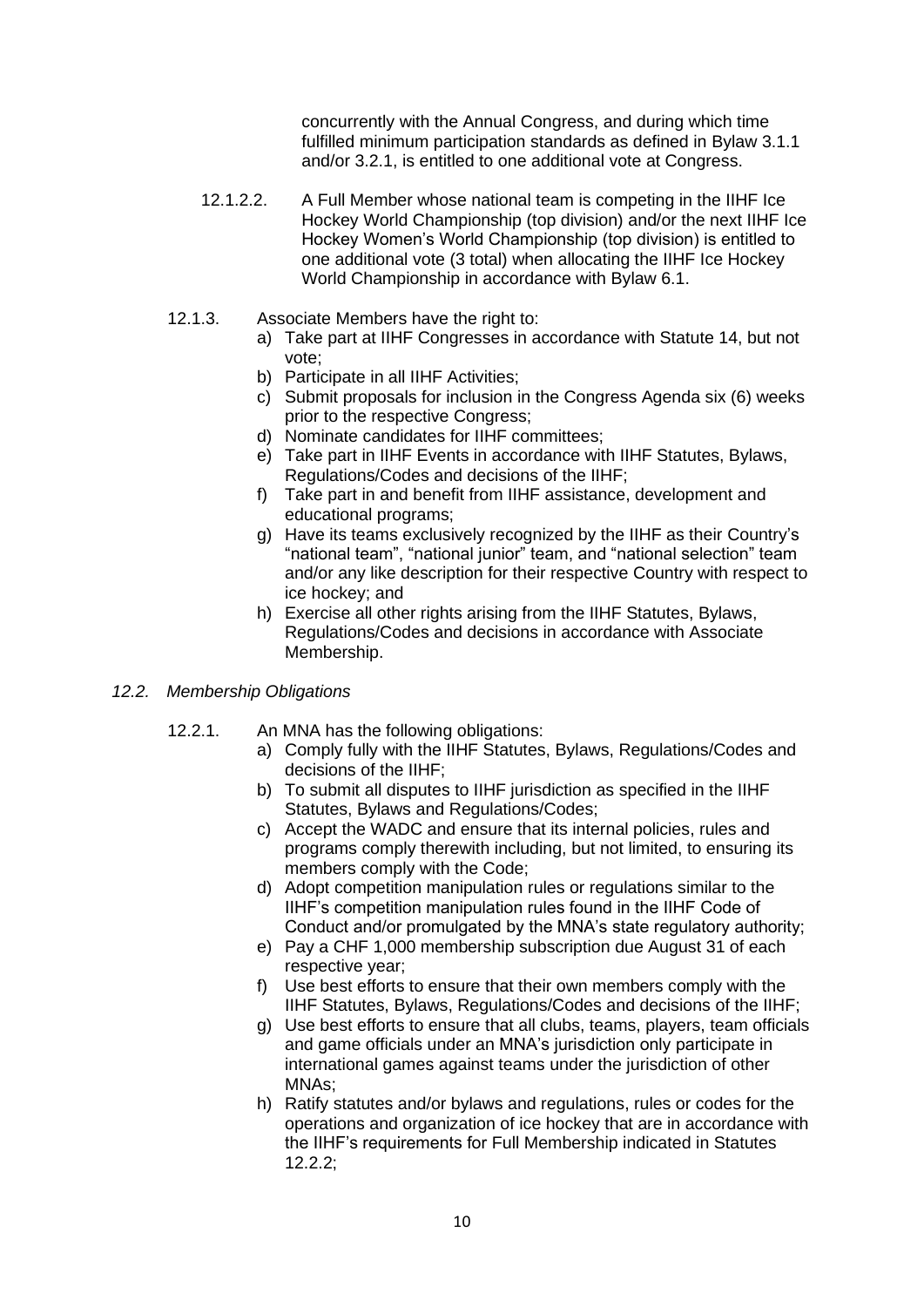- i) Remain in Good Standing (an MNA must be in Good Standing to exercise any membership rights);
- j) Maintain full control and governance of ice hockey under its jurisdiction in its Country, including without limitation, control over its national competitions, and ensure that its constituent bodies, Leagues, clubs, players, members, officials and any person or body whatsoever or howsoever associated are under the final and binding authority of the IIHF;
- k) At the IIHF's request, provide any requested document/record to the IIHF to allow the IIHF to ensure MNA compliance with the IIHF Statutes, Bylaws, Regulations/Codes, Good Governance Principles and decisions of the IIHF;
- l) At IIHF's request, provide all necessary financial documents/records, including but not limited to, bank accounts, invoices, account receivable, audited financial statements, etc., to allow the IIHF to conduct a review of the MNAs accounts (excluding League or club accounts where applicable). At the IIHF's request, the MNA shall also provide such documents to the IIHF to allow an independent audit by an independent auditor of the MNAs accounts in accordance with internationally recognized accounting standards (if irregularities are discovered during the audit, the IIHF may assess the costs of the Audit to the MNA);
- m) Comply with requests of the IIHF and its applicable panels, boards and committees;
- n) Recognize that the right to use the name "international" team, "IIHF" team or "continental" team (European team) or "International All Star" team or any like descriptions is the exclusive property of the IIHF and ensure that neither the MNA nor any team within the MNA plays with a team under these names, unless with IIHF prior written approval;
- o) Only use the names of geographical areas exceeding the territory of the respective MNA (such as World Cup, European Cup, World Tournament, and/or Continental Tournament, etc.) with IIHF prior written approval; and
- p) Recognize other MNAs as being solely empowered to control ice hockey in their respective countries.
- 12.2.2. An MNA's statutes and/or bylaws (and/or constitution) and regulations, rules or codes must comply with principles of good governance, and shall, at a minimum:
	- a) Not stand in contradiction to the IIHF Statutes, Bylaws or Regulations/Codes;
	- b) Contain disciplinary and dispute resolution mechanisms;
	- c) Ensure that its members and all relevant stakeholders agree to and recognize the jurisdiction and authority of the IIHF;
	- d) Ensure that its members and all relevant stakeholders agree to and recognize the jurisdiction and authority of the CAS and give priority to arbitration as a means of dispute resolution;
	- e) Avoid conflict of interest in decision making; and
	- f) Contain the following clause confirming that it and its members accept the final and binding authority of the IIHF in relation to all international matters and ensure that it and its members comply with necessary membership obligations:

*"All Leagues, clubs, teams and persons under the jurisdiction of or under contract and/or license with the [insert title of the National*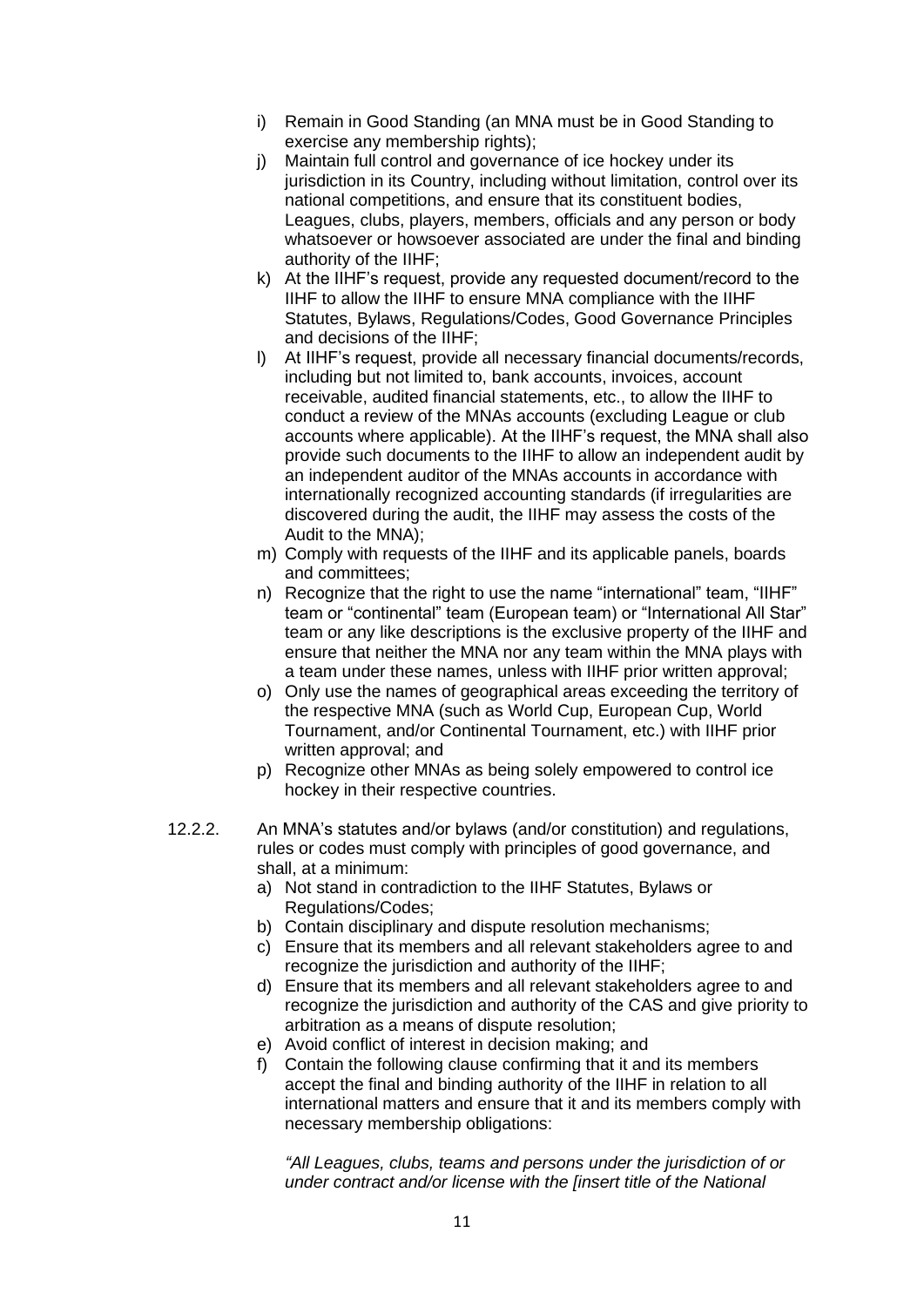*Association], where such contracted and/or licensed body or person shall include any person or persons, organizations or Leagues authorized to organize ice hockey games, are as regards all international matters subject to the Statutes, Bylaws, Regulations/Codes, Official Playing Rules and related decisions of the IIHF and undertake not to involve any third party whatsoever in the resolution of any dispute arising therefrom excepting where having exhausted the appeal procedures within the IIHF, in which case, such dispute may be submitted only to the jurisdiction of the Court of Arbitration for Sport (CAS) in Lausanne, Switzerland. The Anti-Doping and Integrity Bylaws and Regulations of the IIHF, specifically including but not limited to adherence to the World Anti-Doping Code and the IIHF Competition Manipulation Rules shall apply to the [insert title of the Member National Association]."*

### <span id="page-12-0"></span>Statute 13 Membership Class Changes and Cancellations

*13.1. Change of Membership Class*

An Associate Member shall be accorded Full Membership status as soon as it fulfills the specified criteria for Full Membership and receives Congress approval.

- *13.2. MNA Suspension*
	- 13.2.1. The Council may suspend, with immediate effect, an MNA that materially violates its obligations contained in Statute 12.2.
	- 13.2.2. The IIHF will inform the MNA and/or relevant bodies or persons about Council's suspension.
	- 13.2.3. A suspended MNA will not be allowed to exercise its membership rights indicated in Statute 12.1.
	- 13.2.4. Council's decisions to suspend an MNA may be appealed in accordance with the IIHF Disciplinary Code.

### *13.3. MNA Expulsion*

- 13.3.1. The Congress may expel an MNA only at Council's request if it:
	- a) Ceases to be an association of a Sovereign State;
	- b) Repeatedly fails to fulfill its financial obligations to the IIHF or other MNAs;
	- c) Loses its status as an association which fully controls and governs both men's and women's ice hockey in its Country, or is not in Good Standing with the relevant government authorities within that Country:
	- d) Continues to materially violate its obligations contained in Statute 12.2 after a Council suspension;
	- e) Brings ice hockey into disrepute; or
	- f) Fails to participate in any IIHF Activities for four consecutive years.
- 13.3.2. The IIHF Office will inform the MNA and/or relevant bodies or persons about Congress's expulsion.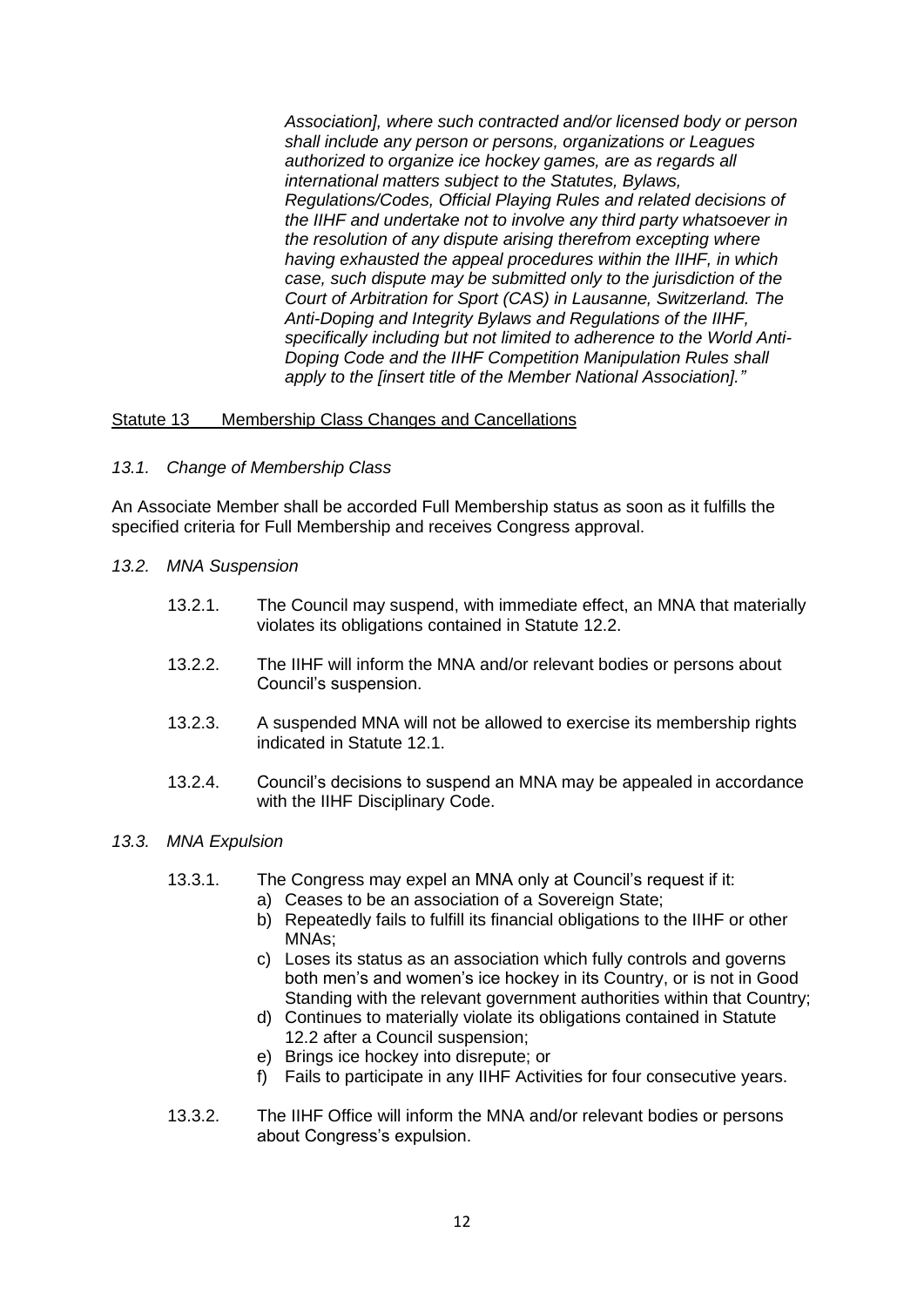# *13.4. MNA Resignation*

An MNA may resign from the IIHF with effect upon the end of the IIHF's fiscal year. Notice of the resignation must be sent by registered letter and reach the IIHF no later than three (3) months before the end of IIHF's fiscal year.

# *13.5. Termination of Membership Rights and Duties*

All rights and duties pertaining to membership shall cease with resignation or expulsion – excepting the payment of outstanding debts to the IIHF and MNAs. A Full or Associate Member that has been expelled or has resigned is not entitled to IIHF assets.

# <span id="page-13-0"></span>**Chapter 3 IIHF BODIES**

The Bodies of the IIHF shall be divided into the Legislative Body (Congress), Executive Bodies, Judicial Bodies and Committees.

# <span id="page-13-1"></span>Statute 14 Congress (Legislative Body)

### *14.1. Congress*

The Congress shall be the supreme, legislative body of the IIHF. A Congress may be an Ordinary Congress or an Extra-Ordinary Congress. Congress shall consist of:

- a) A maximum of two (2) delegates per MNA who have the authority to bind their MNA on all matters relating to IIHF business;
- b) The President; and
- c) The Council Members.

IIHF Staff, IIHF approved guests and IIHF approved MNA guests can attend the Congress Meeting in an unofficial capacity.

Final MNA delegate names and positions must be submitted to the IIHF in writing prior to the opening of Congress. Delegates can only be substituted thereafter with the approval of the President upon a written confirmation from the respective MNA that the substitute has binding authority for that MNA.

# *14.2. Congress Powers*

The Congress has the powers assigned to it in the Statutes and Bylaws, including but not limited to:

- a) Approving the Agenda including the addition of items at the Congress if necessary;
- b) Approving the minutes from the last Congress Meeting;
- c) Reporting on IIHF Activities;
- d) Adopting and modifying the Statutes and Bylaws (2024 Semi-Annual Congress)
- e) Adopting and modifying the Regulations/Codes (alternating Semi-Annual Congress 2021, 2023, 2025, etc.), except for Financial Regulations which only require Council approval;
- f) Annually approve Council stipend amounts (Semi-Annual Congress)
- g) Adopting and modifying the Official Playing Rules (2021 Semi-Annual Congress);
- h) Electing the IIHF Council in accordance with Statute 15.3 (2021 Semi-Annual Congress):
- i) Electing Internal Auditors (2021 Semi-Annual Congress);
- j) Electing members to the Disciplinary Board and Appeal Board (2021 Semi-Annual Congress):
- k) Electing members to the Ethics Board (2021 Semi-Annual Congress);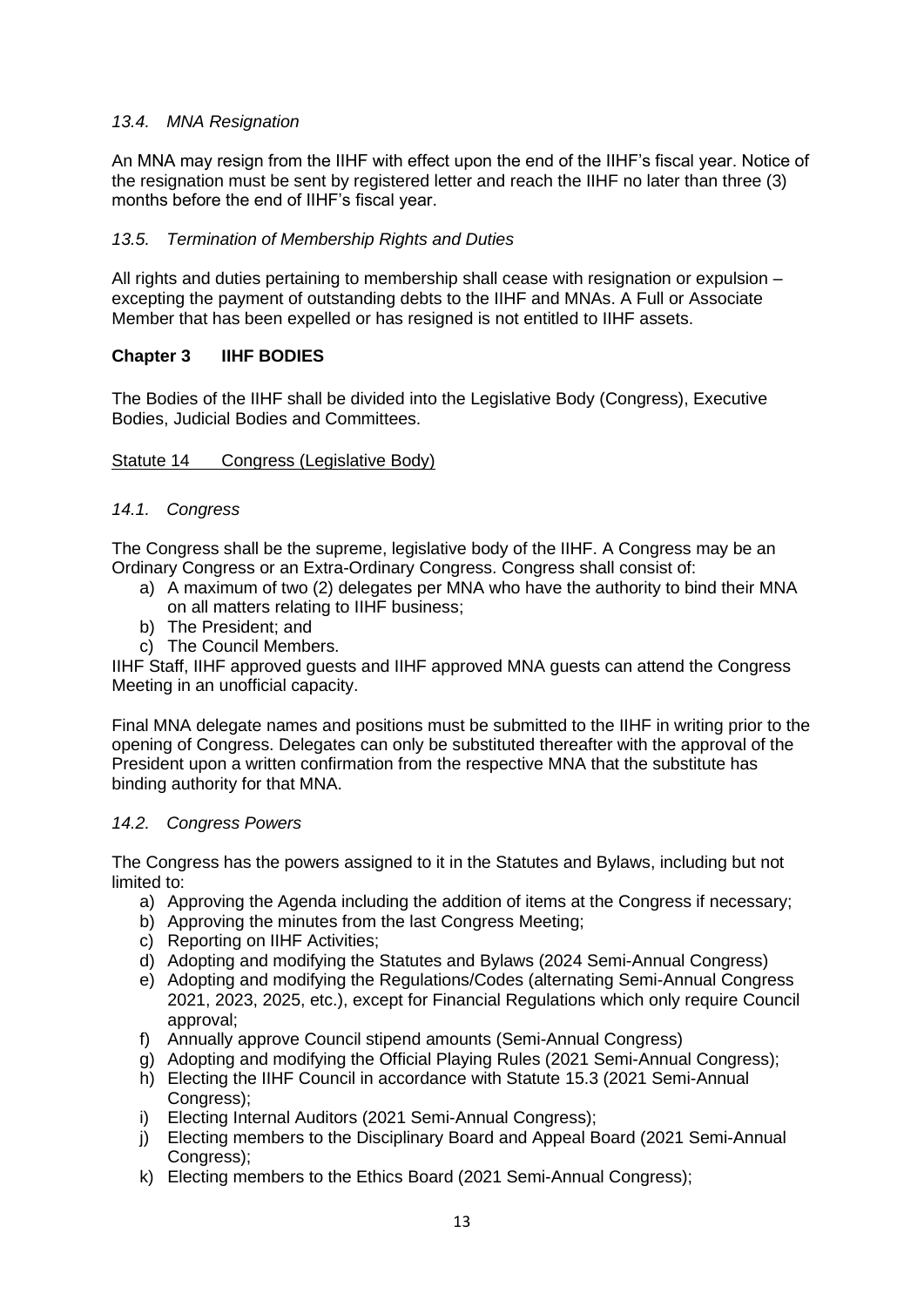- l) Ratifying urgent Council decisions;
- m) Examining and approving reports and relevant contracts, including but not limited to the budget for the upcoming year (Annual Congress), yearly account and auditors report (Semi-Annual Congress), Council appointment of Directorate Chairmen;
- n) Approving external auditors (Semi-Annual Congress);
- o) Allocating of IIHF Championships;
- p) IIHF Championship (chairman reports (Annual Congress), approval of game schedules and confirmation of nominated referees and linesmen) (Semi-Annual Congress):
- q) Admitting and expelling MNAs and change of MNA membership class (Semi-Annual Congress):
- r) Providing honors and awards (Semi-Annual Congress);
- s) Discharging the President and Council responsibilities (Semi-Annual Congress);
- t) Dissolution of the IIHF (Extra-Ordinary Congress);
- u) Participation in Olympic Games; and
- v) All other items identified by the IIHF Council.

# *14.3. Ordinary Congress Meetings*

The IIHF shall have two Ordinary Congress Meetings per year; an Annual Congress Meeting held during the IIHF World Championship and a Semi-Annual Congress Meeting held between 1 September and 15 October. The IIHF shall provide notice to the MNAs in writing no later than eight (8) weeks prior to an Ordinary Congress Meeting, with all relevant documents, including the Agenda, being provided and/or made available to MNAs four (4) weeks prior to the Ordinary Congress Meetings. The Ordinary Congress Meetings shall be organized in cooperation with the hosting MNA and as specified in the IIHF Congress Guidelines.

# *14.4. Extra-Ordinary Congress Meeting*

- 14.4.1. An Extra-Ordinary Congress Meeting shall be called upon written request of Council or at least one fifth of the Full MNAs. An Extra-Ordinary Congress Meeting can be called for any reason indicated in Statute 14.2, including items designated for a specific Congress Meeting. The written request shall specify the purpose of the Meeting, items on the Agenda and any proposals. An Extra-Ordinary Congress Meeting shall occur within twelve (12) weeks following the request for such Meeting. The IIHF shall provide notice and purpose of the Meeting to the MNAs in writing no later than two weeks prior to the Meeting. Matters discussed and decided at an Extra-Ordinary Congress Meeting are limited to the Extra-Ordinary Congress Meeting purpose indicated in the written request.
- 14.4.2. An Extra-Ordinary Congress may be held in person or electronically by any means of communication through which the members may simultaneously hear each other during the conference. The Council shall decide if the Extra-Ordinary Congress is held in person or electronically. All ballots during electronic Extra-Ordinary Congress shall be by a Council approved electronic means.

# *14.5. Congress Decisions*

All Congress decisions shall become valid immediately after the conclusion of the respective Congress, except for (a) decisions taken at Annual Congress which will take effect after the conclusion of the Championship running concurrent to the Annual Congress; (b) modification of the Official Playing Rules which shall become valid the season following the next Winter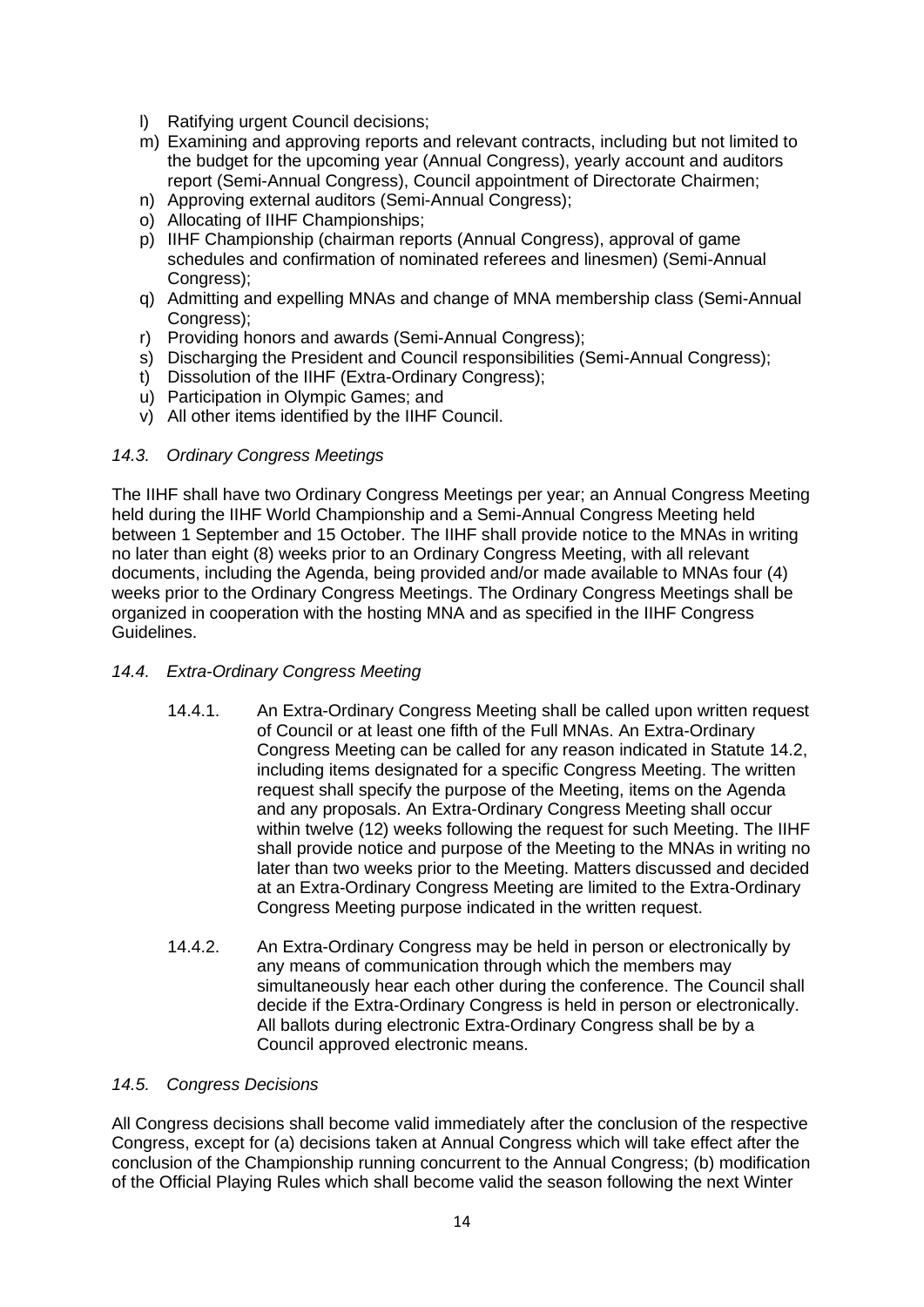Olympics, unless Council decides otherwise; (c) modifications of the Regulations/Codes shall become valid 1 June the following year, unless Council decides otherwise. Decisions of Congress are final and not subject to appeal, except to the extent that a decision is appealable to the CAS.

- *14.6. Congress Proposals*
	- 14.6.1. The IIHF must receive all general proposals, including proposals for the modification of Regulations/Codes, at least six (6) weeks prior to the respective Congress.
	- 14.6.2. The IIHF must receive all proposals for the modification of the Statutes and/or Bylaws and Official Playing Rules not later than 1 June in the respective Semi-Annual Congress year indicated in Statute 14.2.
	- 14.6.3. All proposals should include the precise wording of the proposed amendment to the Statute, Bylaw, Regulation/Code or Official Playing Rule, together with the reasons for the proposal.
	- 14.6.4. The timelines indicated in 14.6.1 14.6.2 do not apply to Extra-Ordinary Congresses.

# *14.7. Congress Meeting Minutes*

The IIHF shall take minutes of each Congress Meeting. The IIHF will provide the Congress Meeting minutes to all MNAs and the Council as soon as reasonably possible, but not later than six weeks following the respective Congress Meeting. Objections to the minutes must be provided to the IIHF within one month after their distribution to MNAs and the Council. Congress will adopt the respective minutes at the following Congress Meeting.

- *14.8. Congress Quorum and Voting Procedures*
	- 14.8.1. Congress may only vote if a quorum representing a simple majority of the voting entitlement is present at the beginning of the Congress. No proxies are allowed. MNAs are not obliged to vote unless indicated otherwise in these Statutes or Bylaws. Abstentions and invalid ballots will not count as a cast vote. Open ballot shall be used for all votes unless a secret ballot is requested by any Full MNA. The Council may request an electronic voting system. If the required majority indicated herein is not reached the motion is defeated.
	- 14.8.2. A super majority (75%) of votes cast is required for:
		- a) MNA Expulsion from the IIHF;
		- b) Removal from the IIHF of any or all members of the Council, Auditors, and/or Disciplinary/Appeal Board before the end of their term; and
		- c) Dissolution of the IIHF.
	- 14.8.3. A qualified majority (2/3rds) of votes cast is required for:
		- a) Adoption or modification of a Statute; and
		- b) Appointment of Life President, Life Members and/or Honorary Member.
	- 14.8.4. A simple majority (greater than 50%) of the votes cast is required for: a) Subject to 15.3.4, elections of the Council Members, Auditors and Disciplinary/Appeal Board Member(s);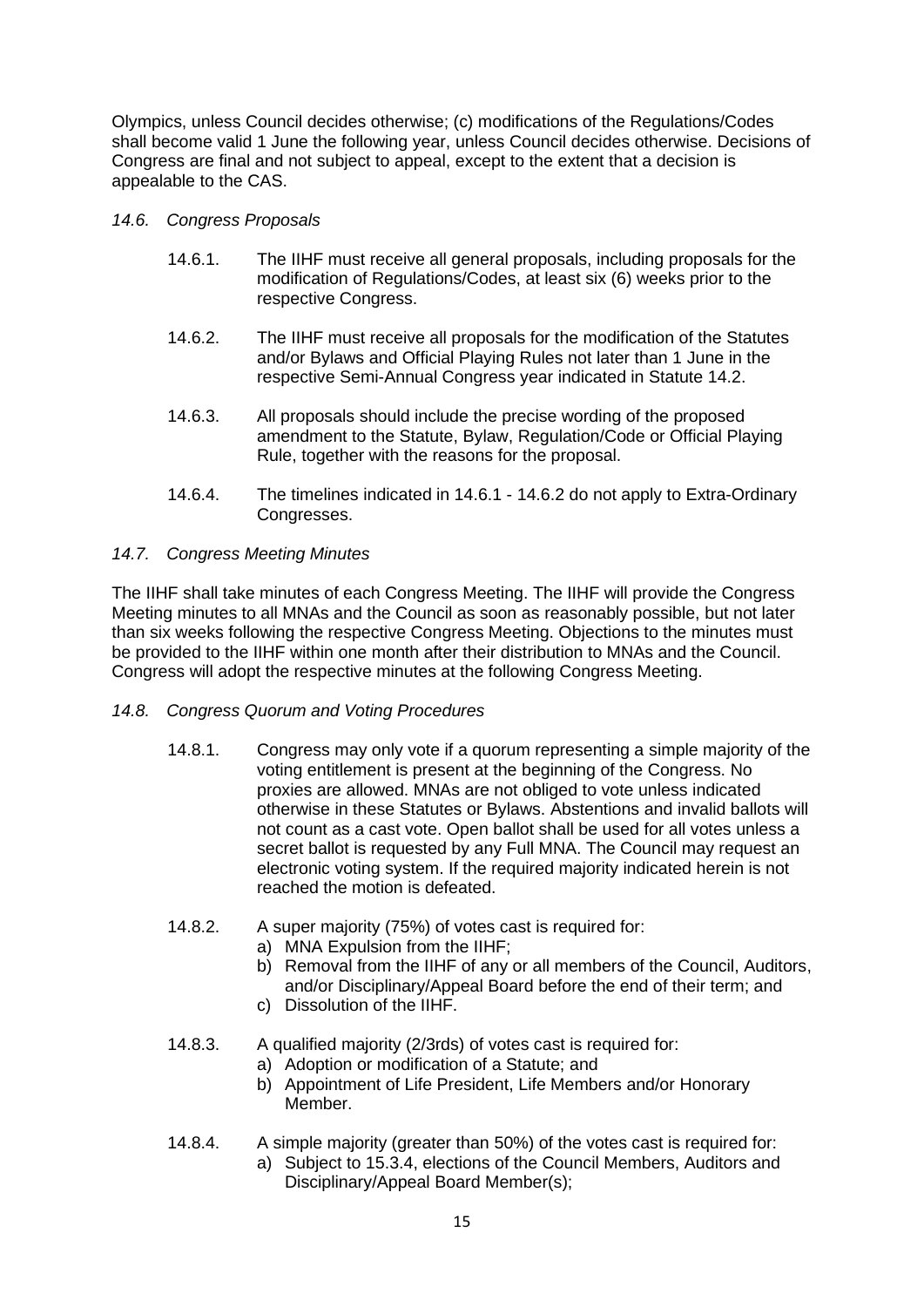- b) Allocation of IIHF Championships;
- c) Adoption or modifications of the Bylaws and Regulations/Codes;
- d) Adoption or modification of the Official Playing Rules; and
- e) All other Congress decisions not herein specified.

For the elections of the Council Members, Auditors, Disciplinary/Appeal Board Member(s), and Ethics Board Members a simple majority shall mean greater than 50% of the ballots cast.

14.8.5. With respect to IIHF Championship allocation, if after the first ballot none of the bids achieves the required majority, the bid with the least number of votes cast will be withdrawn and another ballot will be cast. This procedure will be repeated until a bid gets the required majority of votes. In the event of a tied vote, the IIHF President, or in his absence his designated Vice-President, may call for a new ballot to be cast before casting the deciding vote.

### <span id="page-16-0"></span>Statute 15 Council (Executive Body)

- 15.1. *Council Composition*
	- 15.1.1. The Council shall consist of 13 voting members of which at least two must be female and at least two must be male, incorporating:
		- a) One (1) President
		- b) Three (3) Vice-Presidents; and
		- c) Nine (9) other members.

The IIHF General Secretary is a non-voting member of the Council.

- 15.1.2. Three Vice-Presidents shall each represent the MNAs in one of the following geographical regions: (i) Asia and Oceania, (ii) Europe and Africa and (iii) the Americas. The Council shall designate each MNA as belonging to one of those geographical regions. The nominated Vice-President for a respective region must be a citizen of an MNA within the respective region and must be nominated by that MNA.
- 15.1.3. The President may invite external specialists and/or representatives to attend Council meetings subject to the approval of the Council; such persons do not have the right to vote.

### 15.2. *Council Nominations*

- 15.2.1. All Council members must meet and maintain the following eligibility requirements:
	- a) Cannot be a paid employee of an IIHF Commercial partner or a competitor of an IIHF Commercial partner;
	- b) Must declare any equity ownership interest in an IIHF Commercial partner and/or an IIHF Commercial partner's competitor;
	- c) Must have had their 25th or later birthday and their 72nd or earlier birthday in the appointment year;
	- d) Must not have committed a crime or other action that violates the IIHF Code of Conduct;
	- e) Must have a minimum of five (5) years ice hockey experience (business and/or operations).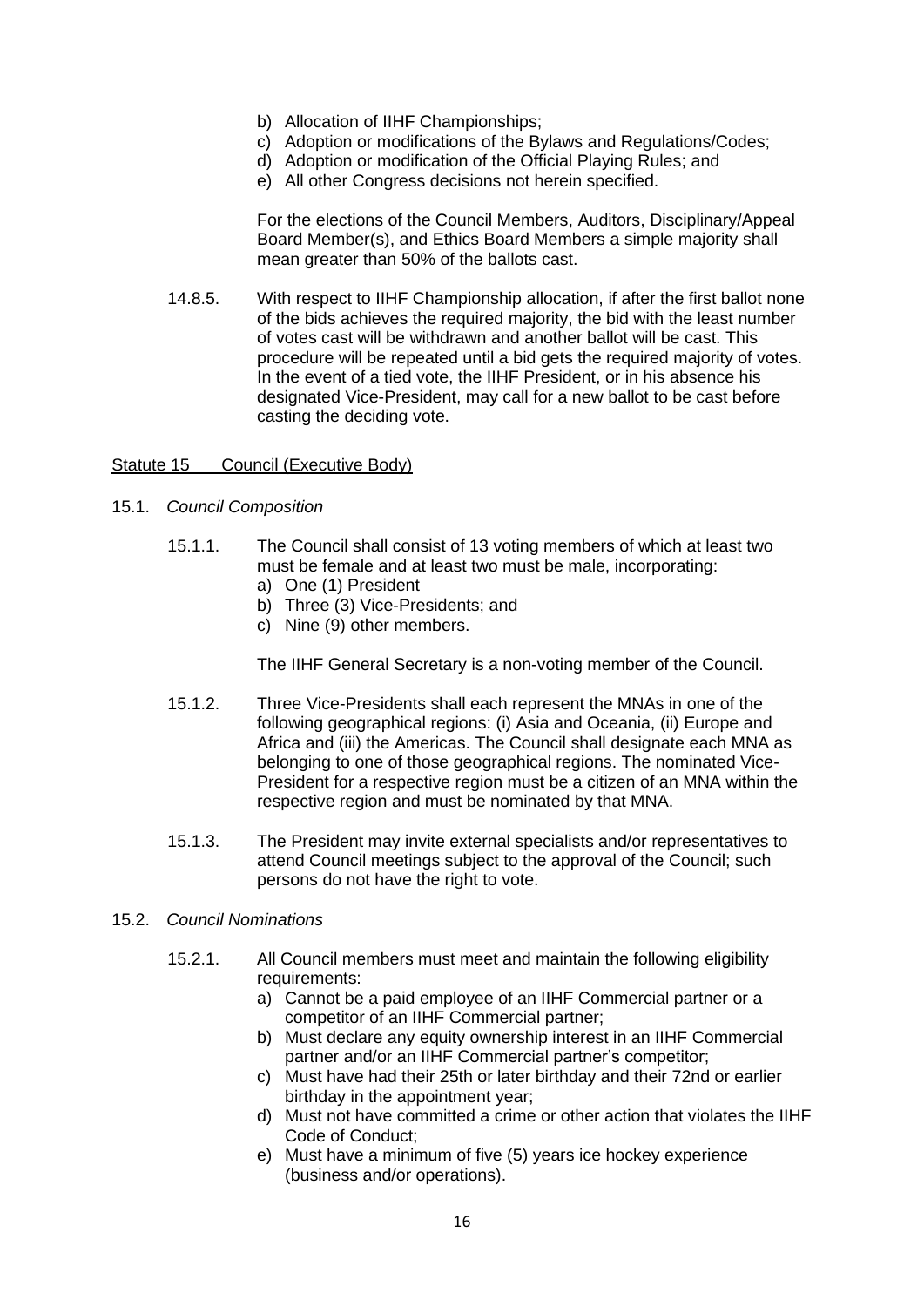All Council candidates shall be vetted by external auditors to ensure the requirements are met.

- 15.2.2. The 2016 Council Members shall serve a five (5) year term ending in 2021. A Member cannot serve in any one Council position longer than three (3) terms in total (three (3) terms as President, three (3) terms as a Vice-President and three (3) terms as a Member), starting at the 2021 elections.
- 15.2.3. A candidate must be a citizen in the nominating MNA's Country.
- 15.2.4. MNAs may nominate a total of one candidate per position (President and Council Member); however, if one of these respective candidates has been elected, the other candidate is automatically withdrawn.
- 15.2.5. MNAs must submit Council nominations to the IIHF Office in writing (including required information about the candidate) by 30 June prior to the elections. The incumbent President shall automatically stand for reelection unless he withdraws or is not eligible.
- 15.2.6. All candidates must comply with the prerequisites and the conduct guidelines as specified in the pre-election procedures.

### 15.3. *Council Elections*

- 15.3.1. The Council elections shall take place at the designated Semi-Annual Congress in accordance with the Agenda and the voting rights specified in Statute 12.1. Council elections shall occur in the following order: (a) President (b) Vice-Presidents and (c) Council Members. From the nominated candidates (male and female) at least two must be male and at least two must be female.
- 15.3.2. President and Vice-Presidents ((a) Asia/Oceania, (b) Europe and Africa and (c) the Americas) elections shall occur in turn. A candidate receiving a simple majority of votes cast on the first ballot or any subsequent ballot shall be elected. When a second or subsequent ballot is necessary, the candidate(s) with the lowest number of votes shall be removed from the ballot with voting continuing until one candidate receives a simple majority. However, if only three candidates remain, and no candidate receives a majority and there is a tie for the fewest number of votes, a vote shall be cast to break the tie to determine which candidate shall be removed from the final ballot.
- 15.3.3. After the President and Vice Presidents' elections, if the required number of female candidates have not been elected, then the next ballot will elect only female candidates to meet the required minimum of two female Council members. Following the election of the required number of female candidates, general elections shall occur to fill the remaining Council positions. Any female candidate not elected in the preceding rounds of voting may participate in the general Council elections.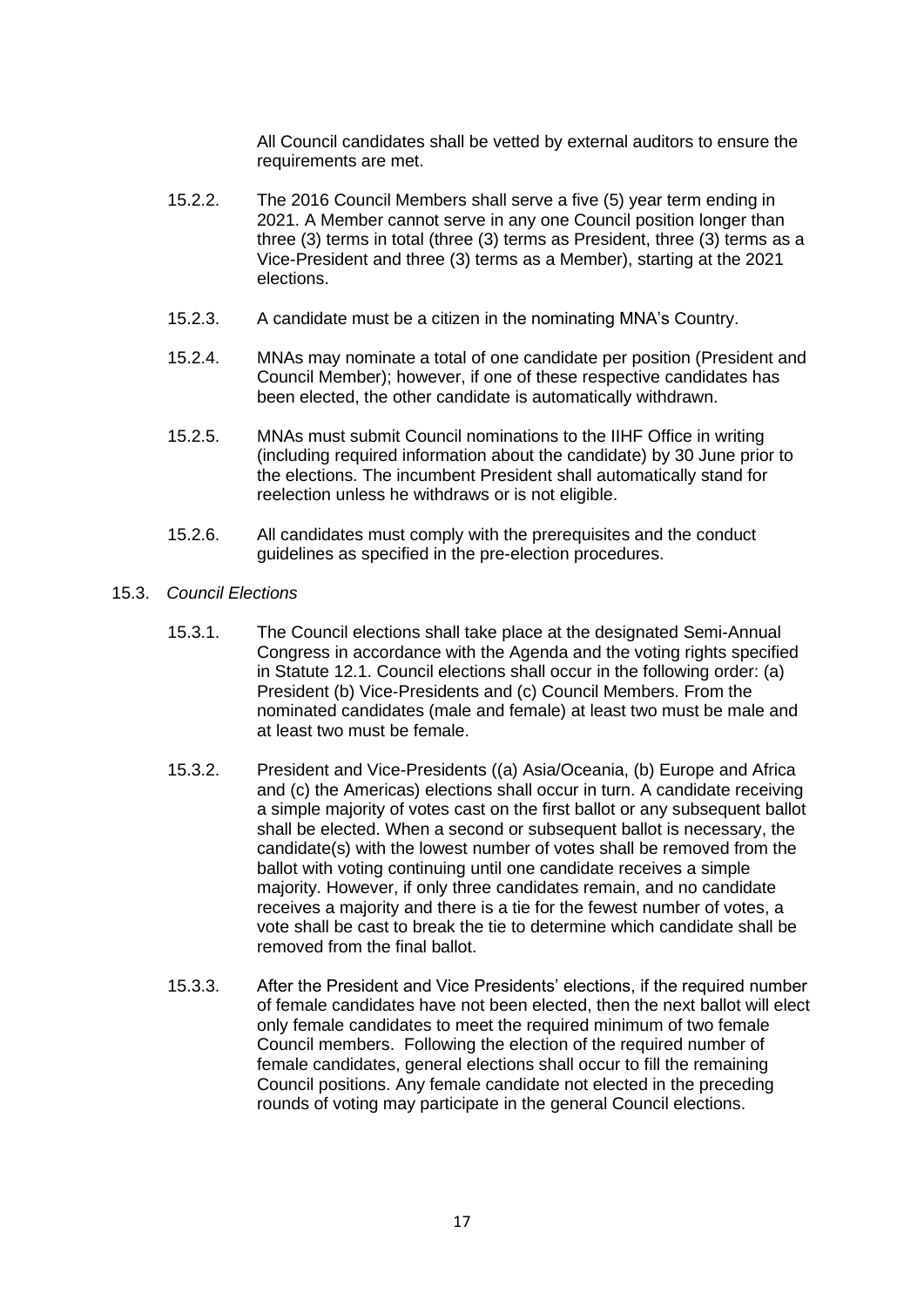- 15.3.4. Council elections shall be conducted using the following procedure:
	- 15.3.4.1. MNAs shall cast ballots to fill the vacant Council positions. Each ballot may contain a vote for any number of candidates up to the number of available positions. Any ballot containing votes for a number of candidates in excess of the number of available positions is not valid.
	- 15.3.4.2. Except in the circumstances described in Statute 15.3.4.4 to 15.3.4.7, in order to be declared elected to Council, a candidate must receive a vote on a simple majority of the ballots cast. If more candidates achieve the required majority vote than there are available positions, the available positions shall be filled by the candidate(s) in their order of ranking in that voting round, until all available positions have been filled.
	- 15.3.4.3. If in any round of voting, no candidate receives a vote on the simple majority of the ballots cast, the candidate (or candidates if there is a tie for the most number of votes) that received the greatest number of votes in that round will be declared elected and, another round of voting, if necessary, will occur to fill the remaining available positions.
	- 15.3.4.4. If an insufficient number of candidates meet the requirements to fill all of the available positions in any round of voting, the candidate (or candidates if there is a tie for the fewest number of votes) that received the fewest number of votes shall be removed from the ballot, and another round of voting shall occur to fil the remaining available positions.
	- 15.3.4.5. If at any time the number of remaining candidates is equal to the number of remaining available positions, all of those candidates shall be declared elected by acclamation, without the need for an additional round of voting.
	- 15.3.4.6. If there is a tie vote for the final available position(s), a runoff vote between the tied candidates shall occur to fill the final position(s), with the candidate(s) receiving the most votes in that runoff being declared elected.
	- 15.3.4.7. If two or more candidates tie for the fewest number of votes in any round of voting, and the removal of all of those candidates from the next round of voting would cause there to be fewer remaining candidates than there are available positions to be filled, all of the other remaining candidates shall be declared elected by acclamation, and the candidates who received the fewest number of votes shall participate in a runoff vote to fill the remaining available position(s), with the candidate(s) receiving the most votes in that runoff being declared elected.
- 15.3.5. Should a vacancy occur in the Council, then except for the President position, the Council shall decide whether the particular vacancy should be filled before the next Semi-Annual Congress where elections are ordinarily held and shall determine the Congress in which such election shall occur.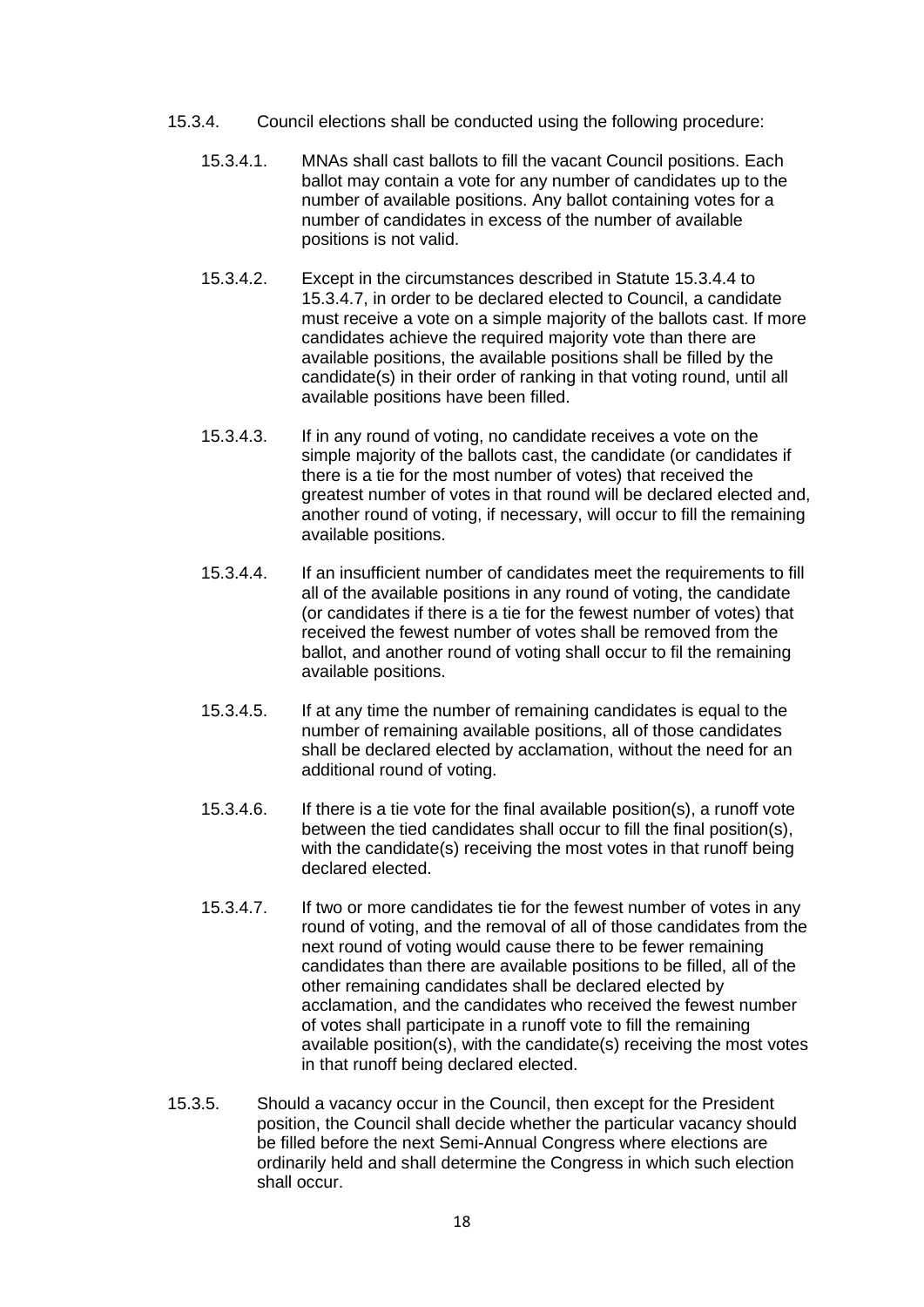15.3.6. Council Members, including the President, shall take office either the day following the respective Semi-Annual Congress, or the case of election occurring at an Annual Congress in accordance with Statute 15.3.5, respective World Championship.

# 15.4. *Council Duties and Responsibilities*

# 15.4.1. President

The President has the following duties and responsibilities:

- a) Chairing all Congress and Council meetings;
- b) Ensuring that he and Council are aware of their responsibilities under Swiss Law;
- c) Representing the interest of the IIHF in all external matters;
- d) Ensuring that all decisions are taken in accordance with the Statutes, Bylaws and Regulations/Codes as well as for the execution of decisions by Congress and by Council;
- e) Negotiating agreements with IOC, other sports federations and/or similar organizations; and
- f) Negotiating television, radio, advertising, sponsor and merchandising contracts on behalf of the IIHF, but may delegate this authority including signing authority for such agreements and/or contracts to the IIHF General Secretary and/or his deputy.

Notwithstanding his responsibility to negotiate agreements and contracts as indicated above, agreements and/or contract which exceed the duration of his appointment require Council approval and if so decided by Council may "in principle" require Congress approval.

Additionally, the President has the right to:

- a) Sign on behalf of the IIHF in all matters that have been approved by Council and Congress; but may delegate this authority to another Council member. All contracts requiring Congress approval shall also be signed by another member of the Executive Committee or by the General Secretary. The following Congress shall be advised about contracts that have been concluded pursuant to the President's contracting power; and
- b) Take decisions normally under the authority of the Executive Committee in cases of extreme urgency where there is not sufficient time to convene and/or contact the Executive Committee for such decisions. However, such urgent decisions shall be ratified by Council and/or Congress (the procedure outlined in clause 48 shall be followed if the urgent decision is not ratified.

# 15.4.2. Vice-President

The Vice-Presidents have the following duties and responsibilities:

- a) In the absence of the President of the IIHF, the Vice Presidents can execute the affairs delegated to them by the President or the Council. In the event that the President is incapacitated, the Council shall decide which of the Vice Presidents will assume the role of President;
- b) Monitor the development of the sport in their respective geographical region; and
- c) Report the interests of their respective geographical region to Council.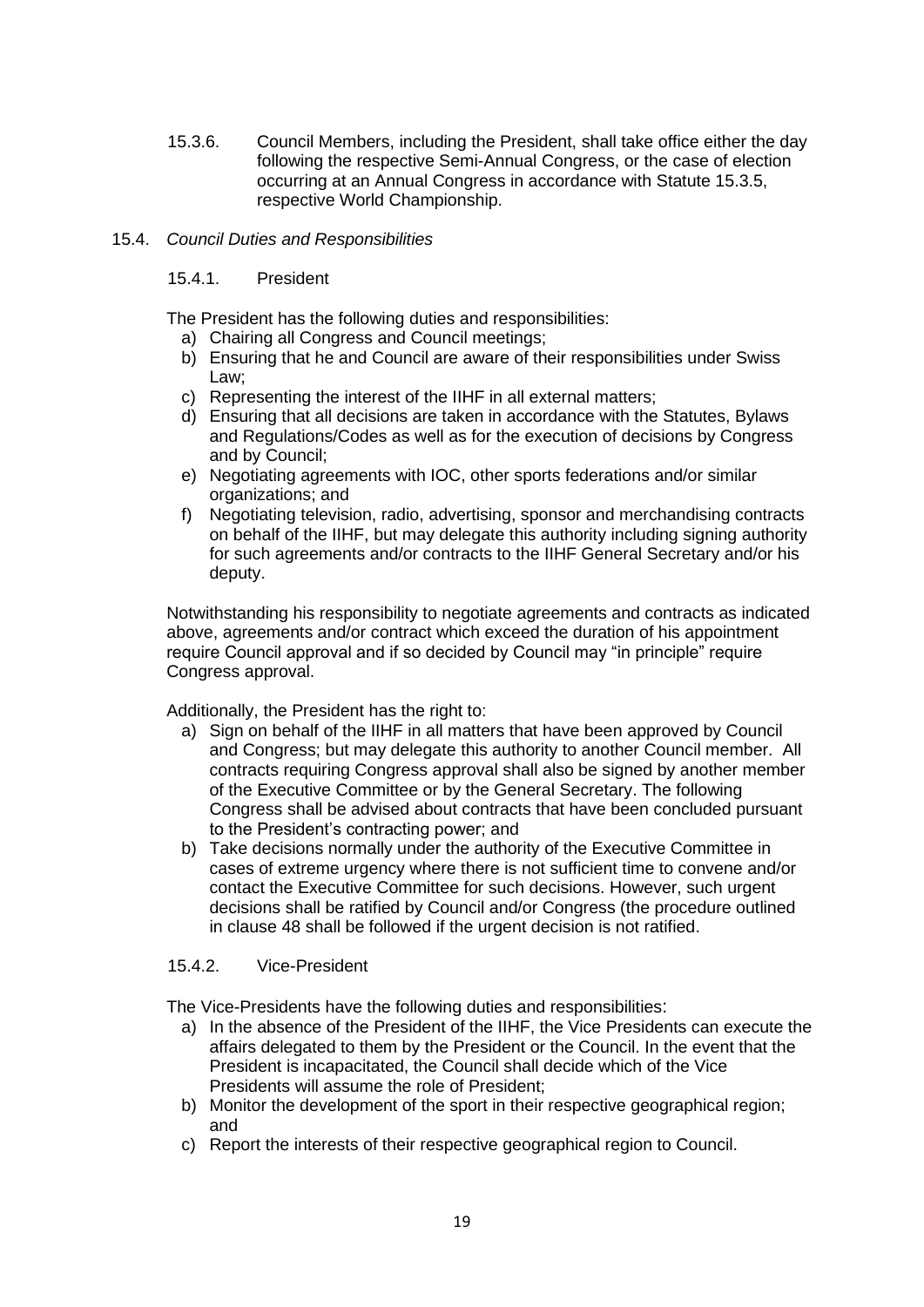### 15.4.3. Treasurer

The Treasurer has the following duties and responsibilities:

- a) Overseeing the annual budget that forecasts the total income and expenditure of the IIHF;
- b) Establishing annually a four-year financial forecast of total IIHF income and expenditures and related fund movements;
- c) Monitoring and advising the IIHF on short and long term financial management;
- d) Proposing contributions to organisers and participating teams at each Semi-Annual Congress for Congress approval; and
- e) Advising Council on the strategic financial matters including asset management.

### 15.4.4. Council

- 15.4.4.1. The Council shall be responsible for:
	- a) Observing and enforcing the Statutes, Bylaws and Regulations/Codes;
	- b) Executing decisions of the Congress;
	- c) Ratifying urgent decisions of the Executive Committee;
	- d) Reviewing recommendations of the committees;
	- e) Reviewing and making recommendations on all proposals to be submitted to the Congress:
	- f) Initiating proposals for decision by Congress;
	- g) Ensuring that Member National Associations follow the IIHF Statutes, Bylaws and Regulations/Codes;
	- h) Appointing directorate chairmen;
	- i) Appointing and dismissing committee members (nominations with consent of the respective Member National Association);
	- j) Appointing of ad hoc committees and their members;
	- k) Executing the financial policy of the IIHF;
	- l) Approving the budget and adjustments thereto;
	- m) Approving agreements (television, radio, advertising, sponsor, merchandising, etc.);
	- n) Controlling of all Championships of the IIHF and the Olympic ice hockey competitions;
	- o) Recommending external auditors to the Congress;
	- p) Approving new staff positions, agents or representatives;
	- q) Employing a General Secretary;
	- r) Exploiting all IIHF commercial rights in the furtherance of IIHF objectives;
	- s) Instituting and observing practices and principles associated with good governance; and
	- t) All duties and matters arising that are not specifically outlined in the Statutes and Bylaws are under the authority of the Council.
- 15.4.4.2. Council members shall not be employees of the IIHF, but are entitled to receive an appropriate remuneration as per the IIHF Financial Regulations. However, a Council member can receive appropriate remuneration for a special duty performed for the IIHF with the Council's approval.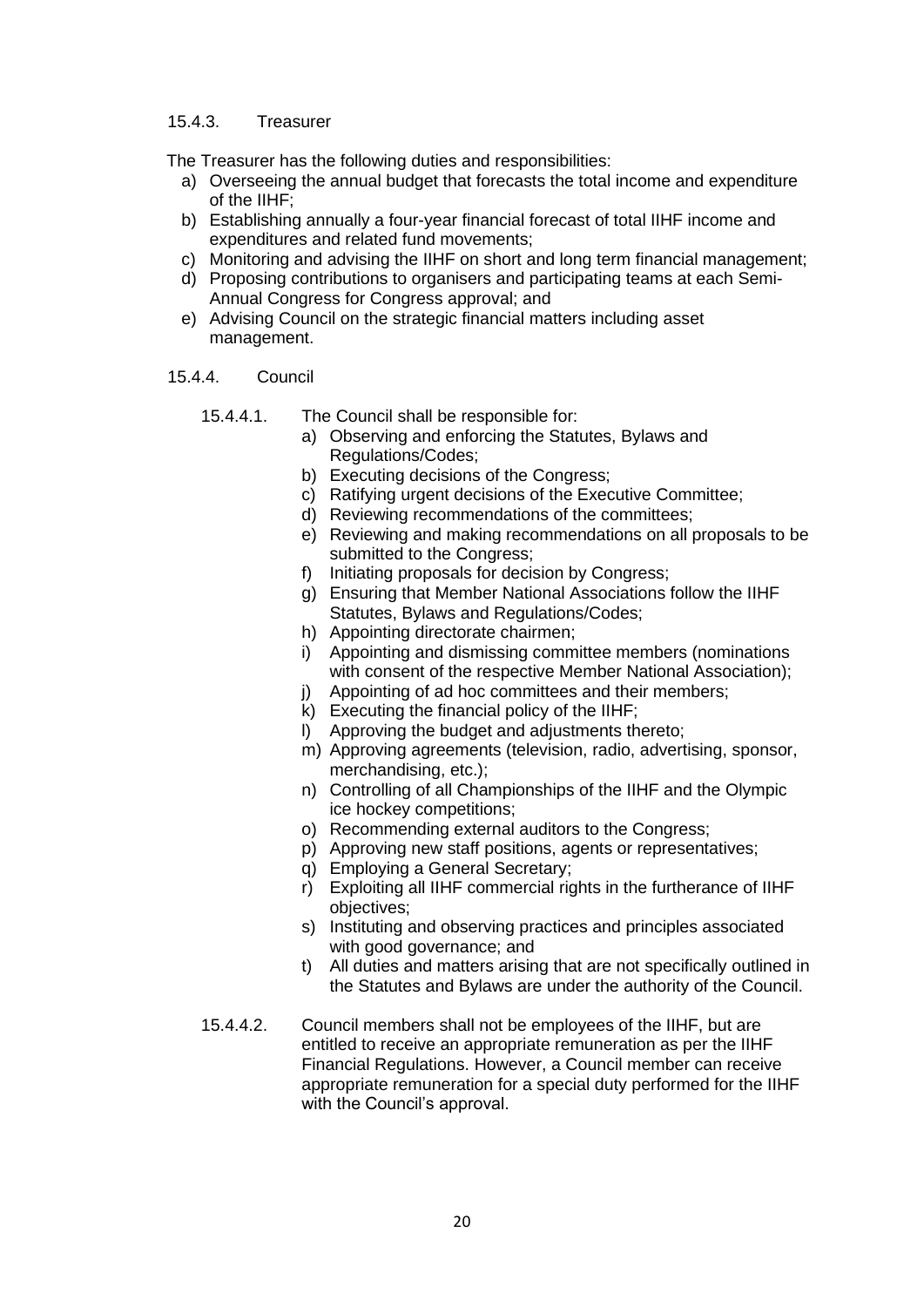- 15.4.4.3. The Council meets:
	- a) During or in association with Congresses and at least two more times during the year either in person or by means of video or teleconference;
	- b) When the President deems it necessary; or
	- c) Upon request of not less than three Council members.
- 15.4.4.4. The Council makes decisions by a majority of the Council, except as indicated in Statute 15.4.4.1(u). In case of urgent decisions, the Council may make decisions via conference call or email. The President shall have the tie breaking vote.
- 15.4.4.5. Any Council member with a conflict of interest shall remove himself from deliberations and abstain from voting on the respective matter(s).
- 15.4.4.6. All Council members are subject to the IIHF Code of Conduct and can be removed from office in accordance therewith.
- 15.4.4.7. The Council may make decisions normally under the authority of Congress only in cases of urgency where a decision is required before it is possible to convene a Congress. Except with respect to Statutes 15.4.4.4.1(u), the Council must call an Extra-Ordinary Congress as soon as reasonably possible after the Council's urgent decision to ratify the respective decisions. The Council decision remains in effect pending Congress ratification. For all decisions made by the Council in accordance herewith, an MNA's sole remedy prior to the Extra-Ordinary Congress is to appeal to the IIHF Disciplinary Board in which case the MNA must establish that the Council's decision need not have been taken by the Council in accordance with its powers to take decisions in cases of urgency.
- 15.4.4.8. If Congress does not ratify a Council decision when required, the decision shall be declared void and, to the extent permissible and possible, the status quo prior to the decision shall be re-established without compensation to any party that may have been affected either by the original decision or the re-establishment of the status quo.

<span id="page-21-0"></span>Statute 16 Directorate (Executive Body)

16.1. The Directorates are temporary IIHF executive bodies with the responsibility for conducting IIHF Ice Hockey competitions.

16.2. The Directorate of all IIHF Competitions will be chaired by one or more of the following: (i) the IIHF President; (ii) an IIHF Vice-President; (iii) an IIHF Council Member or (iv) a designee of the IIHF President.

16.3. The Directorate of all IIHF Competitions shall be comprised of the Directorate Chair, one representative of each competing MNA and a representative of the hosting Country. The Directorate Chair cannot represent his own Country. In all Directorates, every member has one vote. In the case of a tie vote, the Directorate Chair must exercise the casting vote.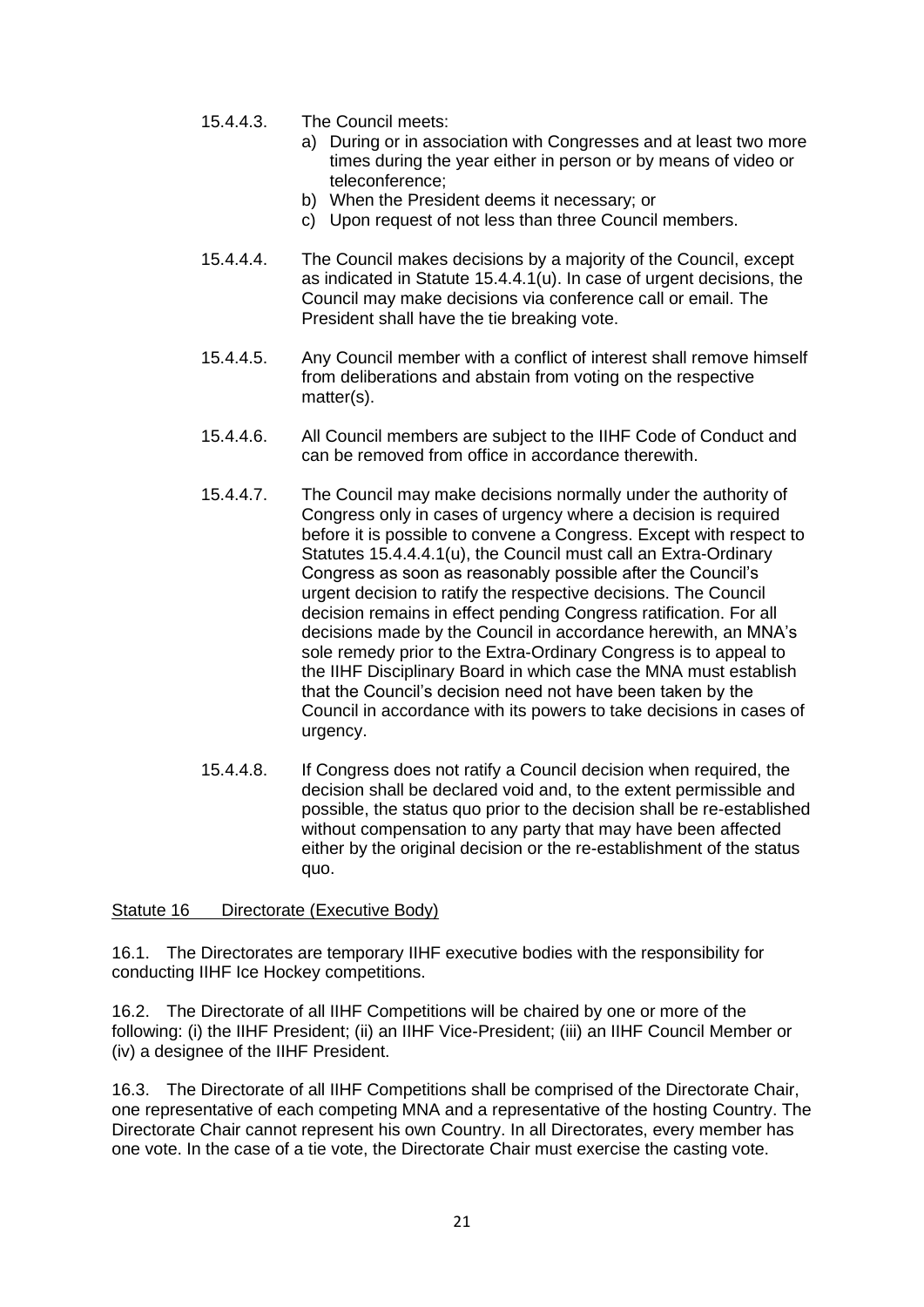16.4. No Directorate decision, including disciplinary matters concerning the participation in and operation of the IIHF Championships and the Olympic competitions, establish a precedent for future Directorates. The Directorate decision-making power is limited to the respective IIHF Competition. Any violation for which a sanction beyond the IIHF Competition is sought must be referred to the IIHF Disciplinary Board, unless indicated otherwise in the Disciplinary Guidelines for the respective Competition.

16.5. The Directorate shall be responsible for:

- a) Verifying player eligibility documents;
- b) Overseeing the host's responsibilities;
- c) Overseeing the participating MNA teams' responsibilities;
- d) Overseeing media and marketing issues;
- e) Making disciplinary decisions in accordance with Statute 20.4;
- f) Overseeing compliance with medical requirements;
- g) Overseeing doping control and adherence to the Medical and Doping Control Regulations when a Medical Supervisor is not assigned;
- h) Awarding trophies, medals, diplomas and all individual recognitions;
- i) Confirming the nominations of the best three players of each team in the competition;
- j) Selecting the best goalkeeper, defenseman and forward of the competition; and
- k) Authorizing any other awards of the competition.

16.6. The Directorate Chair shall be responsible for:

- a) Ensuring that all game sheets are submitted to the IIHF Office; and
- b) Sending written report(s), including any requested IIHF reports and the Directorate meeting minutes, to the IIHF Office within two weeks after the completion of the Competition.

<span id="page-22-0"></span>Statute 17 **IIHF Office (Executive Body)** 

17.1. The IIHF Office shall consist of a General Secretary and IIHF Staff.

17.2. Employees of the IIHF will be employed under contract. Their contracts will be in accordance with Swiss Law.

17.3. The President and at least one Vice-President must sign the General Secretary's employment contract on IIHF's behalf.

- 17.4. The General Secretary' shall:
	- a) Ensure the effective and efficient operation of the IIHF office in accordance with good governance practices;
	- b) Establish an organisation and staff complement as required to fulfil the objectives of the IIHF and subject to the approval of Council. The General Secretary shall select and employ office staff and be responsible for good human resource practices;
	- c) Attend Council and Congress meetings as required, but shall have no right to vote;
	- d) Implement Congress decisions in compliance with the President's directives;
	- e) Manage and keep IIHF accounts proper;
	- f) Compile the meeting minutes for Congress, Executive Committee, and Council; and
	- g) Coordinate official IIHF correspondence;
	- h) Control the relations between IIHF Member National Associations; and
	- i) Decide player transfer cases in accordance with the IIHF International Transfer Regulations and impose provisional suspensions for out-of-competition doping violations in accordance with the IIHF Doping Control Regulations.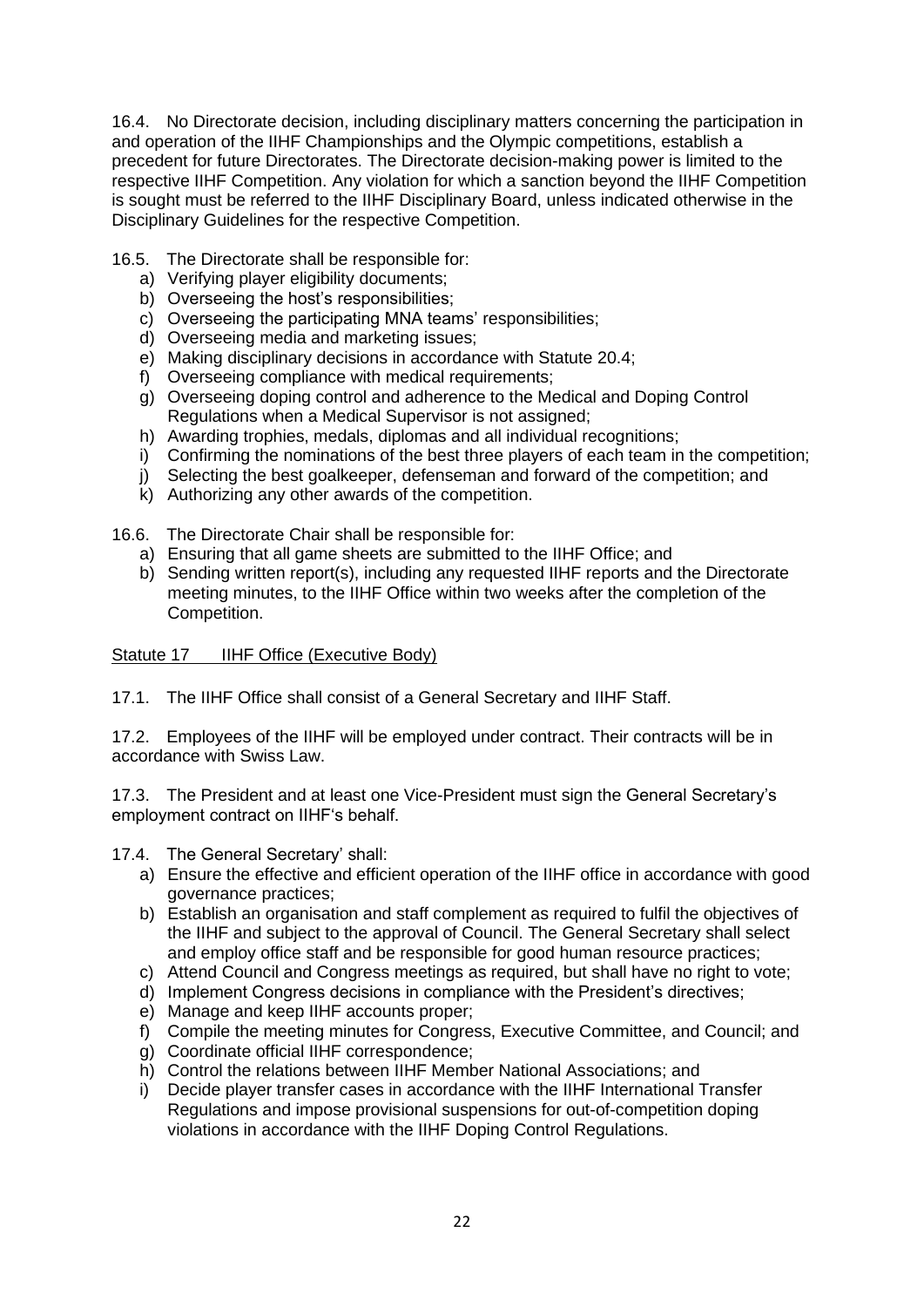### <span id="page-23-0"></span>Statute 18 **IIHF Committees, Boards and Auditors**

- 18.1. *Executive Committee*
	- 18.1.1. The President, three Vice-Presidents, Treasurer, and the General Secretary (non-voting member) form the Executive Committee which, in urgent cases, has the right to make decisions normally under Council's authority. Council shall ratify all such decisions within 15 days by mail, fax or by email. If Council does not ratify an Executive Body's decision when required, the decision shall be declared void and, to the extent permissible and possible, the status quo prior to the decision shall be reestablished without the compensation to any party that may have been affected either by the original decision or the re-establishment of the status quo.

### 18.1.2. The Executive Committee shall be responsible for:

- a) Maintaining proper accounting records that disclose with reasonable accuracy at any time the financial position of the IIHF and to enable them to ensure that the financial statements comply with the accounting practices and laws of the country in which the IIHF has its headquarters;
- b) Safeguarding the assets of the IIHF and for taking reasonable steps for the prevention and detection of fraud or other irregularities;
- c) Ensuring that the financial affairs of the IIHF are transparent to Congress by providing Congress with a complete true and fair view of the state of affairs of the IIHF inclusive of current financial statements and commercial contracts;
- d) Establishing guidelines to safeguard, manage and invest the assets of the IIHF in support of its objectives as specified in the Statutes and activities arising there from as approved by Congress;
- e) Establishing sufficient reserves to enable the IIHF to maintain its activities in the event of unforeseen shortfalls in anticipated revenue;
- f) Investing the liquid resources of the IIHF and of IIHF assets and conducting other matters concerning the finances of the IIHF in a prudent manner;
- g) Establishing an annual pool of funds for the salaries and benefits for the office staff for allocation by the General Secretary. All other compensation payments including those to the President shall be administered directly by the Executive Committee; and
- h) Supervising the management of the IIHF by the General Secretary.
- 18.1.3. The Executive Committee may (a) invite other members of the Council as needed or (b) employ the services of external professional advisers as needed and determine all honoraria payments when appropriate for the federation.

### 18.2. *Internal Auditors*

18.2.1. Congress shall elect two Auditors, vetted by external auditors, in accordance with the Council voting procedures in Statute 15.3.4. The 2016 Auditors shall serve a five (5) year term ending in 2021. Only candidates who have had their 25th or later birthday and their 72nd or earlier birthday in the election year are eligible to become Auditors.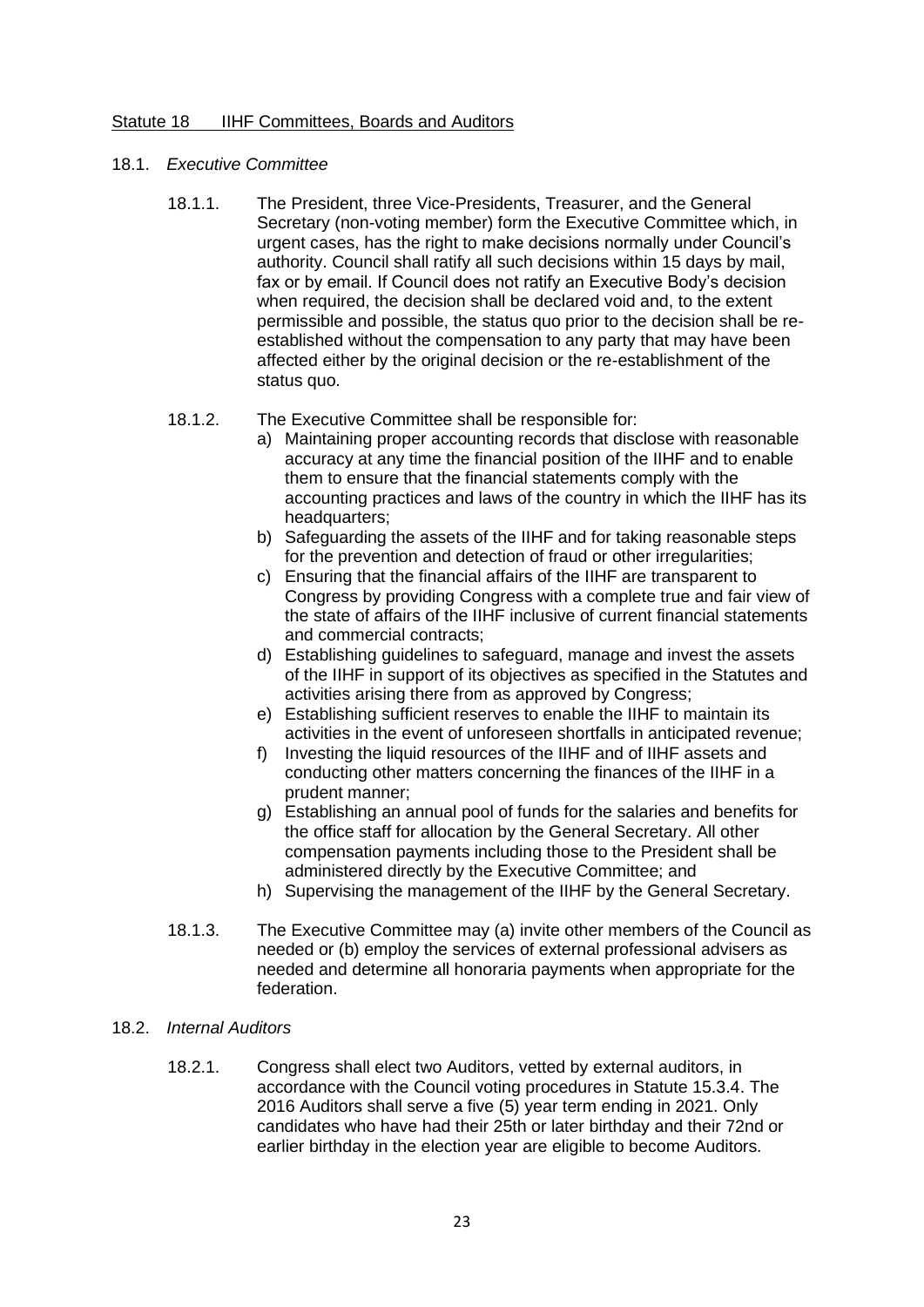- 18.2.2. The Auditors shall be knowledgeable and experienced in financial and/or regulatory and legal matters and may not be involved in any decision affecting the operations of the IIHF. At least one Auditor must be knowledgeable in the financial and legal requirements of the Country where the IIHF is headquartered.
- 18.2.3. The Auditors are equals and completely independent of the Council. They shall distribute tasks fairly and equitably and report directly to Congress.
- 18.2.4. The Auditors shall perform the following duties:
	- a) Oversee and monitor the completeness and reliability of the financial accounting, and review the financial statements, the consolidated financial statement and the external auditors' report;
	- b) Advise and assist the Council in monitoring IIHF's financial and compliance matters and issues;
	- c) Monitor compliance with IIHF Regulations;
	- d) Monitor IIHF internal operational controls;
	- e) Annually review the effectiveness of risk assessment and risk management;
	- f) Monitor and review related-party transactions at least annually; and
	- g) Issue compliance guidelines.
- 18.2.5. As part of performing its duties as set out above, the Auditors may request any relevant information from all bodies, committees, officials and other individuals within the IIHF and shall be entitled to conduct or authorize reviews into any matters within the scope of its duties. Auditors may also take part, as observers, in all meetings and other activities of IIHF bodies and committees at any time, subject to applicable confidentiality obligations.

### 18.3. *Operational Committees*

- 18.4.1. Operational Committees are established at the Council's discretion. The 2016 Operational Committee members shall serve for a five (5) year period. The Council may vary the number, structure, activities and mandate of the operational committees. Committees are recommending bodies to the Council.
- 18.4.2. Operational committees shall be chaired by a Council member. Each Operational Committee shall contain a chair, an executive secretary from the IIHF Office and a maximum of four other members. The Chair, together with the General Secretary shall put forward a list of candidates to the Council for appointment to each committee. In creating the list, the Chair must consider candidates nominated by MNAs, candidates with expertise in the competency of the respective committee and candidates from diverse backgrounds. On relevant committees, one seat shall be reserved for a League representative and shall be defined in the respective committee's mandate.
- 18.4.3. The Committee Chair shall conduct the committee's affairs in accordance with the mandate and must control the committee's financial expenditures within the framework of the approved budget.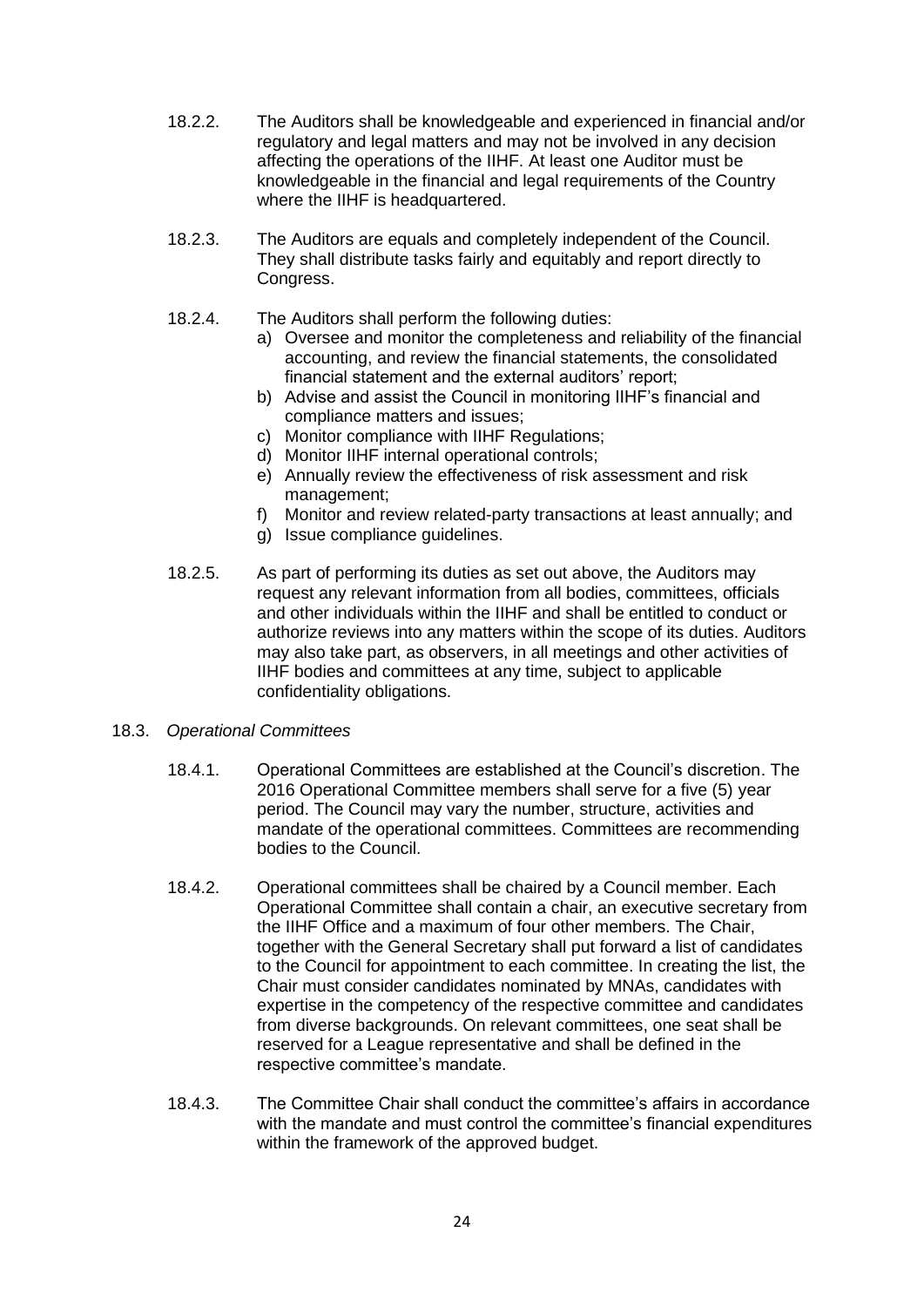- 18.4.4. The Council must approve all financial adjustments within each committee's budget which exceed 10% of the originally approved budget.
- 18.4.5. With the General Secretary's approval, the Committee Chairman may invite external specialists and/or form a working group on an ad hoc basis (such members do not have the right to vote).
- 18.4.6. Quorum is not required for meetings of the committees. Simple majority is required for committee decisions, except that quorum and 75% majority is required for the Historical Committee to approve inductees to the Hall of Fame. Each committee member has one vote. In case of a tied vote, the Chair must exercise the casting vote. In case of urgency, decisions can be made by email.
- 18.4.7. Each Committee Chair will submit an annual written report on the Committee's activities to the Council and to the Annual Congress.

# 18.4. *Committee Minutes*

Minutes of committee meetings containing all recommendations and decisions taken must be recorded for every meeting. As soon as reasonably possible, the minutes shall be made available to all Council members and committee members and, where appropriate, shall be made available to MNAs.

# <span id="page-25-0"></span>**Chapter 4 JUDICIAL AND DISCIPLINE**

<span id="page-25-1"></span>Statute 19 Discipline

# 19.1. *IIHF Disciplinary Power*

The IIHF may sanction any person or entity, including but not limited to, MNAs, clubs, officials, coaches and players if they (a) infringe the IIHF Statutes, Bylaws, Regulations/Codes or Official Playing Rules, (b) violate the good order of ice hockey, (c) bring the sport of ice hockey into disrepute or (d) violate the decisions of the Council, Directorates or officials of the IIHF who are entrusted with the implementation of the Statutes, Bylaws, Regulations/Codes and/or Official Playing Rules.

### 19.2. *Disqualification*

- 19.2.1. A disqualified player shall be dismissed from the respective IIHF competition and may have his case investigated by the IIHF Disciplinary Board for possible further sanctions.
- 19.2.2. A disqualified team shall be dismissed from the respective IIHF competition, relegated into the next lower division, its results annulled to zero and the competition and world ranking adjusted accordingly. All cases may be investigated by the IIHF Disciplinary Board for appropriate and further sanctions.

### 19.3. *Suspension*

19.3.1. MNAs must honor all IIHF suspensions. A player currently under an IIHF suspension is not eligible to participate in IIHF Competitions.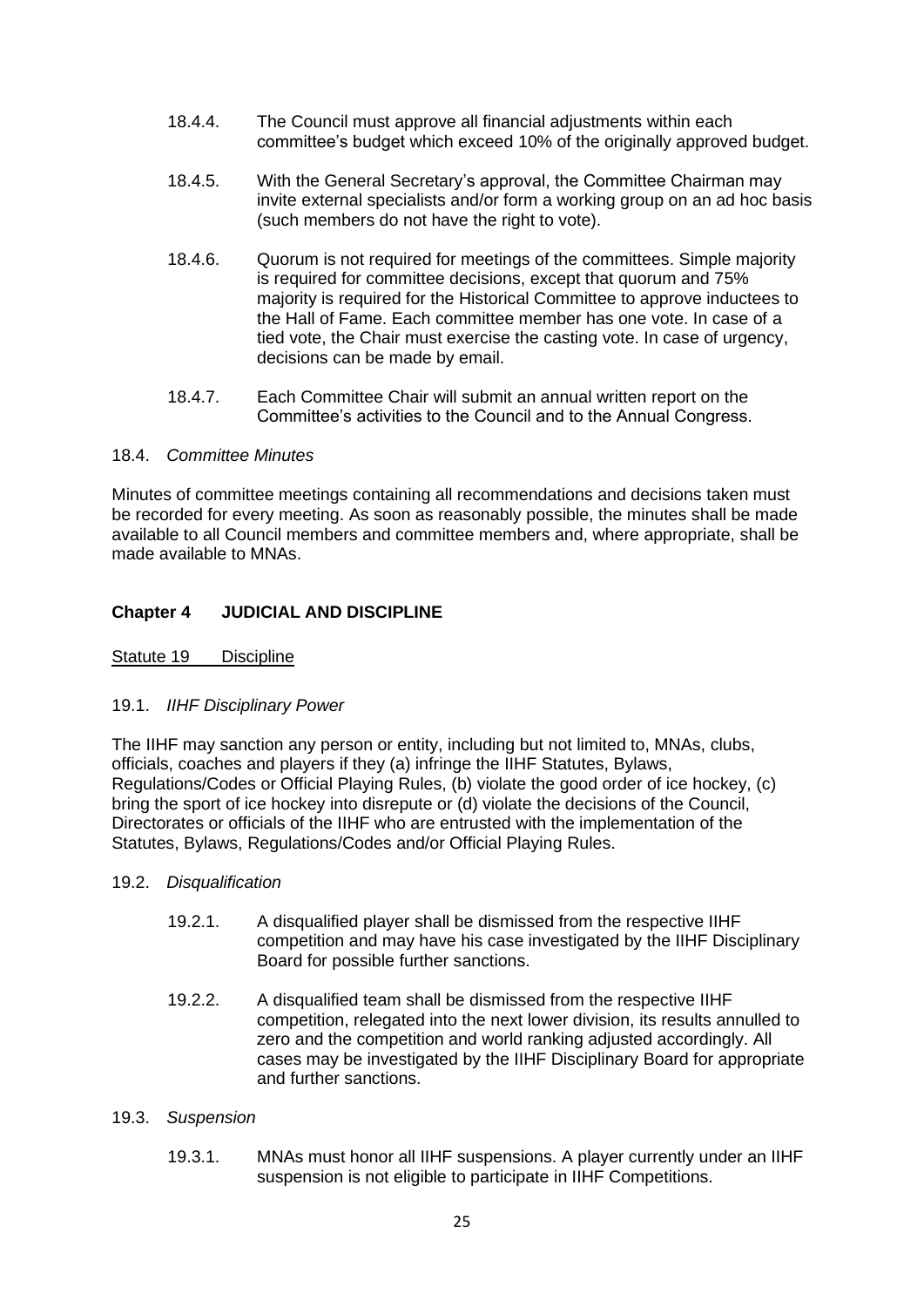- 19.3.2. All MNAs must immediately advise the IIHF of any penalty or suspension that might affect a player's ability to participate for his National Team in any IIHF Competition. If circumstances warrant, the IIHF Office may determine a player, who is suspended by an MNA, League or club, including non-affiliated IIHF recognized organizations, is not eligible to participate in an IIHF Competition which runs concurrently to the player's suspension.
- 19.3.3. All MNAs must immediately report any conduct that happens in an exhibition game that occurs within seven days of the respective IIHF Competition, which might affect a player's eligibility to participate for his National Team in any IIHF Competition to the Directorate Chairman of the respective IIHF Competition who shall decide on any necessary sanctions in accordance with section 14.1.2 of the IIHF Disciplinary Code. The Directorate Chairman shall decide any necessary sanctions within forty-eight (48) hours of being advised of the conduct and being provided with all additional information necessary to make the decision.
- 19.3.4. Any team suspended for a period of time exceeding the start day of the next IIHF Championship, Olympic Competitions or qualification to these competitions for which they are qualified, will be relegated into the next lowest division.

### <span id="page-26-0"></span>Statute 20 Judicial Bodies

The Judicial Bodies indicated in this Statute shall have the power to impose disciplinary measures and issue directives in accordance with their respective mandates and as specifically defined in the IIHF Disciplinary Code.

# 20.1. *Disciplinary Board*

- 20.1.1. The Disciplinary Board shall consist of a Chairman, a Deputy Chairman and not less than four (4) up to six (6) other members. The Council shall appoint the Chairman and – in agreement with the Chairman – the Deputy Chairman and the other members of the Disciplinary Board. The 2016 Disciplinary Board members shall serve for a five (5) year period ending in 2021. Council members may not be members of the Disciplinary Board.
- 20.1.2. The Disciplinary Board should be highly experienced, competent and well versed with the sport, its rules and procedures. It is completely independent of the Council, not bound by instruction and not accountable to anyone for their decisions.
- 20.1.3. The Disciplinary Board may take external advice if the Chair determines that additional expertise is required in a specific case.
- 20.1.4. The Disciplinary Board shall act in accordance with the IIHF Disciplinary Code. The Disciplinary Board meets when convened by the Chair.
- 20.1.5. Decisions regarding the application, interpretation and/or violation of the Statutes, Bylaws, Regulations/Codes and Official Playing Rules shall be made by the IIHF Disciplinary Board, unless specifically indicated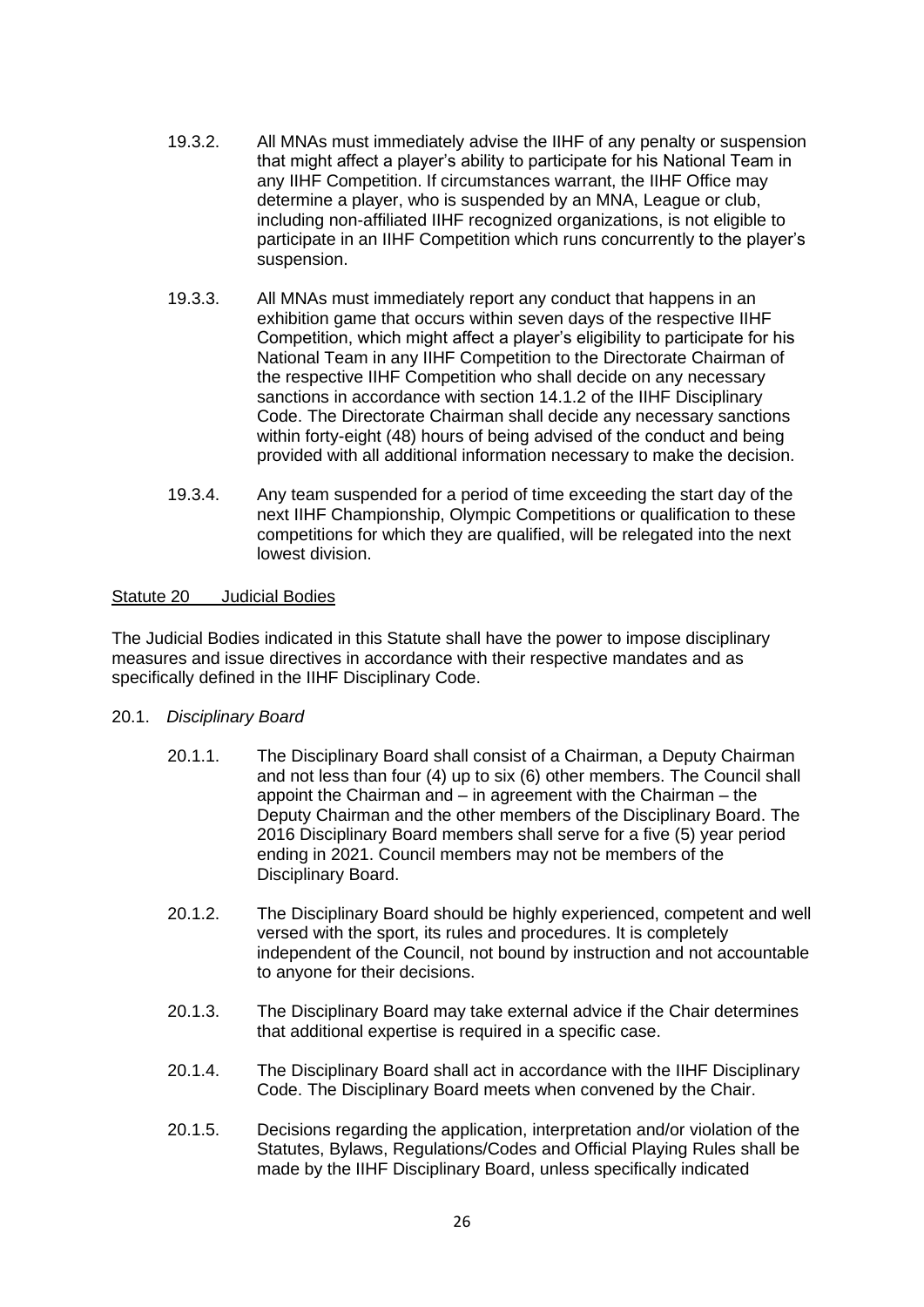otherwise in the respective Statute, Bylaw, Regulations/Code and Official Playing Rule, in accordance with the IIHF Disciplinary Code.

20.1.6. The Council and the Auditors may refer any incident or activity to the IIHF Disciplinary Board for adjudication in accordance with the IIHF Disciplinary Code.

### 20.2. *Appeal Board and Appeal Panels*

- 20.2.1. The Appeal Board shall constitute Panels which have the responsibility of resolving appeals against decisions of the IIHF Disciplinary Board which exceed four (4) games or 20,000 CHF (except for doping offense which are appealed directly to the Court of Arbitration for Sport). Appeal Panels Board shall consist of competent, highly experienced jurists that are well versed with the sport. The Appeal Panel Board members shall be recommended by the Legal Committee and appointed by Council on a case by case basis. Council members cannot be members of the Appeal Panel.
- 20.2.2. Persons appointed to an Appeal Panel must be highly experienced jurists that are well versed in the issues giving rise to the appeal and not from a Country involved in the appeal.
- 20.2.3. Appeals against Disciplinary Board decisions can be made to the Appeal Board, except (a) suspensions for less than five (5) games (if suspension measured in games) or two months (if suspension measured by time period), (b) fines less than 20,000 CHF, (c) playing rules infractions, (d) doping violations or (e) when the Disciplinary Board is acting in its authority as an appeal body.

### 20.3. *Championship Disciplinary Panel*

- 20.3.1. At WM, WM20 and the Olympic competitions, an independent Disciplinary Panel (Championship Disciplinary Panel) must be established. At the WW and WM18 a Championship Disciplinary Panel may be established. Such Panels shall have the same authority and responsibility as the IIHF Disciplinary Board (Statute 20.1) to decide all disciplinary matters relating to Official Rule Book violations that occur during the competition.
- 20.3.2. The Championship Disciplinary Panel must utilize the Championship Disciplinary Guidelines approved by Council for each respective IIHF Season.

# 20.4. *Directorate Disciplinary Panel*

20.4.1. In all disciplinary matters occurring during a competition where there is no Championship Disciplinary Panel, including but not limited to IIHF Official Rule Book violations and violations of the IIHF Statutes, Bylaws and Regulations/Codes the Directorate shall establish an ad hoc disciplinary panel composed of Directorate members whose team is not directly and/or indirectly involved in the incident giving rise to the disciplinary matter. All Directorate disciplinary decision are limited to the respective championship and do not establish a precedent. With respect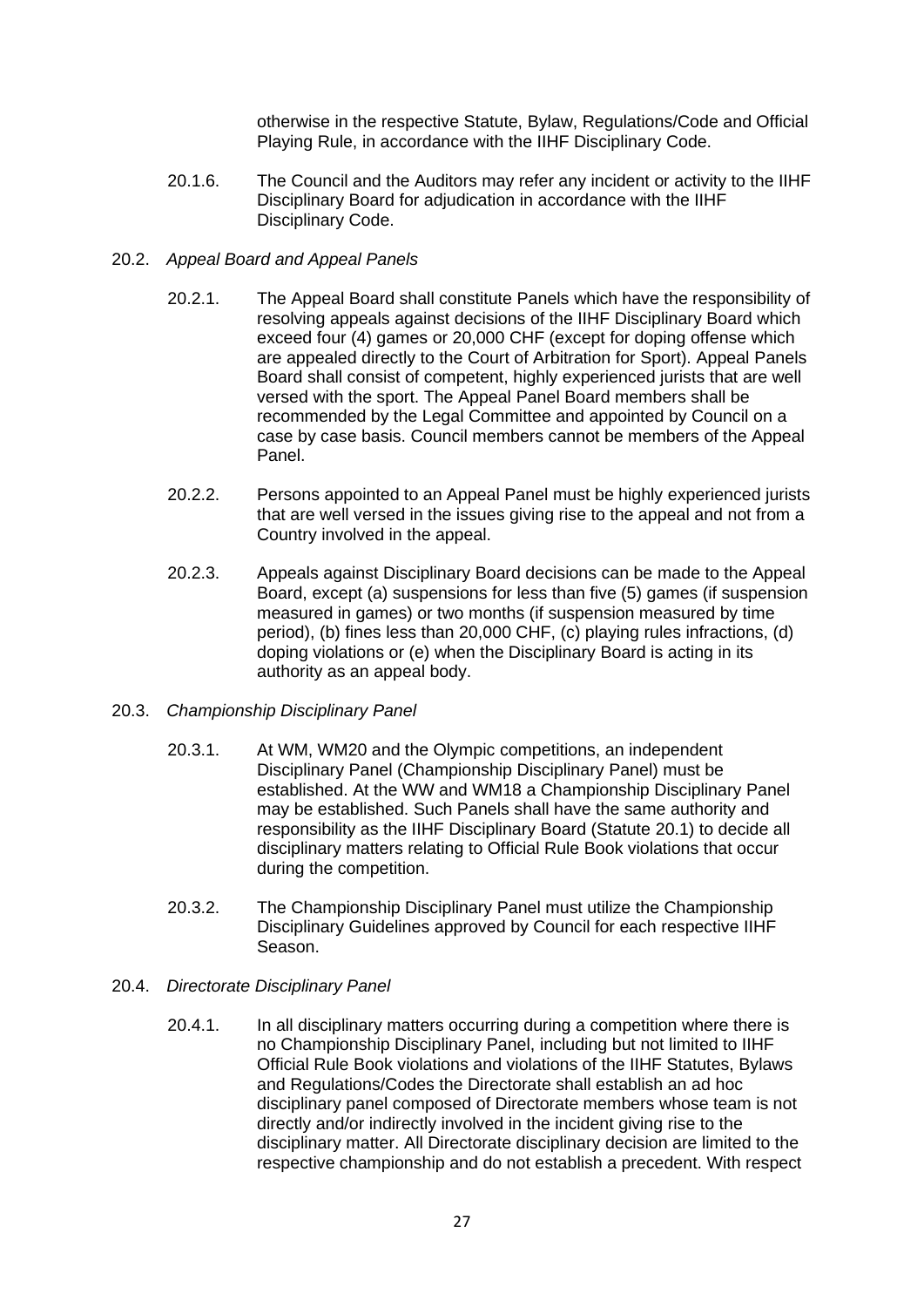to provisional suspension hearings for doping violations, the Directorate Chairman shall preside over the hearing independently.

20.4.2. The Directorate must utilize the Directorate Disciplinary Guidelines approved by the Council for each IIHF Season for all disciplinary matters.

### <span id="page-28-0"></span>Statute 21 Finality

Decisions of the Appeals Board, Disciplinary Board when acting within its appeal authority, Directorate Disciplinary Panel and Championship Disciplinary Panel are final, subject to Statute 22.2.

### <span id="page-28-1"></span>Statute 22 Court of Arbitration for Sport

22.1. IIHF recognizes the independent CAS, with headquarters in Lausanne (Switzerland), to resolve disputes arising from the IIHF Statutes, Bylaws, Regulations/Code between (a) IIHF and (b) MNAs, Leagues, clubs, players and/or officials.

22.2. Subject to Statute 20, any final IIHF decision in accordance with Statute 21 may only be appealed at the CAS, with the exclusion of the state courts, in accordance with its Code of Sport-related Arbitration. CAS shall apply IIHF Statutes, Bylaws, and Regulations/Code and Swiss Law.

22.3. The CAS shall only have jurisdiction if all remedies within the IIHF have been exhausted.

22.4. An appeal to CAS shall not stay the effect of any IIHF disciplinary sanction, subject to the CAS's power to order that any disciplinary measure be stayed pending the arbitration.

### <span id="page-28-2"></span>Statute 23 Liabilities

23.1. MNAs have an ongoing obligation to understand and apply IIHF Statutes, Bylaws and Regulations/Codes and decisions of the IIHF.

23.2. If an MNA challenges or allows one of its constituent bodies, clubs, teams, players or officials to challenge the validity or interpretation of an IIHF Statute, Bylaw, Regulation/Code, or contract in arbitration or court, and the challenge is unsuccessful, the unsuccessful MNA shall be held liable for all expenses incurred by the IIHF. Notwithstanding the above, any dispute regarding the expenses incurred by the IIHF will be resolved by a sole arbitrator agreed by the parties.

### <span id="page-28-3"></span>**Chapter 5 FINANCIAL**

### <span id="page-28-4"></span>Statute 24 Commercial

24.1. The IIHF is the sole owner of all commercial rights pertaining to all IIHF Competitions and related activities, without any restriction as to content, time, place and law. These rights include, but are not limited to, audio-visual and radio recording, reproduction and broadcasting rights, multimedia rights, sponsorship, advertising and promotional rights and incorporeal rights such as IIHF general and event marks, rights arising under copyright law and any right which has the potential to yield financial benefit.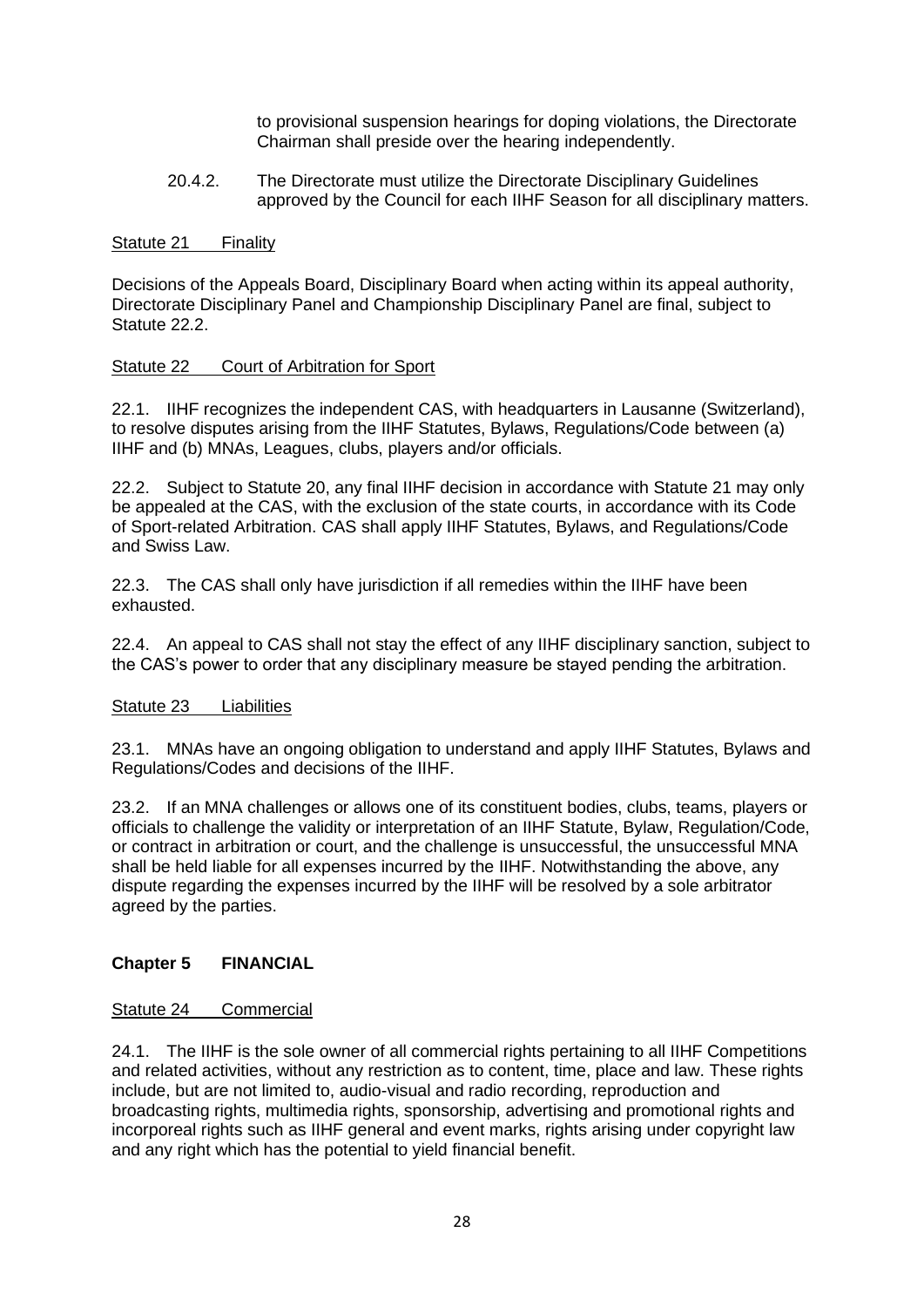24.2. The exercise of IIHF commercial rights by the IIHF (and/or contracted Commercial Partner) is binding on all MNAs and their constituent bodies, Leagues, clubs, teams, players, officials and any person or body whatsoever or howsoever competing or participating in competitions and/or related activities of the IIHF.

24.3. The exercise of IIHF commercial rights includes but is not limited to the supply of onice uniforms, the design of which shall be subject to the IIHF's approval. Notwithstanding the forgoing, all MNAs retain all rights related to their national team logo, emblem and uniform design. The IIHF shall have the right to use MNA team jerseys for promotional, noncommercial purposes, related to IIHF Competitions. For the avoidance of doubt, the IIHF shall not use MNA team jerseys for commercial purposes unless approval is provided by the respective MNA.

24.4. Where any IIHF rights mentioned in Statute 24.1 are designated by international or national law to be under the ownership of an MNA or one of its constituent bodies, then by virtue of its membership with the IIHF, the MNA assigns such rights on a worldwide basis to the IIHF from the moment of creation in perpetuity. All MNAs shall execute any necessary documentation according to national law to effect the assignment.

# <span id="page-29-0"></span>Statute 25 Fiscal Year

The IIHF's fiscal year starts on 1 July and ends on 30 June of the following year.

# <span id="page-29-1"></span>Statute 26 Annual Budget and Yearly Accounts

26.1. The General Secretary is responsible for establishing an annual budget that forecasts the IIHF's total income and expenditures. The annual budget shall be provided to the Council two (2) weeks prior to the relevant Council meeting and shall be provided to the Congress two (2) weeks prior to the Annual Congress. The Council shall provide its recommendation to the Congress and the annual budget shall be final upon Congress approval.

26.2. The General Secretary shall provide a draft of the yearly accounts to MNAs by August 31st of the respective year for Congress approval at the Semi-Annual Congress.

# <span id="page-29-2"></span>Statute 27 **IIHF Accounts and Currencies**

27.1. The IIHF's currency of reference is the currency of the IIHF's headquarters. However, the IIHF may maintain bank accounts in other currencies for operational purposes.

27.2. IIHF shall administer all funds according to the budget approved by Congress and decisions within the authority of Council.

27.3. All IIHF contracts shall be executed in accordance with the Swiss Commercial Register. All contracts (committing or generating funds) or committed expenditure which do not exceed 50,000 CHF require one signature, all other contracts (committing or generating funds) or committed expenditures which exceed 50,000 CHF require two signatures.

# <span id="page-29-3"></span>Statute 28 IIHF Audits

An independent, external auditor registered in Switzerland must audit IIHF's accounts annually consistent with Swiss Law. The Council shall recommend the external auditor whose appointment is subject to Congress approval. The external auditor's report shall be submitted to the IIHF Auditors, the Council and Congress.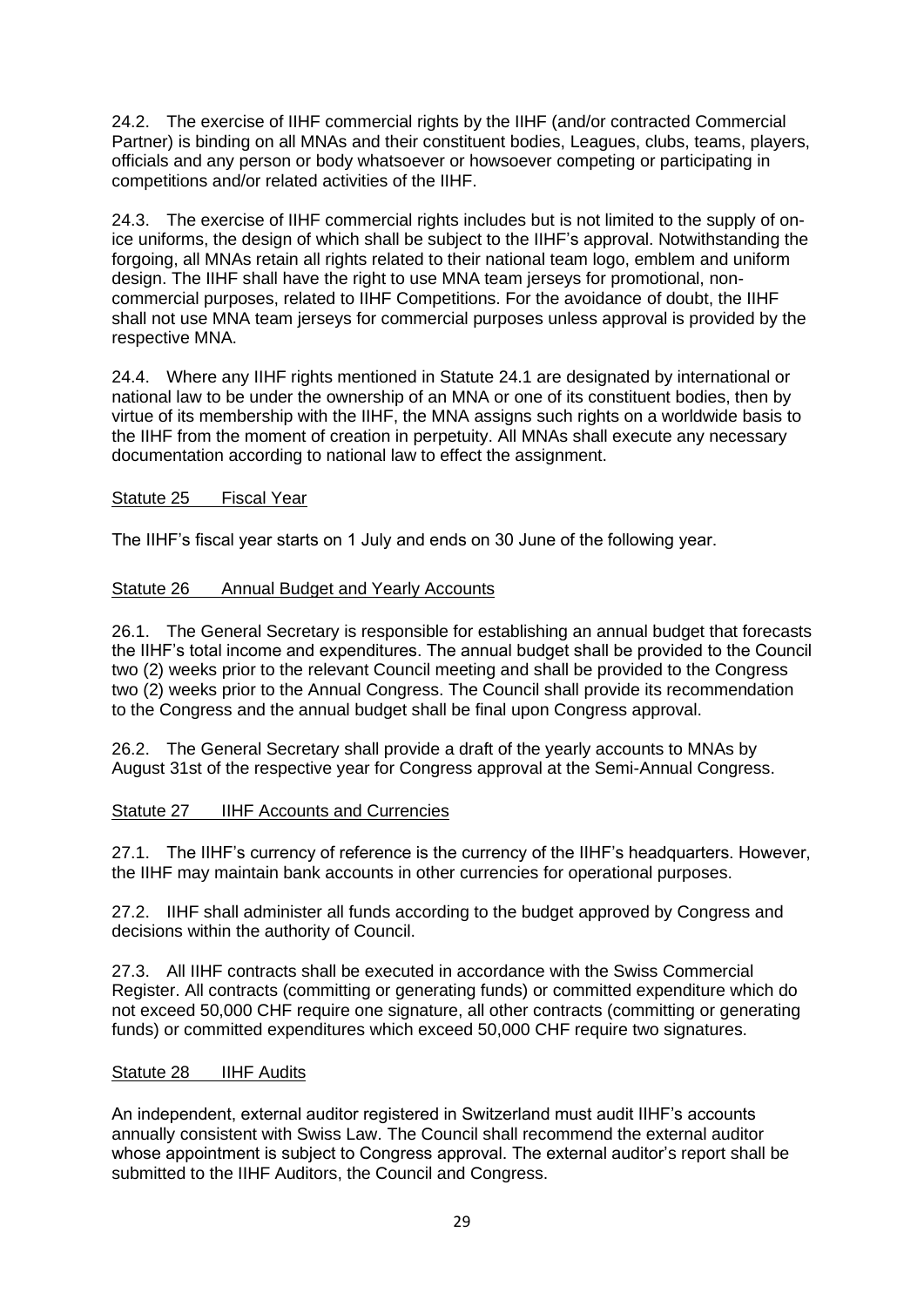### <span id="page-30-0"></span>Statute 29 **IIHF Procurement and Sales**

The IIHF must conduct all IIHF operational activities related to the commitment of the IIHF income/expenses in accordance with IIHF Procurement Guidelines, including, but not limited to, tender rules. The IIHF Procurement Guidelines must be in accordance with all applicable laws.

### <span id="page-30-1"></span>Statute 30 Insurance

30.1. The IIHF will provide liability insurance for all persons authorized to act on behalf of the IIHF, including but not limited to, Council, Committee and judicial bodies, elected or nominated officials and staff who act and make decisions on behalf of the IIHF.

30.2. The IIHF hereby consents and declares that each Council Member, IIHF Staff, chairperson, IIHF committee/board member and other official representatives of the IIHF shall be deemed to have assumed office or assignment on the express understanding that each of them shall to the fullest extent permitted by law be indemnified and saved harmless out of the funds of the IIHF from and against all liabilities, judgments, costs, charges and expenses that such person sustains or incurs in any action, suit or proceeding which is brought against him arising from the execution of the duties of his office and also from and against all other costs, charges and expenses which he sustains or incurs in or about or in relation to the affairs thereof, except in relation to matters as to which he shall be adjudged in such action, suit or proceeding to be liable for willful misconduct in the performance of a duty.

30.3. The IIHF shall provide accident and medical treatment insurance coverage for IIHF Council, committee/board members, IIHF Staff as well as other persons assigned to duties and acting on behalf of the IIHF and, where authorized, their accompanying person when traveling on behalf of the IIHF.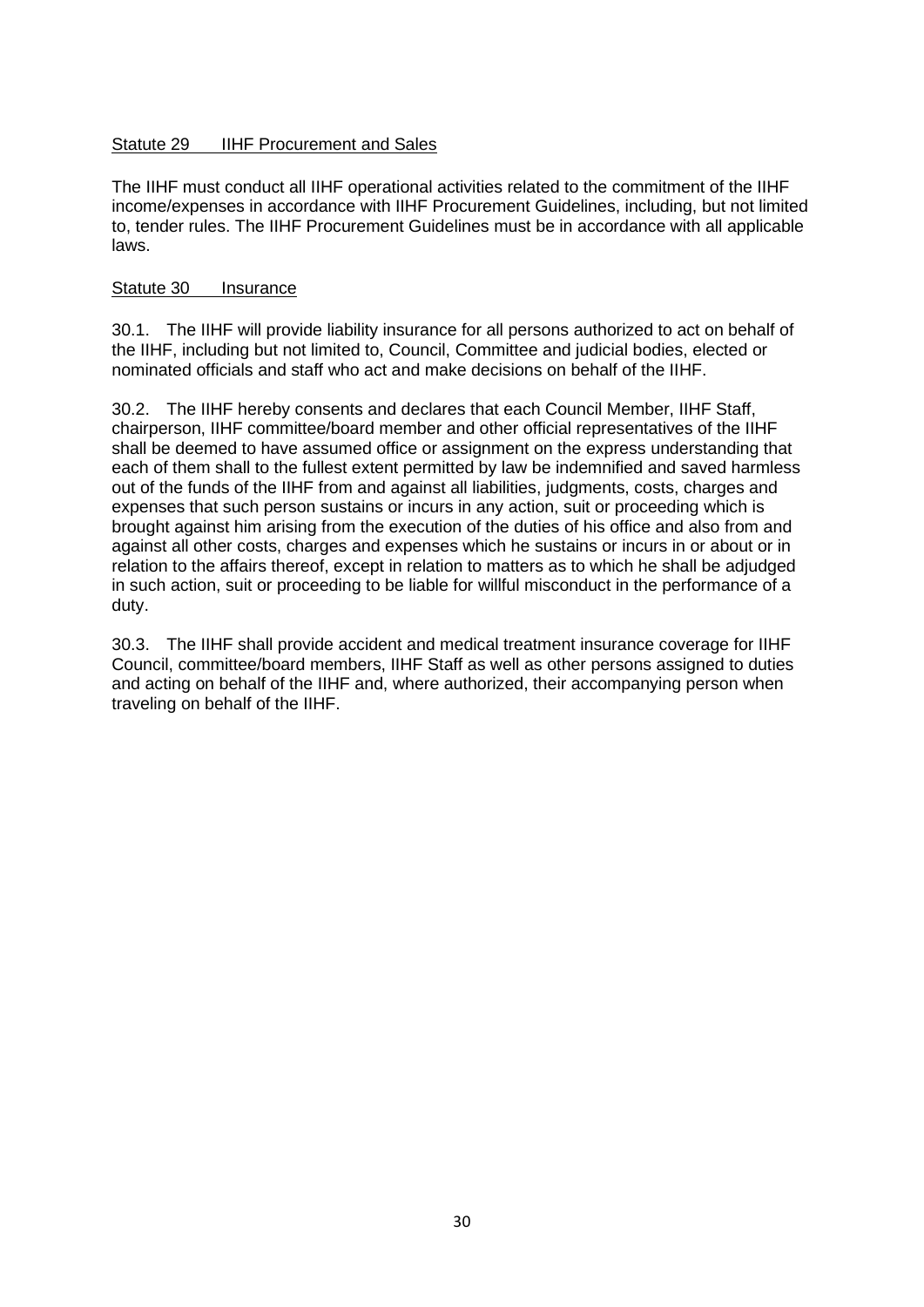# <span id="page-31-0"></span>**BYLAWS**

# <span id="page-31-1"></span>**Chapter 1 EVENT/COMPETITION**

# <span id="page-31-2"></span>Bylaw 1 **IIHF** Competitions

- 1.1. The IIHF Competitions include:
- A. Championships
- IIHF Ice Hockey World Championship (WM);
- IIHF Ice Hockey World Championship Divisions (e.g. WMIA, WMIB, WMIIA, WMIIB, WMIII, WMIV);
- IIHF Ice Hockey World Junior Championship and Divisions (WM20, and e.g. WM20IA, WM20IB, WM20IIA, WM20IIB, WM20III);
- IIHF Ice Hockey U18 World Championship and Divisions (WM18, and e.g. WM18IA, WM18IB, WM18IIA, WM18IIB, WM18IIIA, WM18IIIB);
- IIHF Ice Hockey Women's World Championship and Divisions (WW, and e.g. WWIA, WWIB, WWIIA, WWIIB, WWIII);
- IIHF Ice Hockey U18 Women's World Championship and Divisions (WW18, and e.g. WW18IA, WW18IB, WW18IIA, WW18IIB);
- B. Olympic Competitions
- Olympic Games (OG);
- Qualifications to the Olympic Competitions (OGQ);
- C. Other Competitions and Championships
- World and Continental Club Competitions such as the IIHF European Cup, IIHF Continental Cup (CC), Victoria Cup (VC), and European Women Continental Cup (EWCC); and
- Any other IIHF designated international competition.

1.2. All clubs, teams, players, team officials, game officials and members of the Directorate who participate in games organized or conducted by the IIHF are under IIHF jurisdiction.

# <span id="page-31-3"></span>Bylaw 2 National Team Allocation in IIHF Ice Hockey World Championships

2.1. National teams will start participation in IIHF Championships in the bottom division or qualification of the respective Championship subject to meeting IIHF minimum participation standards as specified in Bylaw 3 and shall have the opportunity to advance to higher divisions through the promotion system described in Bylaw 16.

2.2. If, (a) a new Sovereign State has been established by separation from an existing Sovereign State; (b) a Country is incorporated into another existing Sovereign State with an MNA affiliated to the IIHF; (c) two or more countries are united into a Sovereign State and the MNA representing that Sovereign State is granted membership status with the IIHF; or (d) a Sovereign State is divided into two or more Sovereign States with MNAs affiliated to the IIHF and the previous Country does not exist anymore, then the IIHF Competition Committee shall make a recommendation to Council which shall seed the respective MNA(s)' national team(s) in IIHF Championship(s).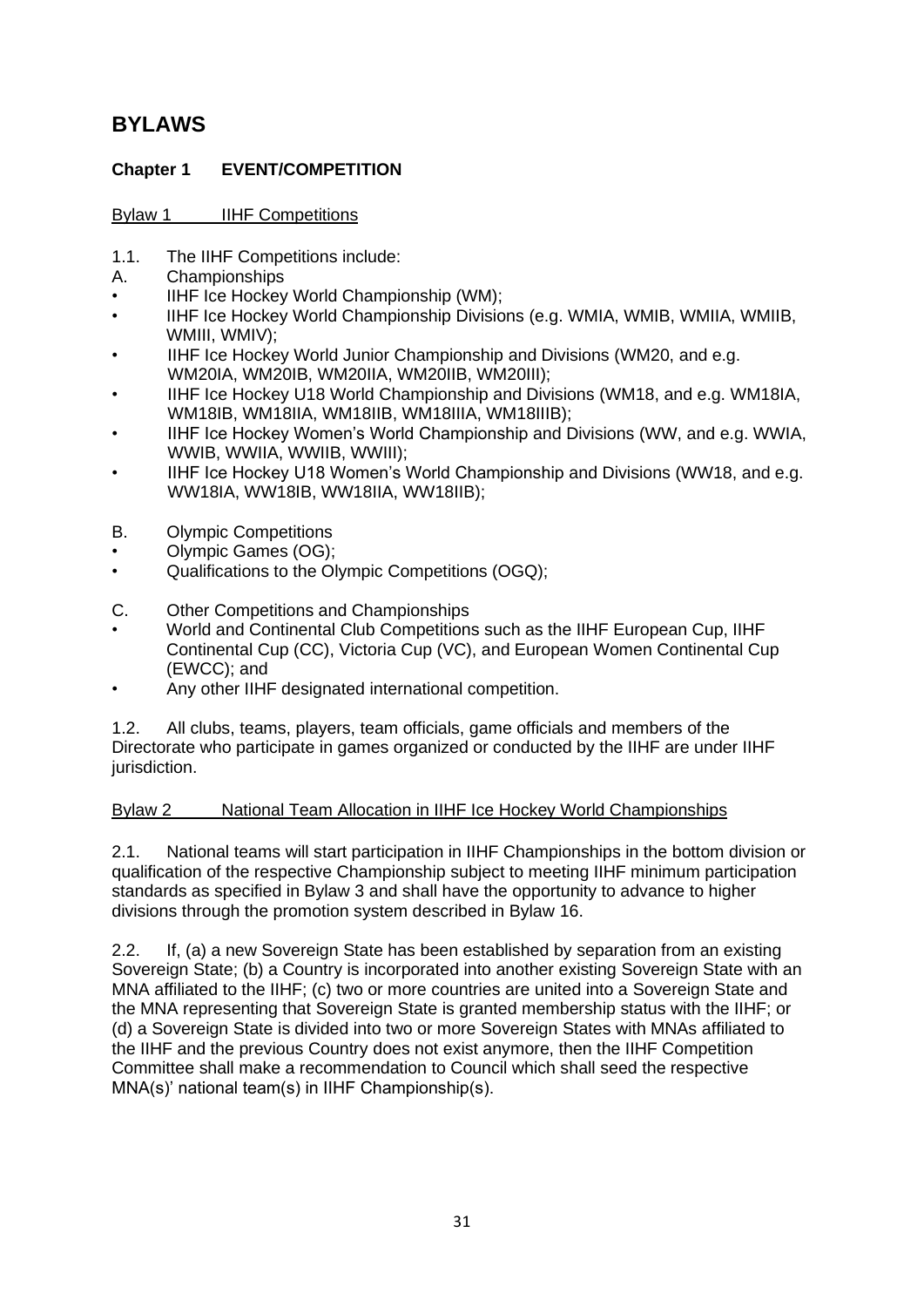<span id="page-32-0"></span>Bylaw 3 Minimum Participation Standards for the IIHF Ice Hockey Men's and Women's Championship Program (Senior and Junior)

# 3.1. *IIHF Ice Hockey Men's World Championship Programs*

- 3.1.1. MNAs must meet the following minimum participation standards to be eligible to participate in the IIHF Ice Hockey World Championship and U20 Men's Championship:
	- a) The Country in which the MNA is located, must have at least one permanent operational artificial indoor ice rink meeting the standards as stated in the IIHF Rule Book including a permanent seating capacity of not less than 500 spectators;
	- b) Players registered with the MNA must play on an indoor ice rink located in the MNA's Country that meets or exceeds the IIHF designated minimum size;
	- c) The MNA must have not less than 60 participating players in the Category in which the MNA has applied to participate, each of whom must be registered with the MNA;
	- d) The MNA must have not less than four teams participating in League Competition in their own Country (and/or in a cross-border League operating in accordance with Bylaw 20.2) in the Category in which they have applied to participate. The League must meet the League Statistical Requirements as indicated in the IIHF Sport Regulations; and
	- e) The MNA must have an operational hockey development program that (i) includes not less than 100 registered participants; and (ii) has a Learn to Play Program, Coach Education Program, Game Officials Program and either a Recruitment Program, Administrators Program, Team Manager Program, Equipment Manager Program, or Goalkeeper Program.
- 3.1.2. MNAs must meet the following minimum participation standards to be eligible to participate in the IIHF Ice Hockey U18 World Championship:
	- a) The Country in which the MNA is located, must have at least one permanent, operational indoor ice rink meeting the standards as stated in the IIHF Rule Book including a permanent seating capacity of a minimum of 500 spectators;
	- b) Players registered with the MNA must play on an indoor ice rink located in the MNA's Country that meets or exceeds the IIHF designated minimum size;
	- c) The MNA must have not less than 45 participating players in the U18 Category, each of whom must be registered with the MNA and must compete in a minimum of 12 games per season at any level; and
	- d) The MNA must have an operational hockey development program that (i) includes not less than 60 registered participants (ii) has a Learn to Play Program, Coach Education Program, Game Officials Program and either a Recruitment Program, Administration Program, Team Manager Program, Equipment Manager Program, or Goalkeeper Program.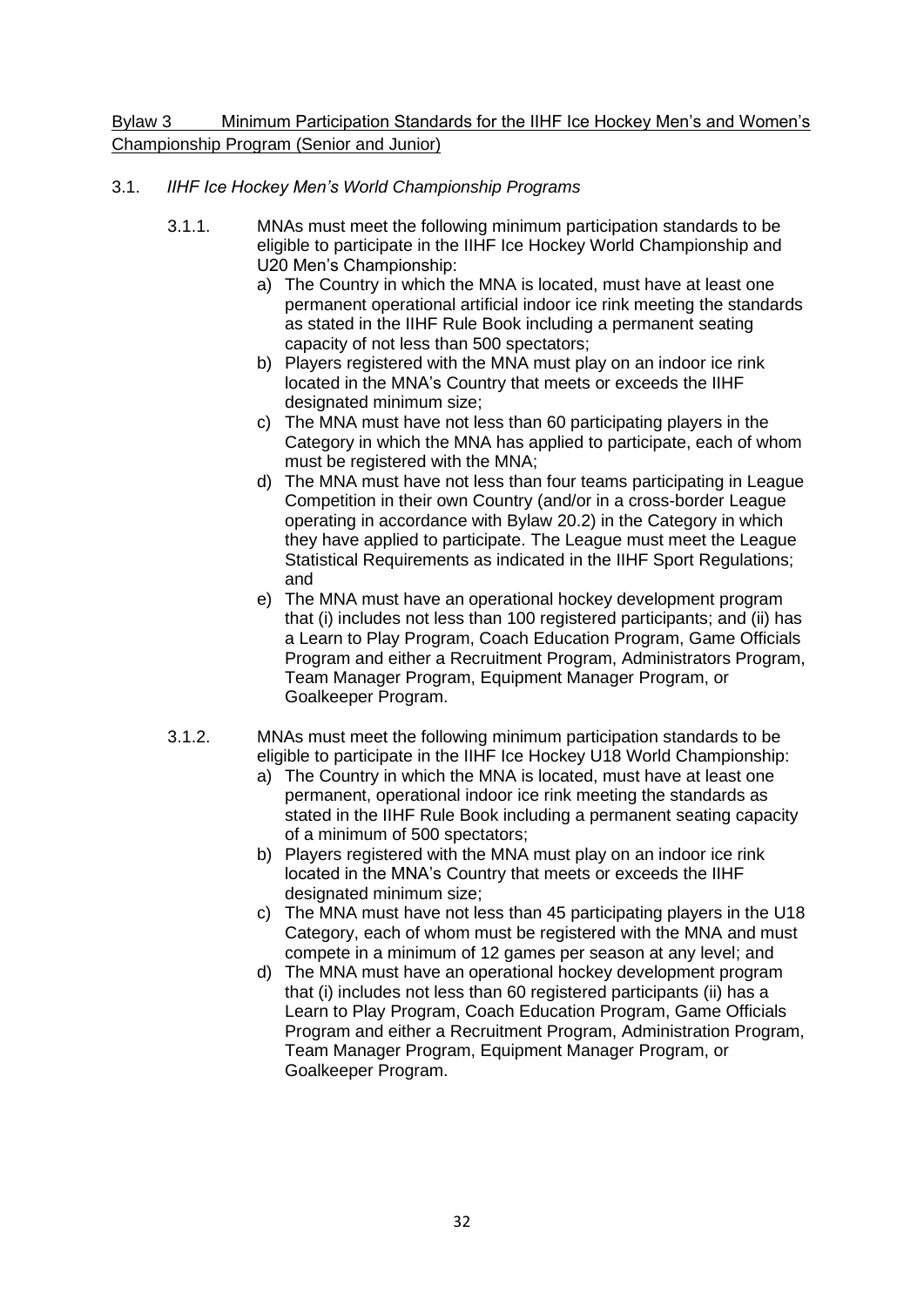### 3.2. *IIHF Ice Hockey Women's World Championship Programs*

- 3.2.1. MNAs must meet the following minimum participation standards to be eligible to participate in the IIHF Ice Hockey Women's World Championship:
	- a) The Country in which the MNA is located must have at least one permanent, operational indoor ice rink meeting the standards as stated in the IIHF Rule Book including permanent seating capacity of not less than 500 spectators;
	- b) Players must play on an indoor ice rink located in the MNA's Country that meets or exceeds the IIHF designated minimum size;
	- c) The MNA must have not less than 45 participating players in the World Women's Category, each of whom must be registered with the MNA;
	- d) The MNA must have not less than three teams participating in League Competition in their own Country (and/or in a cross-border League operating in accordance with Bylaw 20.2) in the Category in which they have applied to participate. The League must meet the League Statistical Requirements as indicated in the Sport Regulations; and
	- e) The MNA must have an operational hockey development program that (i) includes not less than 60 registered participants; and (ii) has a Learn to Play Program, Coach Education Program, Game Officials Program, Official Women's Development Program and either a Recruitment Program, Administration Program, Team Manager Program, Equipment Manager Program, or Goalkeeper Program.
- 3.2.2. MNAs must meet the following minimum participation standards to be eligible to participate in the IIHF Ice Hockey U18 Women's World Championship:
	- a) The Country in which the MNA is located must have at least one permanent, operational indoor ice rink meeting the standards as stated in the IIHF Rule Book including a permanent seating capacity of a minimum of 500 spectators;
	- b) Players must play on an indoor ice rink in the MNA's Country that meets or exceeds the IIHF designated minimum size;
	- c) The MNA must have not less than 45 participating players in the Category in which the MNA has applied to participate, each of whom must be registered with the MNA and compete in minimum of 12 games per season at any level; and
	- d) The MNA must have an operational hockey development program that (i) includes not less than 60 registered participants; and (ii) has a Learn to Play Program, Coach Education Program, Game Officials Program, Official Women's Development Program and either a Recruitment Program, Administration Program, Team Manager Program, Equipment Manager Program, or Goalkeeper Program.

3.3. The IIHF reserves the right to request proof from an MNA regarding it meeting minimum participation standards.

3.4. Any MNA that has not paid a fine or, where applicable, compensation arising in connection with Bylaw 8.2.1 (Withdrawal from IIHF Championships) shall not be permitted to enter a team in any IIHF Competition.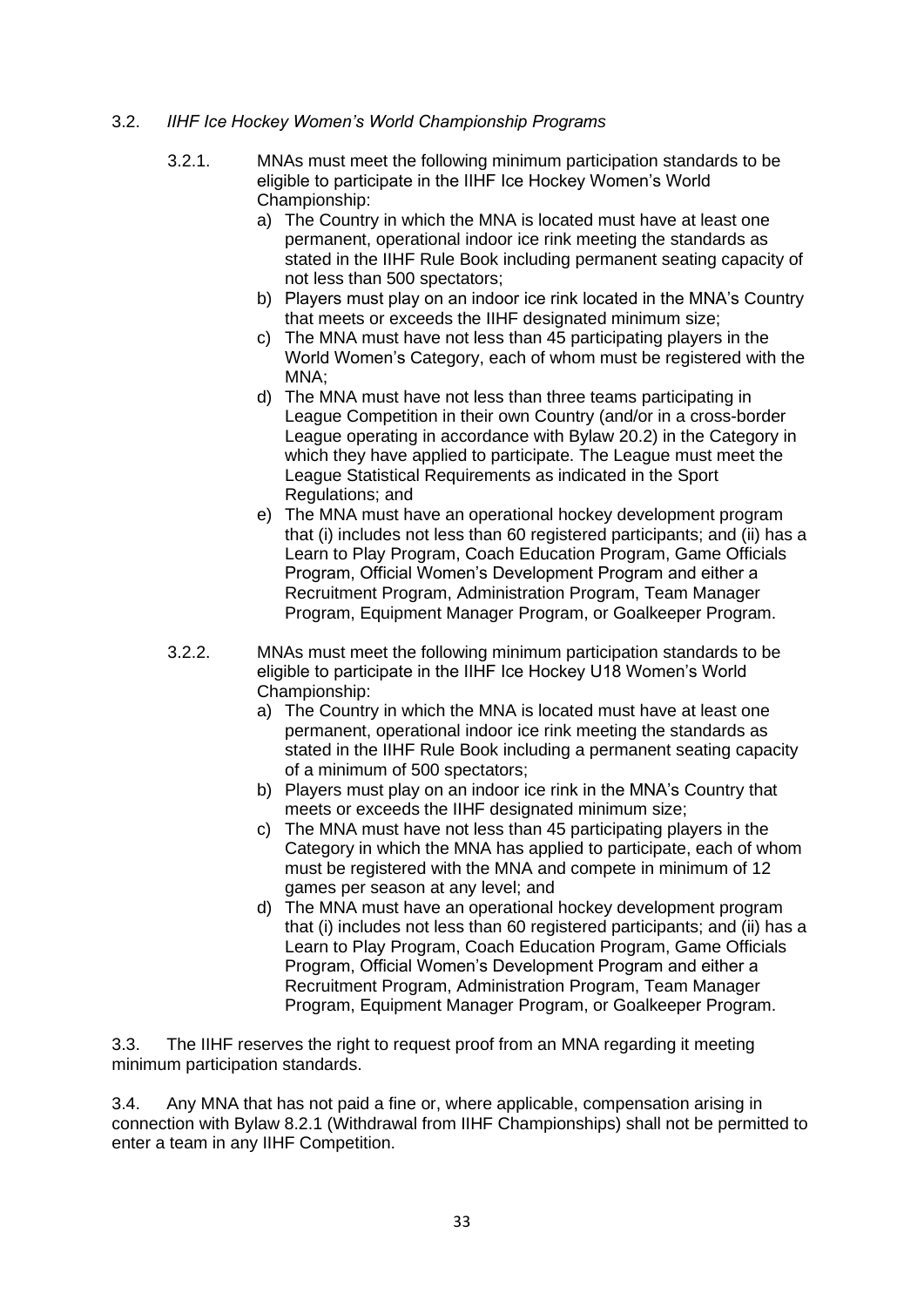3.5. The Council may temporarily grant an MNA that does not meet minimum participation standards, the right to participate in a Men's or Women's Championship.

<span id="page-34-0"></span>Bylaw 4 Player Eligibility to Participate in the IIHF Championship Program and Olympic Competitions

4.1. Subject to 4.2 through 4.11, players must meet the following requirements to participate in the IIHF Championships and the Olympic Competitions:

- a) Hold citizenship in the representing Country and submit to the jurisdiction of the representing MNA;
- b) Complete and submit to the IIHF Directorate the IIHF Player Entry Form; and
- c) Submit to the IIHF Directorate a national passport of the representing Country that is valid for the duration of the event.
- 4.2. *Players that have never played in an IIHF Championship*
	- 4.2.1. A male player who has two legal citizenships or more, or has changed his citizenship or has acquired or surrendered a citizenship and wants to participate for the first time in an IIHF Championship and/or an Olympic competition or in qualifications to these competitions, then in order to play for his Country of choice the player must:
		- a) Prove that he has (i) participated in the competitions within his Country of choice on a consistent basis, over at least sixteen (16) consecutive months (480 days) and during two hockey seasons after his 10th birthday (ii) resided in his Country of choice during that period and (iii) neither transferred to another Country nor played ice hockey for a team registered or located within any other Country during that period; and
		- b) If the Country of his choice is one to which the player has transferred then he must have had an international transfer that was approved by the IIHF and dated at least 16 months (480 days) prior to his proposed participation.
	- 4.2.2. A female player who has two legal citizenships or more, or has changed her citizenship or has acquired or surrendered a citizenship and wants to participate for the first time in an IIHF Championship and/or an Olympic competition or in qualifications to these competitions, then in order to play for her Country of choice the player must:
		- a) Prove that she has (i) participated in the competitions within her Country of choice on a consistent basis, over at least eight (8) consecutive months (240 days) and during one hockey seasons after her 10th birthday (ii) resided in her Country of choice during that period and (iii) neither transferred to another Country nor played ice hockey for a team registered or located within any other Country during that period; and
		- b) If the Country of her choice is one to which the player has transferred then she must have had an international transfer that was approved by the IIHF and dated at least eight months (240 days) prior to her proposed participation.
- 4.3. *Eligibility of players that have played in an IIHF Championship*
	- 4.3.1. If a player has represented a Country in any IIHF Championship, or in the Olympic competition or in the qualification to these competitions, he will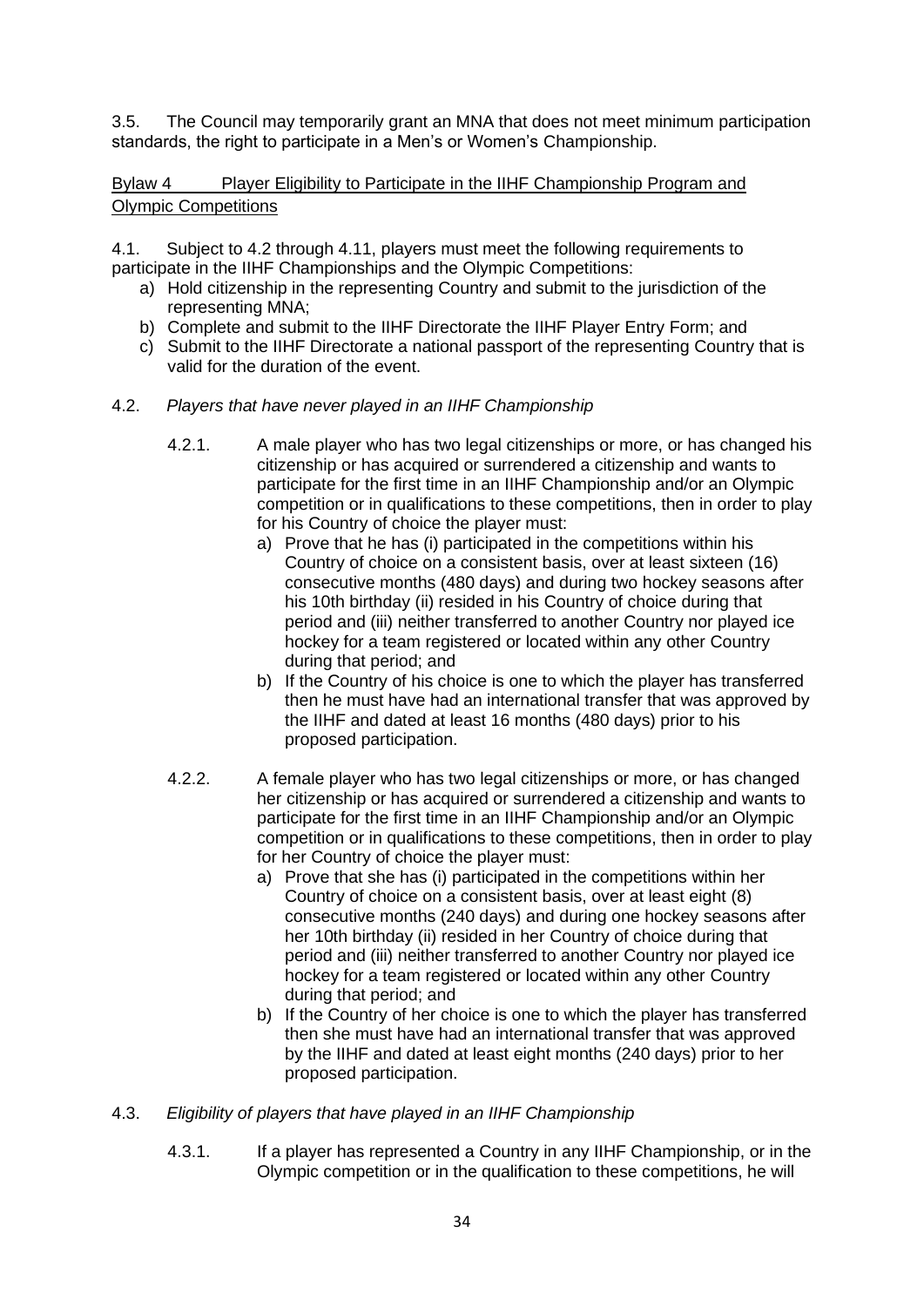not be eligible to represent another Country except that he may apply to the IIHF to represent another Country if:

- a) He is a citizen of that Country;
- b) He has an international transfer that was approved by the IIHF and dated at least four (4) years prior to the start of the IIHF competition in which he wishes to participate;
- c) He has participated, on a consistent basis, and resided in the Country for at least four (4) consecutive years (1460 days) in the national competitions of his new Country during which period he has neither transferred to another Country nor played ice hockey for a team registered/located within any other Country; and
- d) He has not played for his previous Country in an IIHF competition during this four (4)-year period and between completion of this fouryear period and the start of the IIHF Championship he wishes to compete in.
- 4.3.2. If a female player has represented a country in any IIHF Championship, or in the Olympic competition or in the qualification to these competitions, she will not be eligible to represent another country except that she may apply to the IIHF to represent another country if:
	- a) She is a citizen of that country;
	- b) She has an international transfer that was approved by the IIHF and dated at least two (2) years prior to the start of the IIHF competition in which she wishes to participate;
	- c) She has, on a consistent basis, resided in the country for at least two (2) consecutive years (730 days) and participated in the national competitions of her new country during which period she has neither transferred to another country nor played ice hockey for a team registered/located within any other country; and
	- d) She has not played for her previous country in an IIHF competition during this two (2)-year period and between completion of this two (2)-year period and the start of the IIHF Championship she wishes to compete.
- 4.3.3. A player that has represented a Country in any IIHF Championship, Olympic competition or in the qualifications to these competitions and has later acquired another citizenship may continue to represent his old Country if he is still a citizen of that Country.
- 4.3.4. If a Country or part of it becomes independent, or if a Country or part of it becomes incorporated into another Country, or if two or more countries are united into a new Country, or if a Country is divided into more countries, a player who has already represented a Country and whose citizenship was subsequently changed by decision of the state authorities, may apply to the IIHF to play for any one of the partitioned or united countries without a waiting period upon providing proof of his new citizenship. This decision may only be made once and is final and irrevocable subject to Statute 22.

4.4. When a player wishes to establish his eligibility under Bylaw 4, the MNA for which he wishes to play must submit an application to the IIHF together with all applicable evidence at least four weeks before the competition or game in which the player wishes to play.

4.5. Cases involving exceptional circumstances can be submitted to Council for a Council exception. All other IIHF eligibility decisions may only be appealed to the IIHF Disciplinary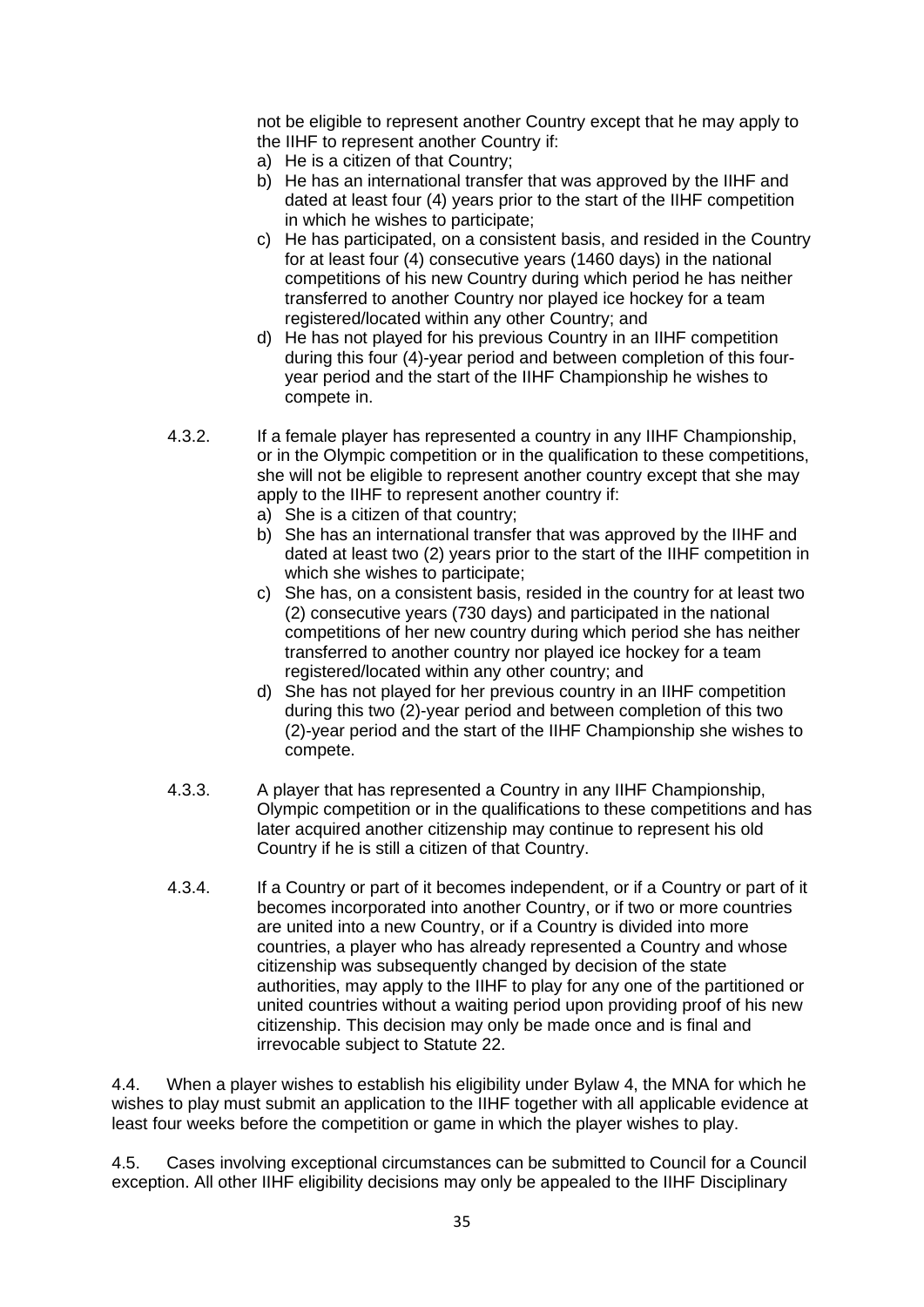Board within 14 days of the IIHF eligibility notification in accordance with the IIHF Disciplinary Code.

4.6. Players of non-member organizations who participate in IIHF Competitions must, for the period of these events, be under the control and management of the respective MNA and be eligible in accordance with the applicable criteria to compete and shall be subject to the disciplinary procedures of the IIHF.

4.7. The player and the MNA registering a player for an IIHF Championship, Olympic Competition and qualification thereto are at all times fully responsible for the player's eligibility, even if the IIHF approves the player's eligibility in accordance with Bylaw 4.4, and will be subject to the following disciplinary consequences:

- a) If one or more players is deemed ineligible during an IIHF Championship, Olympic Competition or qualification tournament thereto, then the games played by the team with an ineligible player shall be forfeited and the ineligible player disqualified from the tournament. In exceptional circumstances, the Directorate may vary the application of this clause in the best interests of the competition applying the principle that the team at fault should not take benefit of any ranking and with the objective not to disadvantage, even indirectly, other teams taking part in the competition. Any decision taken by the Directorate in this respect shall not be regarded as a precedent;
- b) If the player is deemed ineligible after the IIHF Championship, Olympic Competition or qualification tournament thereto, and before the following Semi-Annual Congress, the team with the ineligible player shall be disqualified;
- c) If the player is deemed ineligible after the next IIHF Championship or qualification thereto, the team with the ineligible player shall be removed from the relevant Championship rankings, its results annulled, and the correct ranking established.
- d) An ineligible player may not receive any award;
- e) An ineligibility case may be submitted to the IIHF Disciplinary Board for further sanctions against the player and/or MNA in accordance with the IIHF Disciplinary Code; and
- f) Where the effect of any of the above measures has resulted in a change in the rankings following the completion of the Championship, awards and payments shall be adjusted accordingly.

4.8. Eligibility rules for the applicable IIHF Competition may differ, and players must meet the applicable eligibility rules for each IIHF Competition.

# <span id="page-36-0"></span>Bylaw 5 IIHF Competition Host Applications

5.1. All IIHF Competitions must be organized and played in accordance with the respective Statutes and Bylaws, Regulations/Codes, and Official Playing Rules.

5.2. An MNA is not eligible to host an IIHF Championship in the same Category in consecutive years unless there is no other applicant applying to host the Championship.

5.3. An MNA is not eligible to bid to host the IIHF Ice Hockey World Championship (WM) unless, at a minimum, it has participated in the IIHF Ice Hockey World Championship (WM) in two of the prior five years and/or in accordance with the Bid Regulations for joint-hosting.

5.4. An MNA will not be eligible to apply to host the IIHF Ice Hockey World Championship Division I Group A if it has been relegated from the IIHF Ice Hockey World Championship (WM) in the preceding season, unless there is no other application to host the IIHF Ice Hockey World Championship Division I Group A.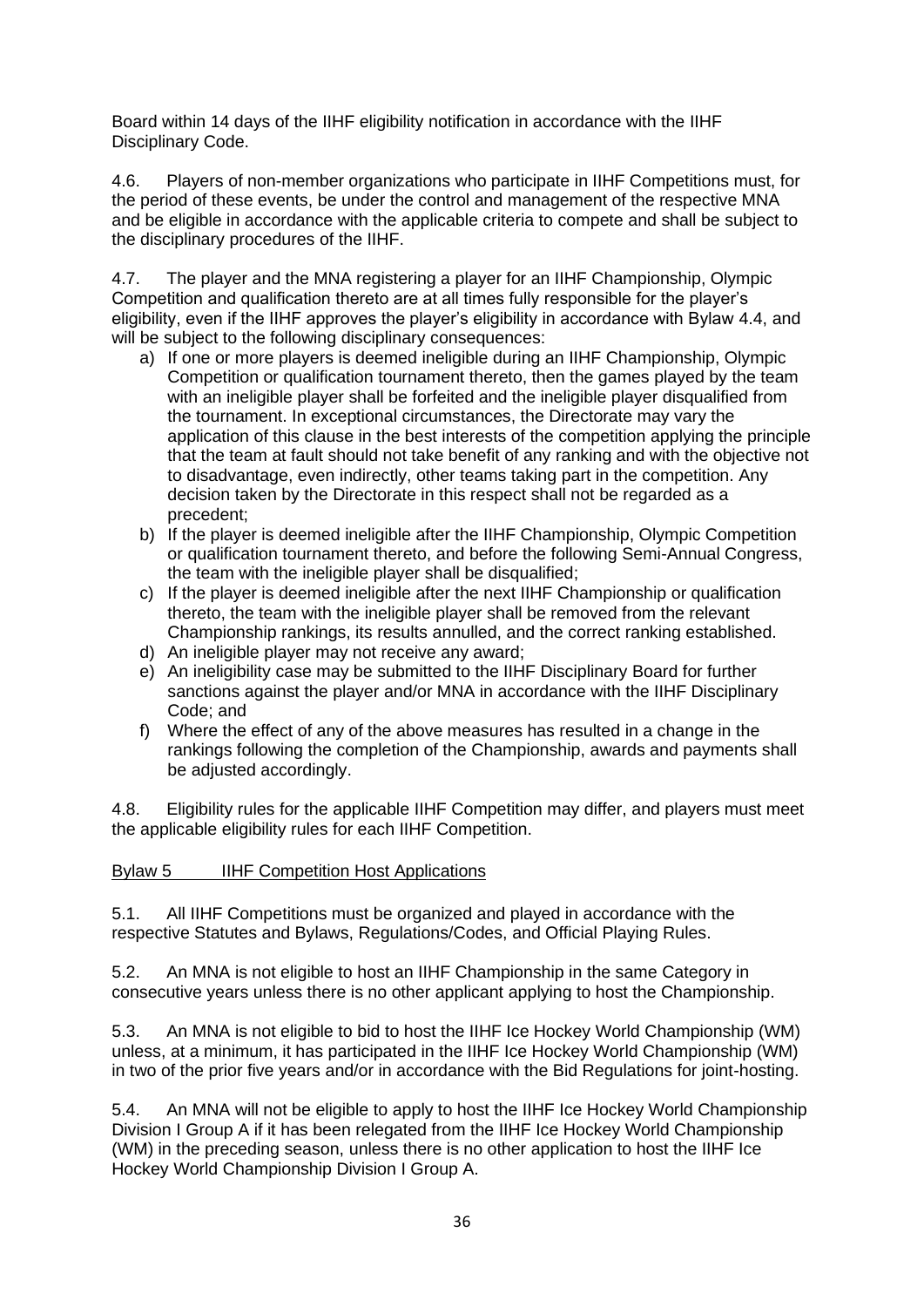5.5. The MNA applying to host an IIHF Competition must submit to the IIHF a properly completed and signed Competition Application Form in accordance with the Bid Regulations or the respective Competition Regulations.

5.6. If no application has been made to organize a specified IIHF Competition, the Council may permit an exception to Bylaw 5.1 to 5.5 and allocate the IIHF Competition in its discretion.

5.7. If there are more than six teams in an IIHF Competition, the host must have two arenas (depending on the playing system and the required ice time for games and practices) corresponding with the IIHF requirements. The games of an IIHF Competition may not be played in more than two arenas or in cities too far from each other according to the IIHF Championship or respective Competition Regulations. Council may permit an exception.

### <span id="page-37-0"></span>Bylaw 6 World Championship Allocation Voting

6.1. All Full MNAs and Council shall have the right to vote on the allocation of IIHF Ice Hockey World Championship (WM).

6.2. For all other IIHF Championship divisions, all participating Full MNAs and Council shall have the right to vote on the allocation of the respective IIHF Championship in accordance with Statute 14.8.4.

6.3. The allocation of any IIHF Championship is subject to mutual execution of a host Country contract between the IIHF and the host MNA.

# <span id="page-37-1"></span>Bylaw 7 World Championship Hosting Rights, Obligations and Penalties

### 7.1. *Hosting Rights*

Once granted, the MNA cannot transfer the IIHF Championship hosting rights without IIHF prior written approval.

# 7.2. *Hosting Obligations*

- 7.2.1. The MNA must take full responsibility for the organization of the IIHF Championship in accordance with all provisions/rules of the IIHF Statutes, Bylaws and Regulations/Codes and host Country contract and/or separate agreement with IIHF.
- 7.2.2. Hosting MNAs must maintain full hosting and organization control of the IIHF Championship even if hosting rights and responsibilities are transferred to a hosting organization with IIHF written approval.
- 7.2.3. Violations of the IIHF Championship Regulations, the host Country contract and any separate agreement with the IIHF may result in penalties as defined in the Championship Regulations or host Country contract.
- 7.2.4. The hosting MNA is responsible to provide a safe environment for spectators, players and officials. Any incident involving spectators will be investigated and may result in disciplinary sanctions in accordance with the IIHF Disciplinary Code.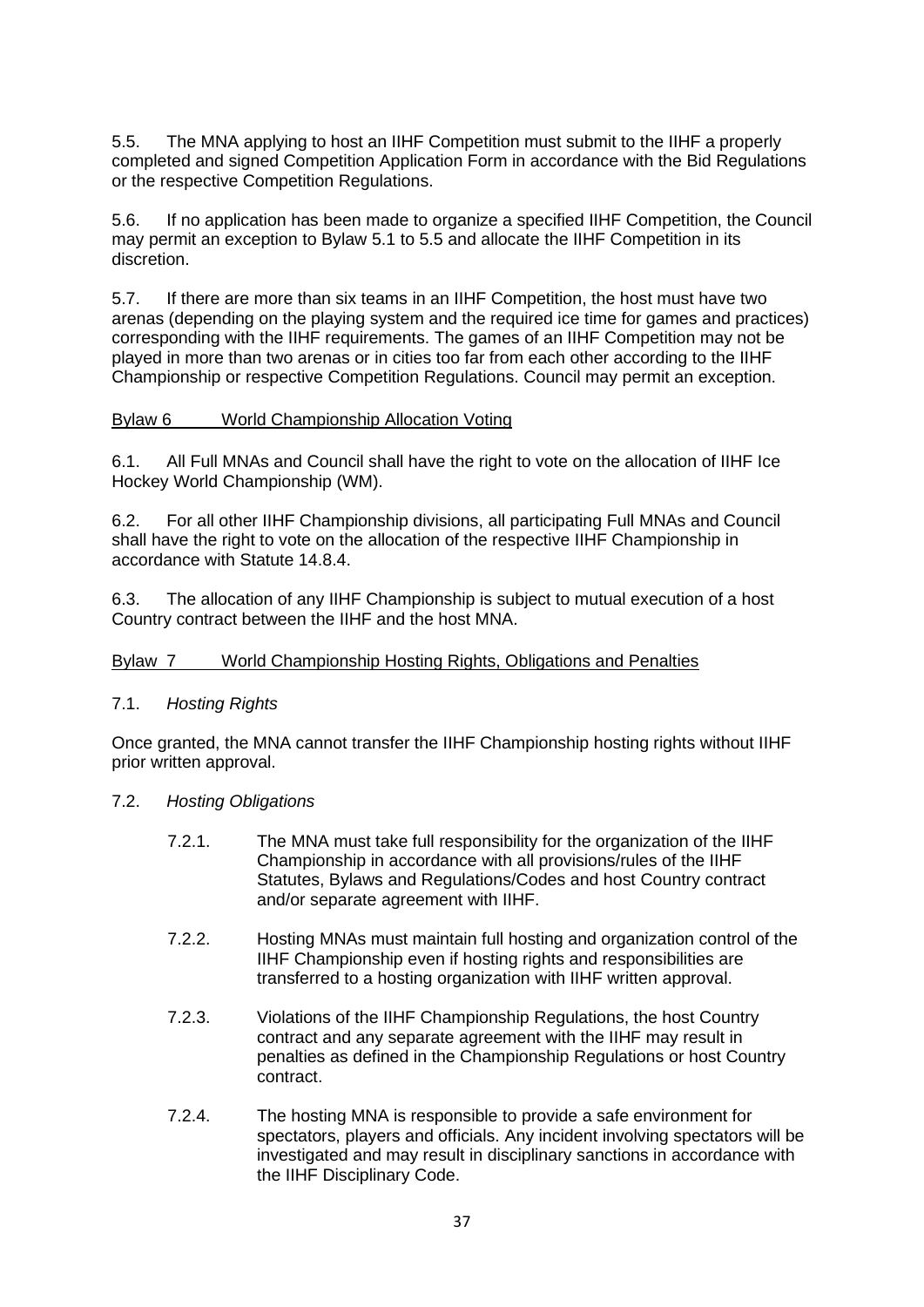- 7.2.5. The host shall cooperate with the IIHF to schedule and conduct an inspection of all facilities associated with the respective IIHF Competition and comply with directions from the IIHF as a result of such inspection. An IIHF inspection does not imply an IIHF warranty of any facility.
- 7.2.6. The hosting MNA must ensure that no other high-profile game of any MNA is allowed to occur during the IIHF Ice Hockey World Championship (WM) in the hosting Country.
- 7.2.7. The hosting MNA shall bear all costs and expenses related to the organization and hosting of the Championship in accordance with the Championship Regulations. The hosting MNA shall be required to indemnify the IIHF for any taxes levied by the authorities in accordance with the laws of the Country or countries in which an IIHF Championship is organized, including but not limited to, any taxes levied on any revenues, and similar levies and/or fees owed to the IIHF as a direct result of having hosted the Championship.

### 7.3. *Hosting MNA withdrawal from Hosting Obligations*

- 7.3.1. Except in the case of force majeure, an MNA that does not intend to fulfil its commitment to host and organize a Championship and indicates such by 1 September of the respective Championship Season (except for the WM which must be indicated by 1 September two years prior to the Championship) or where the IIHF has withdrawn hosting rights in accordance with Bylaw 9, shall be fined by the IIHF as follows: a) IIHF Ice Hockey World Championship: CHF 500,000;
	-
	- b) IIHF Ice Hockey World Championship Division I: CHF 120,000;
	- c) IIHF Ice Hockey World Championship Division II and III: CHF 60,000;
	- d) All other IIHF Championships: CHF 40,000.

This fine shall double if notification is received at any time after the deadline indicated above.

7.3.2. These fines do not restrict the rights of the IIHF and the MNAs to claim compensation for other damages arising from the withdrawal of a host organizer or because of the IIHF having withdrawn hosting rights.

# <span id="page-38-0"></span>Bylaw 8 Participating MNA Obligations and Penalties

- 8.1. *Participating MNA Obligations*
	- 8.1.1. An MNA entering a team in any IIHF Championship must submit the respective Team Entry Form to the IIHF no later than 15 April prior to the IIHF Annual Congress at which the respective Championship will be allocated. An MNA entering a team in the Olympic Competition must submit the respective Team Entry Forms co-signed by their National Olympic Committee no later than 1 February two years prior to the respective Olympic Winter Games, to enable the timely scheduling of the qualifications.
	- 8.1.2. MNAs entering teams into IIHF Championships must fulfill all conditions as specified in the Statutes, Bylaws, Regulations/Codes and Official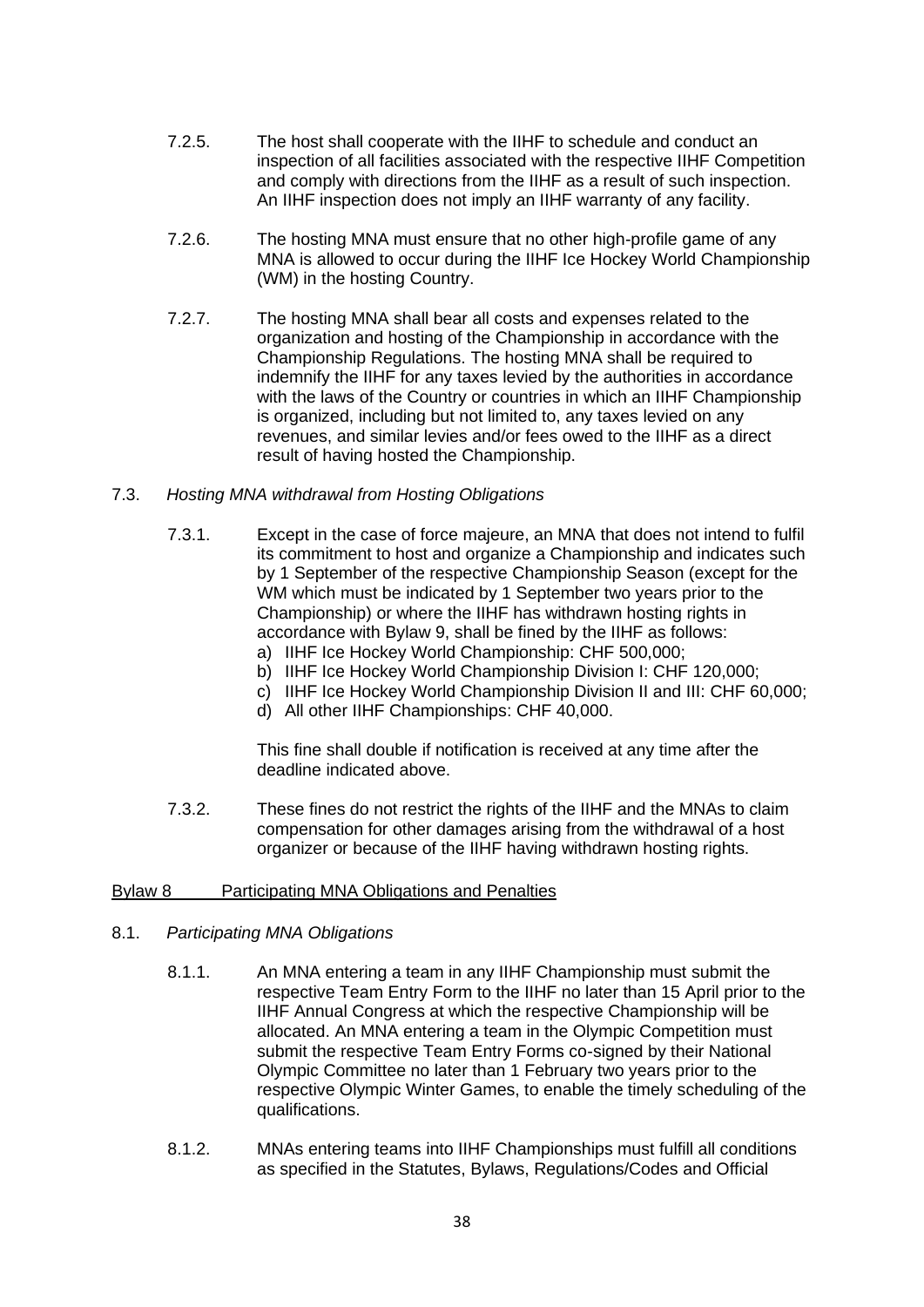Playing Rules including those rules relating to the use of IIHF supplied uniforms, advertising and the display of manufacturers' identification on equipment as specified in the IIHF Championship Regulations and IIHF Media & Marketing Guidelines for Teams and Players at IIHF Championship. All teams, players, team officials and game officials must follow these regulations, including but not limited to warranting that all players and team officials sign all required forms associated with the IIHF Championship.

- 8.1.3. During the period that an MNA participates in IIHF Competition, no other national team of the same Category from that MNA shall participate in other international games or competitions.
- 8.1.4. An MNA and/or individual person participating in an IIHF Competition in any capacity whatsoever shall be independently responsible for any taxes (including but not limited to withholding tax) levied in accordance with the applicable tax regulations of the countries hosting the IIHF Competition, which shall include but not be limited to, taxes levied on prize money, premiums, salary, bonuses, participation fees or fees due to the MNA and/or individual persons as a direct result of participation in the respective Championship.
- 8.1.5. MNAs entering teams into the IIHF Championships must fulfil all conditions relating to anti-doping, including availability for doping control, submission of valid therapeutic use exemptions and updated whereabouts information as specified in the IIHF Medical and Doping Control Regulations and WADC.

### 8.2. *MNA Penalties*

- 8.2.1. Except in the case of force majeure, an MNA that does not intend to fulfil its participation commitment and indicates such by 1 September or six (6) months prior to the respective Championship, whichever occurs first, shall be fined by the IIHF as follows:
	- a) IIHF Ice Hockey World Championship: CHF 50,000;
	- b) IIHF Ice Hockey World Championship Division I: CHF 15,000;
	- c) IIHF Ice Hockey World Championship Division II and III: CHF 7,500;
	- d) IIHF Ice Hockey World Junior Championship: CHF 25,000;
	- e) IIHF Ice Hockey World Women's Championships: CHF 7,500; and
	- f) All other Championships: CHF 5,000.

This fine shall double if notification is received at any time after the time period indicated above. These fines do not restrict the rights of the IIHF and the host MNA to claim compensation for other damages arising from the withdrawal of a confirmed participant.

- 8.2.2. Violations of the IIHF Championship Regulations and Team Entry Form shall result in penalties as defined in the IIHF Championship Regulations.
- 8.2.3. Any participating MNA that has not been granted a visa in time to compete in an IIHF Championship and, where the IIHF has determined that the participating MNA has not followed the IIHF Visa Guidelines, shall be sanctioned in accordance with Statute 8.2.1.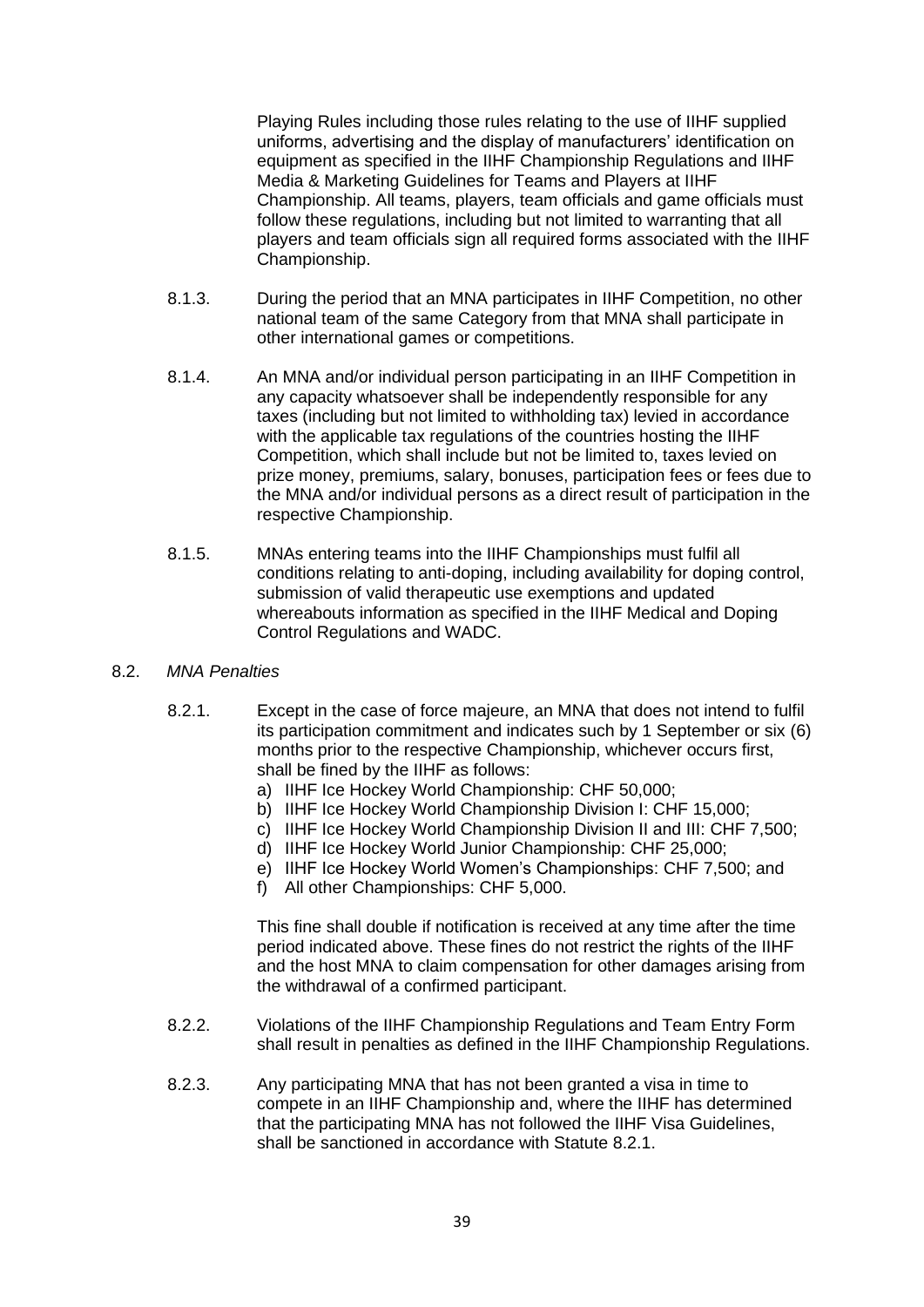### <span id="page-40-0"></span>Bylaw 9 IIHF Withdrawal, Cancellation and Postponement of IIHF Championships

9.1. If in the opinion of the IIHF Council, and after having considered all reasonable remedies with the hosting MNA:

- a) The hosting MNA has failed to meet any material condition on which hosting rights were granted;
- b) The hosting MNA is unable to meet its obligations in accordance with the host Country contract;
- c) The hosting MNA is in material breach of the host Country contract; or
- d) There is reason for concern that the well-being or the safe freedom of movement of the players, officials, travelling spectators and media is in doubt;

then the IIHF Council shall have the right to:

- 1. Cancel the Championship and withdraw the hosting rights from a hosting MNA in which case the IIHF will not be liable to the hosting MNA for any costs associated with the cancellation;
- 2. Withdraw hosting rights from a Hosting MNA in which case such rights to the Championship shall revert to the IIHF without the IIHF being liable to the hosting MNA for any costs associated with the withdrawal, and allocate the Championship to another MNA; or
- 3. Postpone the Championship in which case the IIHF shall not be liable to the hosting MNA for any costs associated with the postponement.

### <span id="page-40-1"></span>Bylaw 10 Competition Operations

### 10.1. *Seeding and Schedule*

Teams are seeded for an IIHF Championship in accordance with the Sport Regulations. The hosting MNA must prepare the game schedules for the respective IIHF Championship in accordance with the Sport Regulations.

### 10.2. *Operations*

Competition operations shall be administered in accordance with the Sport Regulations.

### 10.3. *Forfeits*

A game is forfeited when a team does not appear for the game at the assigned time or when a game official has forfeited the game in accordance with the Official Playing Rules. All forfeits shall be handled in accordance with the Official Playing Rules. A forfeited game may be appealed to the Directorate.

### 10.4. *Award of Points*

Points shall be awarded in accordance with the Sport Regulations. The IIHF Council may authorize a different system for IIHF Competitions and Olympic competitions.

### 10.5. *Uniforms and Numbers*

All teams participating in an IIHF Competition shall comply with the rules governing uniforms and numbers contained in the Sport Regulations, Uniform Guidelines, Market Guidelines and Official Playing Rules.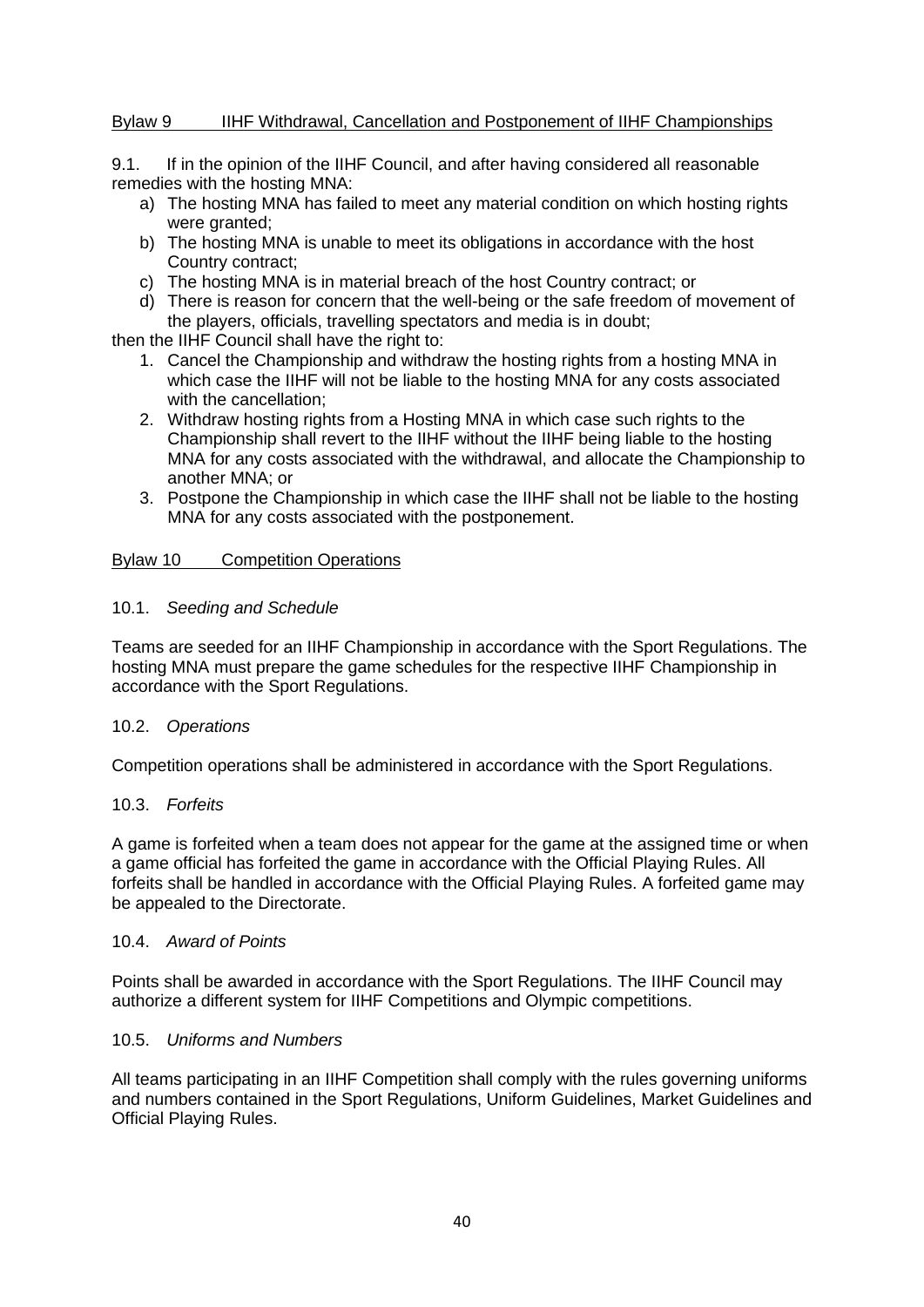### 10.6. *Directorate Control of Players*

- 10.6.1. The players participating in the respective IIHF Championship must conform to the age restrictions applicable to that IIHF Championship as described in Bylaw 11 through 15.
- 10.6.2. Younger players outside the defined age limits participating in the IIHF Ice Hockey World Championships or IIHF Ice Hockey Women World Championships may be permitted only on presentation of a waiver signed by two medical doctors, the MNA and the player's parents or legal guardian, confirming that the player has the physical ability to play ice hockey in the respective age Category. Nevertheless, the Directorate reserves the right to refuse entry of an underage player.
- 10.6.3. At the Championship Passport Control Meeting (or by midnight local time in the day of the Passport Control Meeting at the latest), each Team Directorate member must submit the following documents:
	- i) Player Entry Forms;
	- ii) Team Entry Forms;
	- iii) Team Official Registration Forms with applicable waivers; and
	- iv) All players' national passports that are valid for the duration of the Championship and that confirms their citizenship.
- 10.6.4. Team Entry Forms submitted to the Directorate must name a minimum number of 15 skaters and two goalkeepers. If the minimum number of 15 skaters and two goalkeepers indicated on the Team Entry Form are not present at the Championship by the time of the first Directorate Meeting, the respective team will be disqualified. Additional players up to the allowed maximum of players and goalkeepers can be submitted for player control at least two hours prior to each respective game, after which time the team registration for a respective game is final.
- 10.6.5. In Championships where three goalkeepers may be registered, a team will be entitled to dress and play the third goalkeeper registered for the Championship if a goalkeeper entered on the Official Game Sheet is incapacitated and unable to play. During a normal stoppage of play, the captain or alternate captain shall inform the referee who will report the third goalkeeper to the official scorekeeper. When the incapacitated goalkeeper has left the ice and the players' bench, the third goalkeeper may join his team and no delay shall be permitted. The replaced goalkeeper shall not be allowed to return to that game. The appropriate changes shall be recorded on the Official Game Sheet.
- 10.6.6. In Championships where only two goalkeepers may be registered for the respective competition, each participating MNA will have the right to register an emergency goalkeeper during the Championship if that MNA's Directorate member and the team doctor declare in writing that a registered goalkeeper is unfit to play. The replacement goalkeeper must be registered in accordance with Bylaw 10.6.4 once the unfit goalkeeper is deleted from the team's list. The unfit goalkeeper cannot participate any further in the respective Championship.
- 10.6.7. Notwithstanding Directorate allowance for a player to participate in an IIHF Competition, a player's eligibility remains subject to all IIHF eligibility requirements.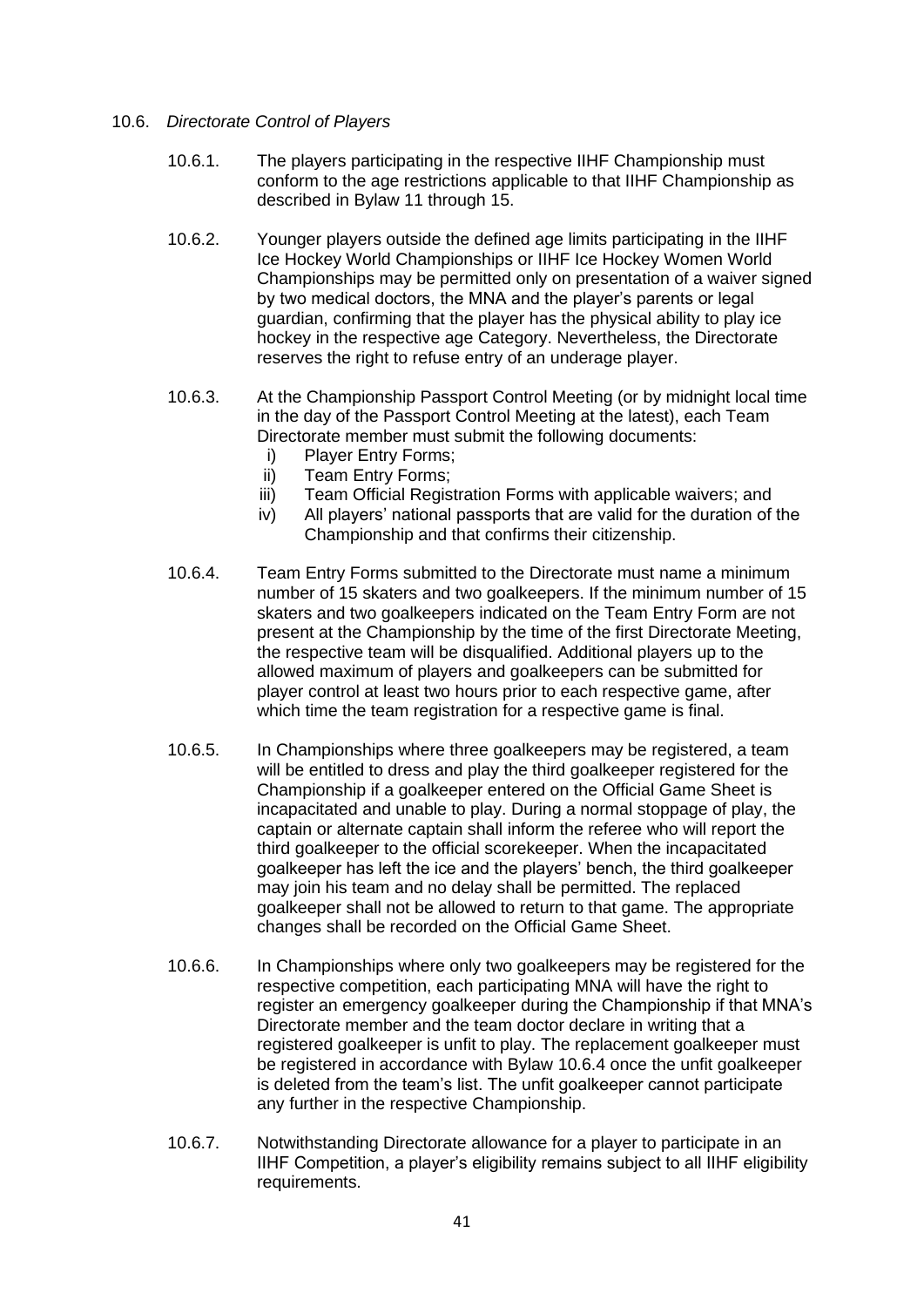### 10.7. *Insurance for IIHF Competitions*

- 10.7.1. The insurance responsibilities of host MNAs and participating MNAs are specified in the IIHF Championship Regulations and Insurance Guidelines.
- 10.7.2. All insurance coverage obtained by the host MNA in connection with the organization of a Championship, including but not limited to insurance coverage that is required to be provided in accordance with the Championship Regulations and Insurance Guidelines, shall name the IIHF as an additional insured party under those policies. The host shall be required to indemnify the IIHF from any and all claims in excess of the insurance recovery, whatsoever and howsoever they may arise.

### <span id="page-42-0"></span>Bylaw 11 IIHF Ice Hockey World Championships (WM)

# 11.1. *General*

- 11.1.1. Recurrence, Number of Divisions, Teams, Qualification: The IIHF Ice Hockey World Championship will be played annually and shall be organized with a Top Division tournament and lower Division tournaments in accordance with the number of teams registered and eligible to participate.
- 11.1.2. Tournament Dates: The IIHF Ice Hockey World Championship in the various Divisions will be held as follows:
	- i) Top Division: played in May.
	- ii) All other Divisions: played in March/April, and must be finished at least one week before the beginning of the tournament in the Top Division.

Exceptions may be proposed to the Council for approval.

11.1.3. The minimum number of players on a team to enter and start a tournament in any Division of the IIHF Ice Hockey World Championship is fifteen (15) players plus two (2) goalkeepers.

# 11.2. *Team Composition*

- 11.2.1. Player Eligibility: The players participating in any IIHF Ice Hockey World Championship must be eligible to compete as a male athlete and be at least eighteen (18) years of age on December 31 of the year in which the Championship Season ends. Players who do not meet the minimum age requirements, but who will have their 16th or 17th birthday in the year in which the Championship Season ends, may participate if they have a signed under-age waiver as stipulated in Bylaw 10.6.2.
- 11.2.2. Maximum Number of Players, Officials: The maximum number of participants per team in the IIHF Ice Hockey World Championship in each Division shall be as follows:
	- i) Top Division: twenty-two (22) players, three (3) goalkeepers and eight (8) team officials.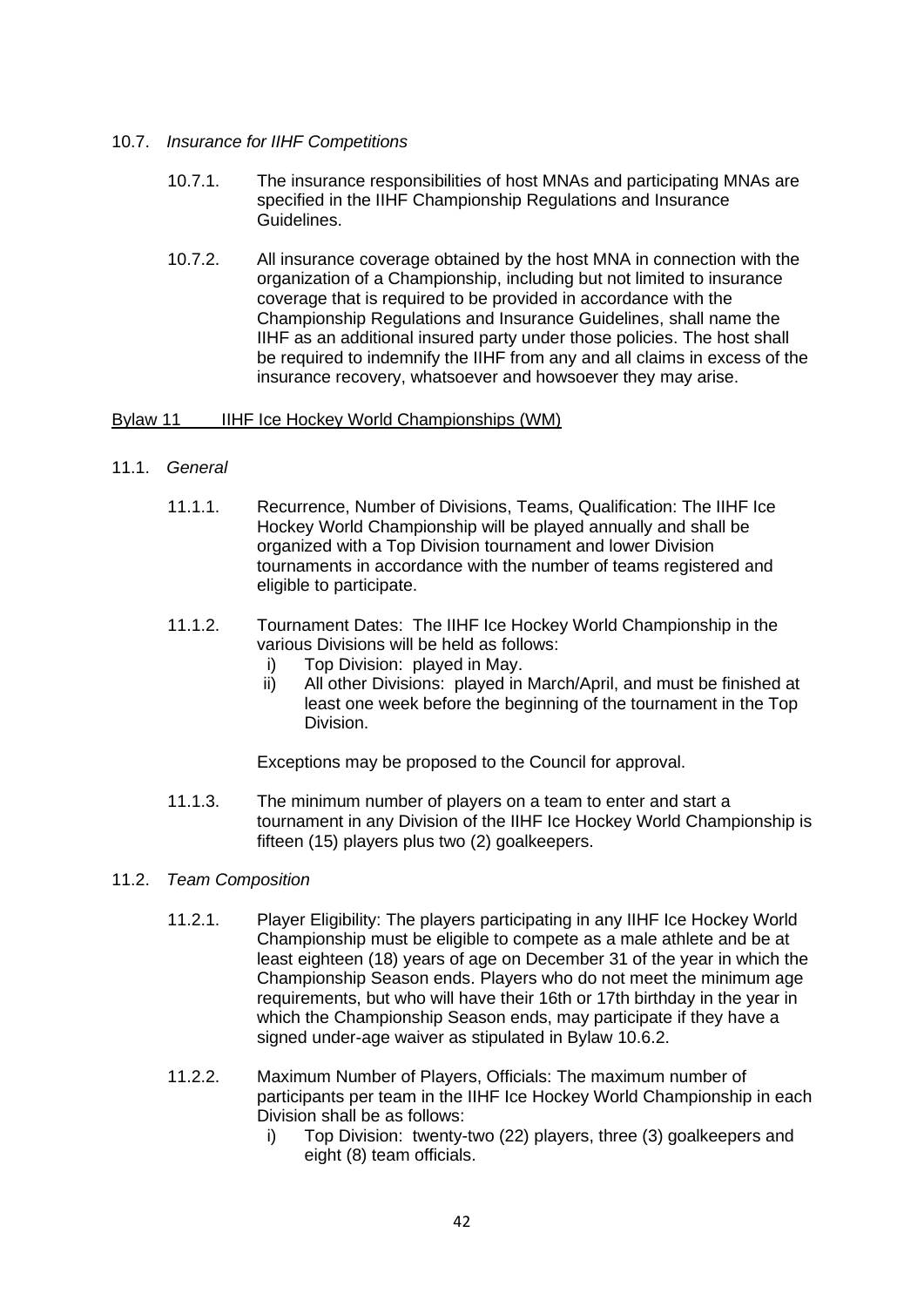- ii) Divisions I and II: twenty (20) players, two (2) goalkeepers and six (6) team officials.
- iii) Division III and lower: eighteen (18) players, two (2) goalkeepers and six (6) team officials.
- 11.2.3. In every Division, except the WM Top Division, teams may register an emergency goalkeeper during the competition as stipulated in Bylaw 10.6.5 with all additional costs being borne by the respective MNA.

### 11.3. *Tournament Format*

- 11.3.1. Teams/Format: The number of teams and playing format in the various Divisions shall be as follows:
	- i) Top Division: will consist of 16 teams including the team of the hosting MNA and/or as further stipulated in the Bid Regulations for joint-hosting. The 16 teams will be seeded into two groups based on their world ranking;
	- ii) Divisions: if two teams are entered to in a respective Division, the competition will be a playoff series as indicated in the Sport Regulations. If three to seven teams are entered in a respective Division, there will be one group playing games as indicated in Sport Regulations. If eight or more teams are entered in a respective Division, there will be two groups (Group A and Group B) formed to play. The Council, at the Competition Committee's recommendation, shall have the discretion to adjust the format if necessary. No Division shall consist of more than 12 teams.
- 11.3.2. Seeding and play shall be as specified in the IIHF Sport Regulations. The Council shall have the option to amend the pre-tournament seeding to accommodate special requirements.

# <span id="page-43-0"></span>Bylaw 12 IIHF Ice Hockey U20 World Championship (WM20)

- 12.1. *General*
	- 12.1.1. Recurrence, Number of Divisions, Teams, Qualification: The IIHF Ice Hockey U20 World Championship will be played annually and shall be organized with a Top Tournament and lower Division tournaments om accordance with the number of teams registered and eligible to participate.
	- 12.1.2. Tournament Dates: The IIHF Ice Hockey U20 World Championship in the various Divisions will be held as follows:
		- i) Top Tournament: played between 22 December and 6 January.
		- ii) All other Divisions: played in December/January.

Exceptions may be proposed to the Council for approval.

12.1.3. The minimum number of players on a team to enter and start a tournament in the Top Tournament any Division of the IIHF Ice Hockey World U20 Championships is fifteen (15) players plus two (2) goalkeepers.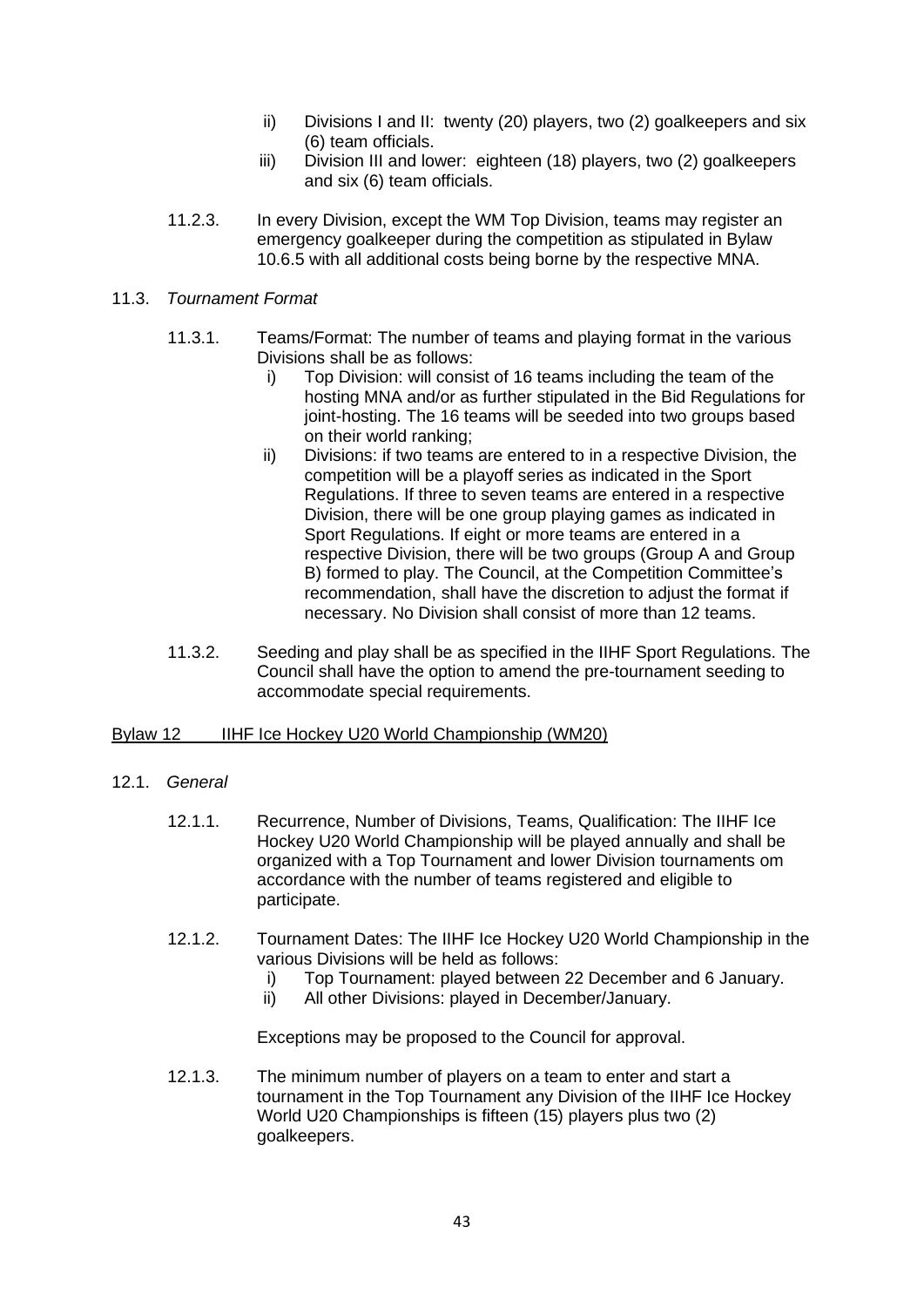# 12.2. *Team Composition*

- 12.2.1. Player Eligibility: The players participating in any IIHF Ice Hockey U20 World Championship must be eligible to compete as a male athlete of the male gender and be no younger than fifteen (15) years of age, and no older than twenty (20) years of age, on December 31 of the year in which the Championship Season ends. No under-age waiver is permitted.
- 12.2.2. Maximum Number of Players, Officials: The maximum number of participants per team in the IIHF Ice Hockey U20 World Championships in each Division shall be as follows:
	- i) Top Tournament: twenty (20) players, three (3) goalkeepers and six (6) team officials.
	- ii) Divisions I and II: twenty (20) players, two (2) goalkeepers and six (6) team officials.
	- iii) Division III and lower Divisions: eighteen (18) players, two (2) goalkeepers and six (6) team officials.
- 12.2.3. In every Division, except the WM20 Top Tournament, teams may register an emergency goalkeeper during the competition as stipulated in Bylaw 10.6.5 with all additional costs being borne by the respective MNA.
- 12.3. *Tournament Format*
	- 12.2.4. Teams/Format: The number of teams and playing format in the various Divisions shall be as follows:
		- i) Top Tournament: will consist of 10 teams seeded into two groups following their ranking from the previous Championship Season's tournament.
		- ii) Divisions: if two teams are entered in a respective Division, the competition will be a playoff series. If three to seven teams are entered in a respective Division, there will be one group. If eight to twelve teams are entered in a respective Division, there will be two groups (Group A and Group B) formed to play. The Council, at the Competition Committee's recommendation, shall have the discretion to adjust the format if necessary. No Division shall consist of more than 12 teams.
	- 12.2.5. Seeding and play shall be as specified in the IIHF Sport Regulations. The Council shall have the option to amend the pre-tournament seeding to accommodate special requirements.

# <span id="page-44-0"></span>Bylaw 13 IIHF Ice Hockey U18 World Championship (WM18)

- 13.1. *General*
	- 13.1.1. Recurrence, Number of Divisions, Teams, Qualification: The IIHF Ice Hockey U18 World Championship will be played annually and shall be organized with a Top Tournament and lower Division tournaments in accordance with the number of teams registered and eligible to participate. If the number of teams exceeds 46, a qualification tournament as described in By-Law 17 will also be held.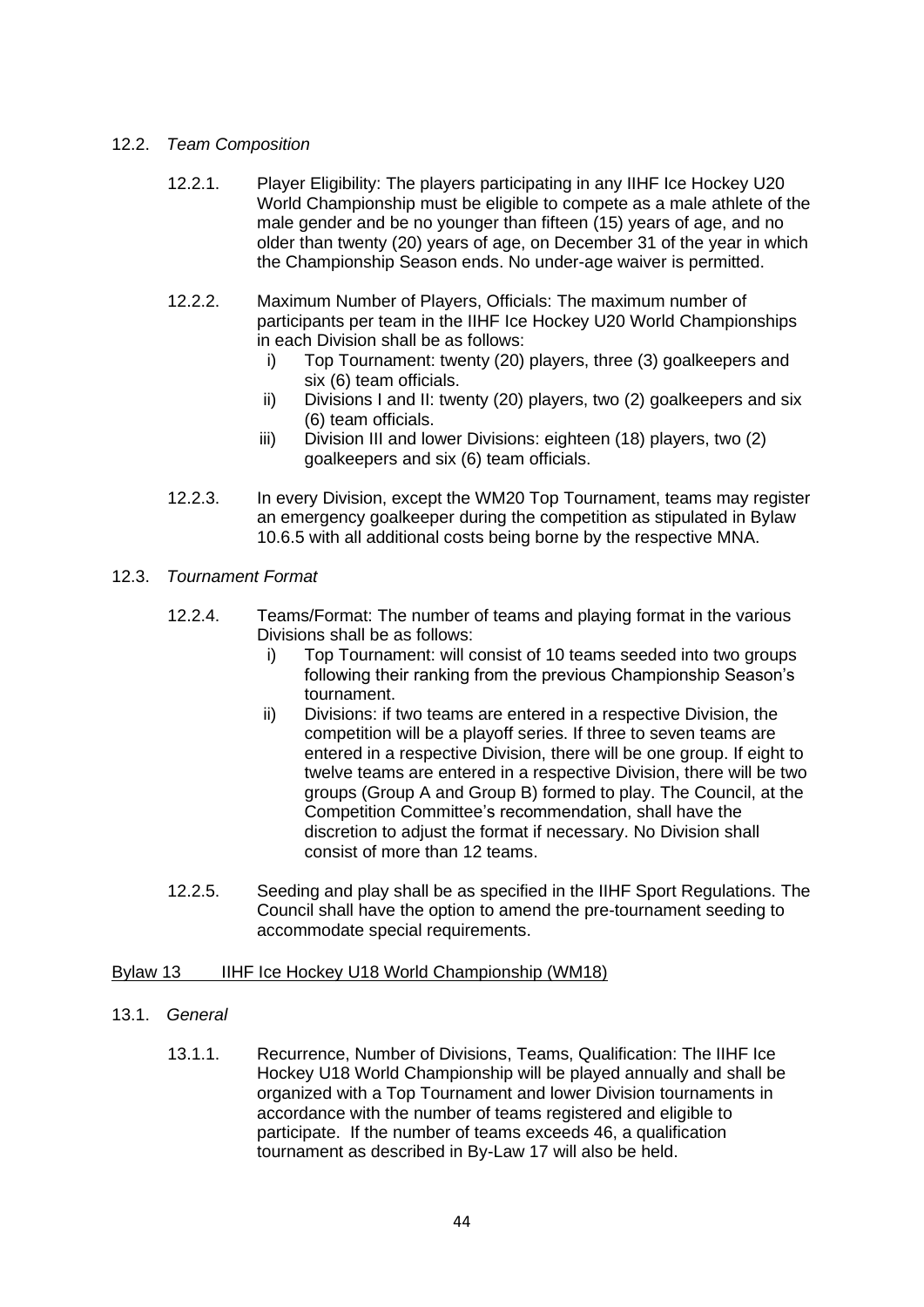- 13.1.2. Tournament Dates: The IIHF Ice Hockey U18 World Championships in the various Divisions will be held as follows:
	- i) Top Tournament: played as late as possible in April.<br>ii) Divisions: played in February. March or April.
	- Divisions: played in February, March or April.

Championships in each Division must be finished at least one week before the beginning of the IIHF Ice Hockey World Championship.

Exceptions may be proposed to the Council for approval.

- 13.1.3. The minimum number of players on a team to enter and start a tournament in the Top Tournament any Division of the IIHF Ice Hockey World U18 Championships, is fifteen (15) players plus two (2) goalkeepers.
- 13.2. *Team Composition*
	- 13.2.1. Player Eligibility: The players participating in any IIHF Ice Hockey U18 World Championship must be eligible to compete as a male athlete and be no younger than fifteen (15) years of age, and no older than eighteen (18) years of age, by December 31 of the year in which the Championship Season ends. No under-age waiver is permitted.
	- 13.2.2. Maximum Number of Players, Officials: The maximum number of participants per team in the IIHF Ice Hockey U18 World Championships in each Division shall be as follows:
		- i) Top Tournament: twenty (20) players, three (3) goalkeepers and six (6) team officials.
		- ii) Divisions I and II: twenty (20) players, two (2) goalkeepers and six (6) team officials.
		- iii) Division III and lower: eighteen (18) players, two (2) goalkeepers and six (6) team officials.
	- 13.2.3. In every Division, except the U18 Top Tournament, teams may register an emergency goalkeeper during the competition as stipulated in Bylaw 10.6.5 with all additional costs being borne by the respective MNA.

# 13.3. *Tournament Format*

- 13.3.1. Teams/Format: The number of teams and playing format in the various Divisions shall be as follows:
	- i) Top Tournament: will consist of 10 teams seeded into two groups following their ranking from the previous Championship Season's tournament.
	- ii) Divisions: if two teams are entered in a respective Division, the competition will be a playoff series. If three to seven teams are entered in a respective Division, there will be one group. If eight to twelve teams are entered in a respective Division, there will be two groups (Group A and Group B) formed to play. The Council, at the Competition Committee's recommendation, shall have the discretion to adjust the format if necessary. No Division shall consist of more than 12 teams.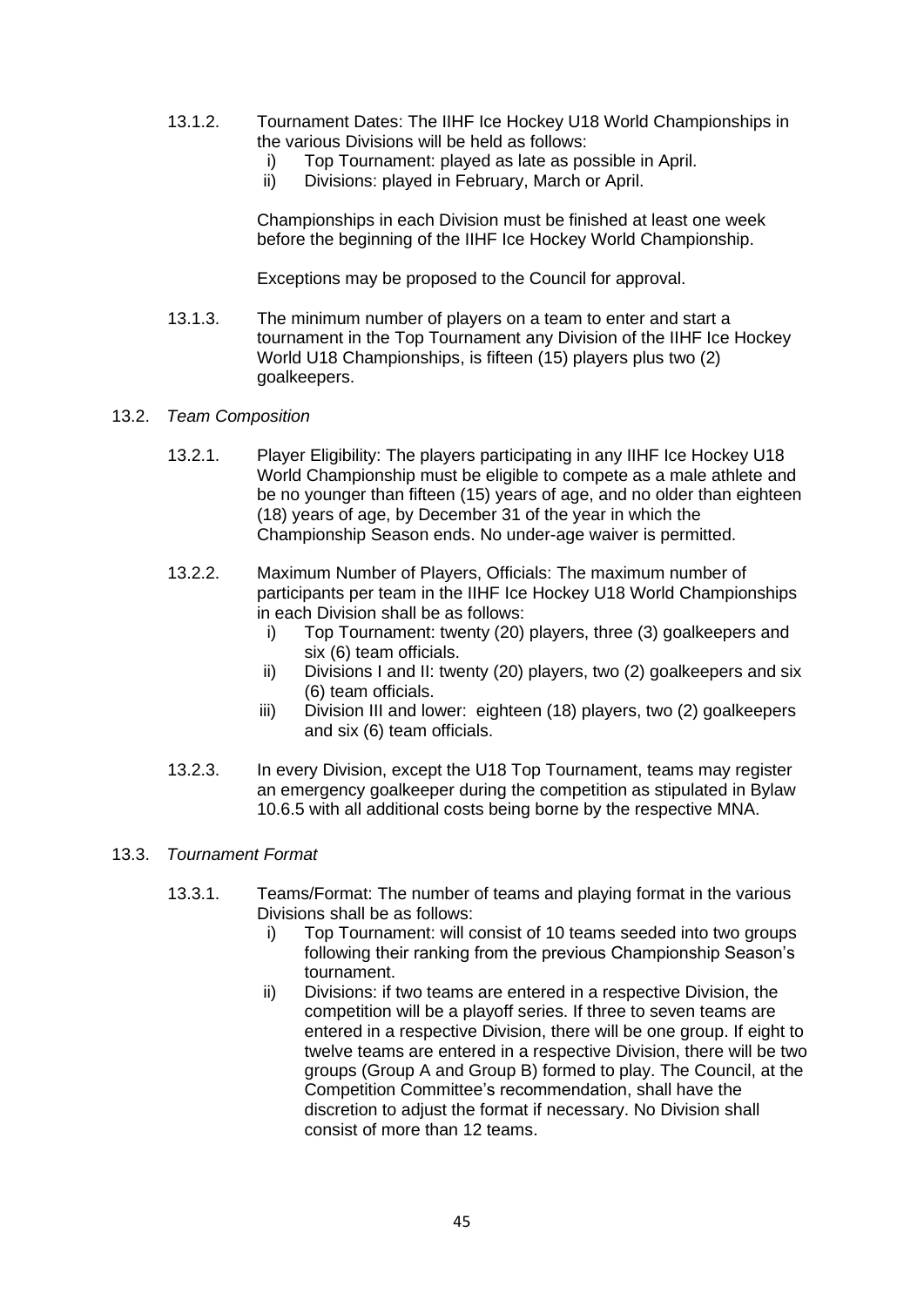13.3.2. Seeding and play shall be as specified in the IIHF Sport Regulations. The Council shall have the option to amend the pre-tournament seeding to accommodate special requirements.

# <span id="page-46-0"></span>Bylaw 14 IIHF Ice Hockey Women's World Championship (WW)

- 14.1. *General*
	- 14.1.1. Recurrence, Number of Divisions, Teams, Qualification: The IIHF Ice Hockey Women's World Championship will be played annually (except for the Top Tournament, which is not played in Winter Olympic years) and shall be organized with a Top Tournament and lower Division tournaments in accordance with the number of teams registered and eligible to participate.
	- 14.1.2. Tournament Dates: The IIHF Ice Hockey Women's World Championships in the various Divisions will be held as follows:
		- i) Top Tournament: played in March/April in non-Winter Olympic years.
		- ii) Divisions: played in March/April.

Championships in each division must be completed at least one week prior to the start of the IIHF Ice Hockey World Championship (WM Top Division).

Exceptions may be proposed to the Council for approval.

- 14.1.3. The minimum number of players on a team to enter and start a tournament in any Division of the IIHF Ice Hockey Women World Championships, is fifteen (15) players plus two (2) goalkeepers.
- 14.2. *Team Composition*
	- 14.2.1. Player Eligibility: The players participating in any IIHF Ice Hockey Women's World Championship must be eligible to compete as a female athlete and be at least eighteen (18) years old by December 31 of the year in which the Championship Season ends. Players who do not meet the minimum age requirements, but who will have their 16th or 17th birthday in the year in which the Championship Season ends, may participate if they have a signed under-age waiver as stipulated in Bylaw 10.6.2.
	- 14.2.2. Maximum Number of Players, Officials: The maximum number of participants per team in the IIHF Ice Hockey Women's World Championships in each Division shall be as follows:
		- i) Top Tournament: twenty (20) players, three (3) goalkeepers and six (6) team officials.
		- ii) Divisions: twenty (20) players, two (2) goalkeepers and six (6) team officials.
		- iii) Division III and lower: eighteen (18) players, two (2) goalkeepers and six (6) team officials.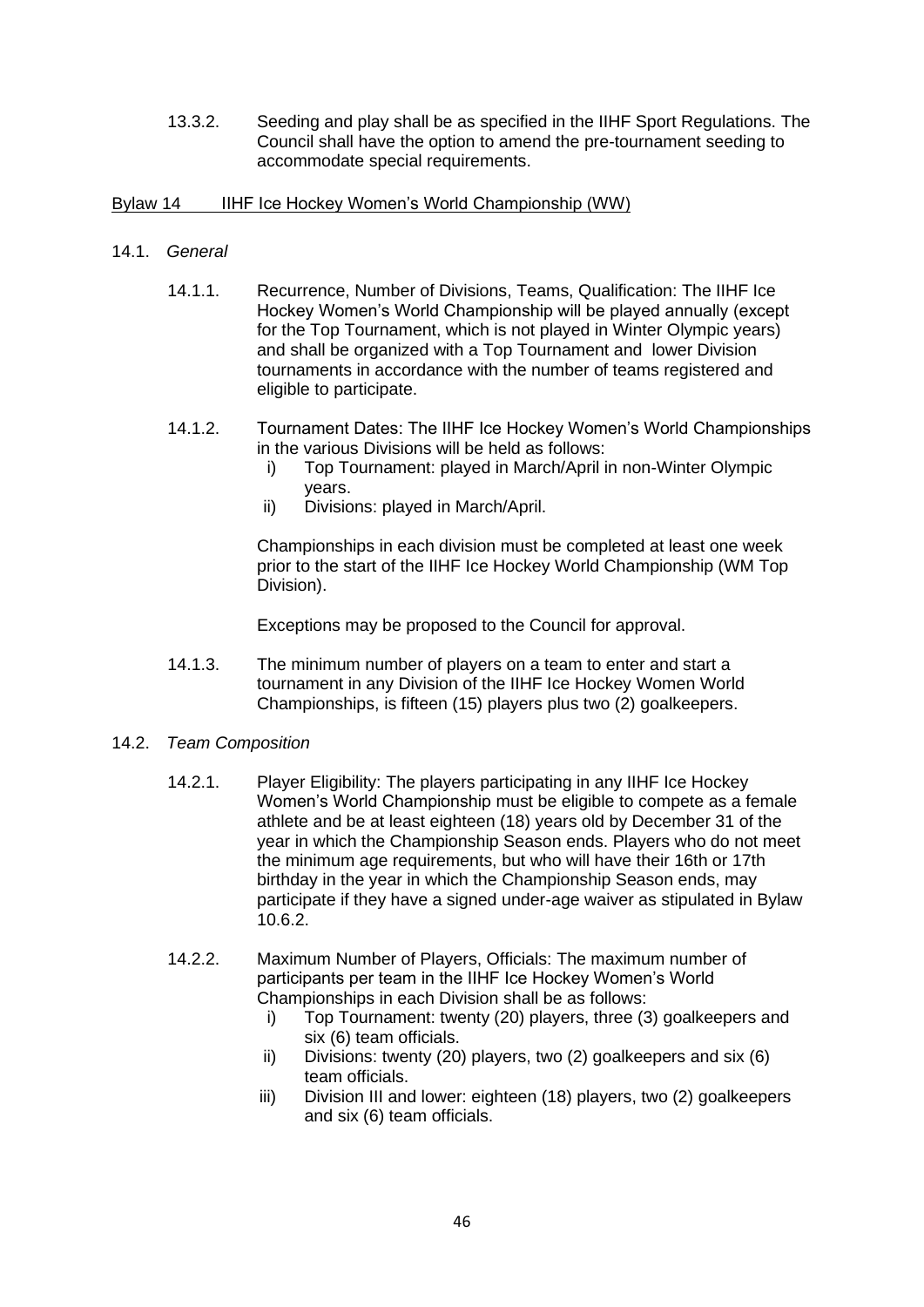- 14.2.3. In every Division, except the WW Top Tournament, teams may register an emergency goalkeeper during the competition as stipulated in Bylaw 10.6.5 with all additional costs being borne by the respective MNA.
- 14.3. *Tournament Format* 
	- 14.2.1. Teams/Format: The number of teams and playing format in the various Divisions shall be as follows:
		- i) Top Tournament: will consist of 10 teams seeded into two groups following their world ranking. Five teams will be seeded in Group A and the next five teams will be seeded in Group B.
		- ii) Divisions: if two teams are entered in a respective Division, the competition will be a playoff series. If three to seven teams are entered in a respective Division, there will be on group. If eight to twelve teams are entered in a respective Division, there will be two groups (Group A and Group B) formed to play. The Council, at the Competition Committee's recommendation, shall have the discretion to adjust the format if necessary. No Division shall consist of more than 12 teams.
	- 14.2.2. Seeding and play shall be as specified in the IIHF Sport Regulations. The Council shall have the option to amend the pre-tournament seeding to accommodate special requirements.

# <span id="page-47-0"></span>Bylaw 15 IIHF Ice Hockey U18 Women's World Championship (WW18)

- 15.1. *General*
	- 15.1.1. Recurrence, Number of Divisions, Teams, Qualification: The IIHF Ice Hockey U18 Women's World Championship will be played annually and shall be organized in a Top Tournament and lower Division tournaments in accordance with the number of teams registered and eligible to participate.
	- 15.1.2. Tournament Dates: The IIHF Ice Hockey U18 Women's World Championships in the various Divisions will be held as follows: i) Top Tournament and all Divisions: played in January.

Exceptions may be proposed to the Council for approval.

- 15.1.3. The minimum number of players on a team to enter and start a tournament in any Division of the IIHF Ice Hockey Women World U18 Championship, is fifteen (15) players plus two (2) goalkeepers.
- 15.2. *Team Composition*
	- 15.2.1. Player Eligibility: The players participating in any IIHF Ice Hockey U18 Women's World Championship must be eligible to compete as a female athlete and be no younger than fifteen (15) years of age, and no older than eighteen (18) years of age, by December 31 of the year in which the Championship Season ends. No under-age waiver is permitted.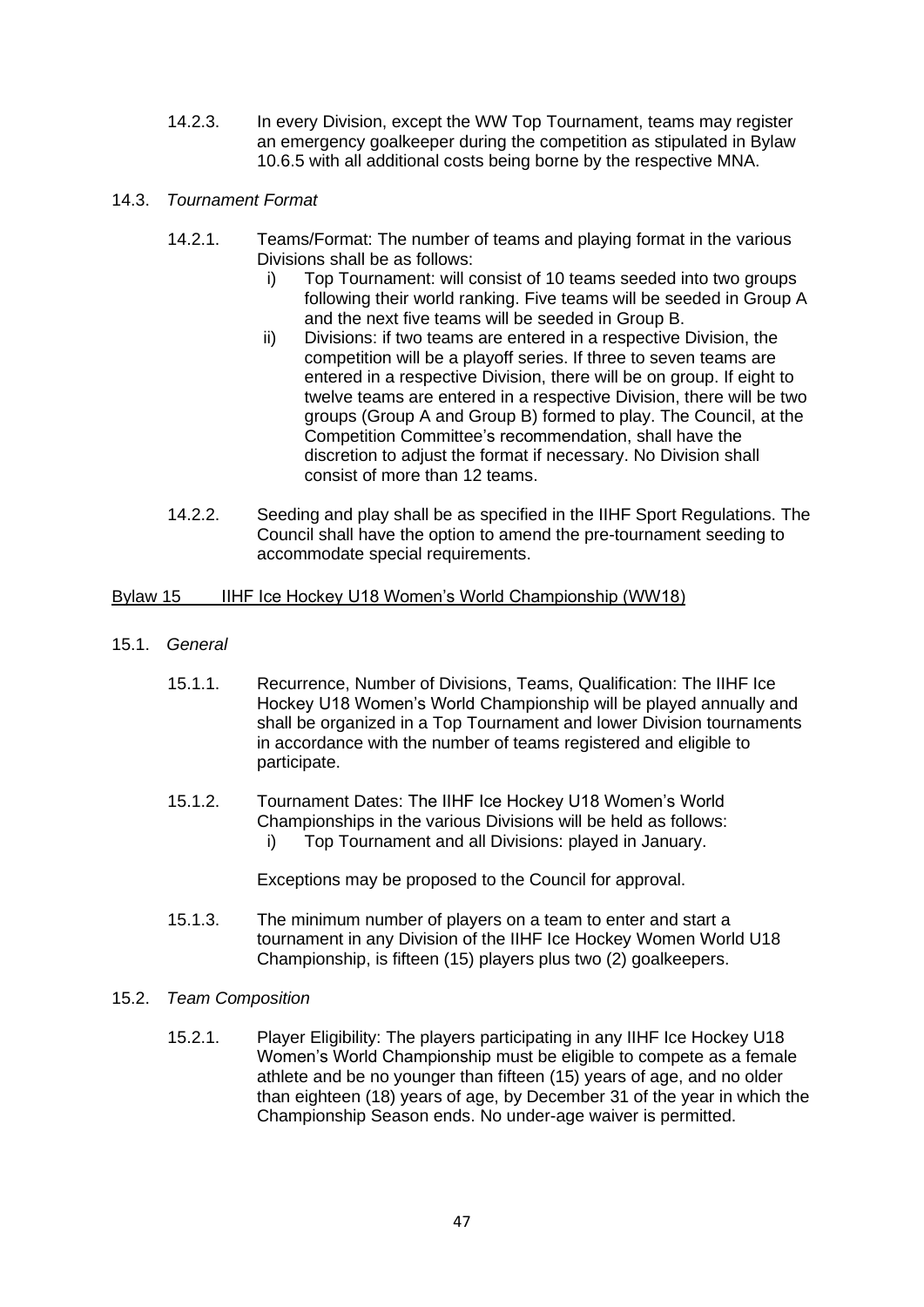- 15.2.2. Maximum Number of Players, Officials: The maximum number of participants per team in the IIHF Ice Hockey U18 Women's World Championships in each Division shall be as follows:
	- i) Top Tournament: twenty (20) players, two (2) goalkeepers and six (6) team officials.
	- ii) Divisions: eighteen (18) players, two (2) goalkeepers and six (6) team officials.
- 15.2.3. In every Division, teams may register an emergency goalkeeper during the competition as stipulated in Bylaw 10.6.5 with all additional costs being borne by the respective MNA.
- 15.3. *Tournament Format* 
	- 15.3.1. Teams/Format: The number of teams and playing format in the various Divisions shall be as follows:
		- i) Top Tournament: will consist of 8 teams seeded into two groups following their rankings from the previous IIHF Ice Hockey U18 Women's World Championships. Four teams will be seeded in Group A, and the next 4 teams will be seeded in Group B.
		- ii) Divisions: if two teams are entered into a respective Division, the competition will be a playoff series. If three to seven teams are entered in a respective Division, there will be one group. If eight to twelve teams are entered in a respective Division, there will be two groups (Group A and Group B) formed to play. The Council, at the Competition Committee's recommendation, shall have the discretion to adjust the format if necessary. No Division shall consist of more than 12 teams.
	- 15.3.2. Seeding and play shall be as specified in the IIHF Sport Regulations. The Council shall have the option to amend the pre-tournament seeding to accommodate special requirements.

# <span id="page-48-0"></span>Bylaw 16 Promotion and Relegation

# 16.1. *Promotion*

Teams in the various Divisions of each Category will be promoted for the next Championship Season as follows:

- i) Division I Group A (WM): the two (2) top teams will be promoted to the Top Division.
- ii) Division I Group A (WW): the two (2) top teams will be promoted to the Top Division.
- iii) All other Division and categories: the winning team will be promoted to the highest group in the same Division or if there are no higher groups in the same Division, will be promoted to the lowest group of the next highest Division, subject to the Council's authority to adjust the format.

# 16.2. *Relegation*

Teams in the various Divisions of each Category will be relegated for the next Championship Season as follows:

- i) Top Division (WM): the last-placed team from each group (2 teams in total) will be relegated to Division I Group A.
- ii) Top Division (WW): the two last-placed teams in Group B will be relegated to Division I Group A.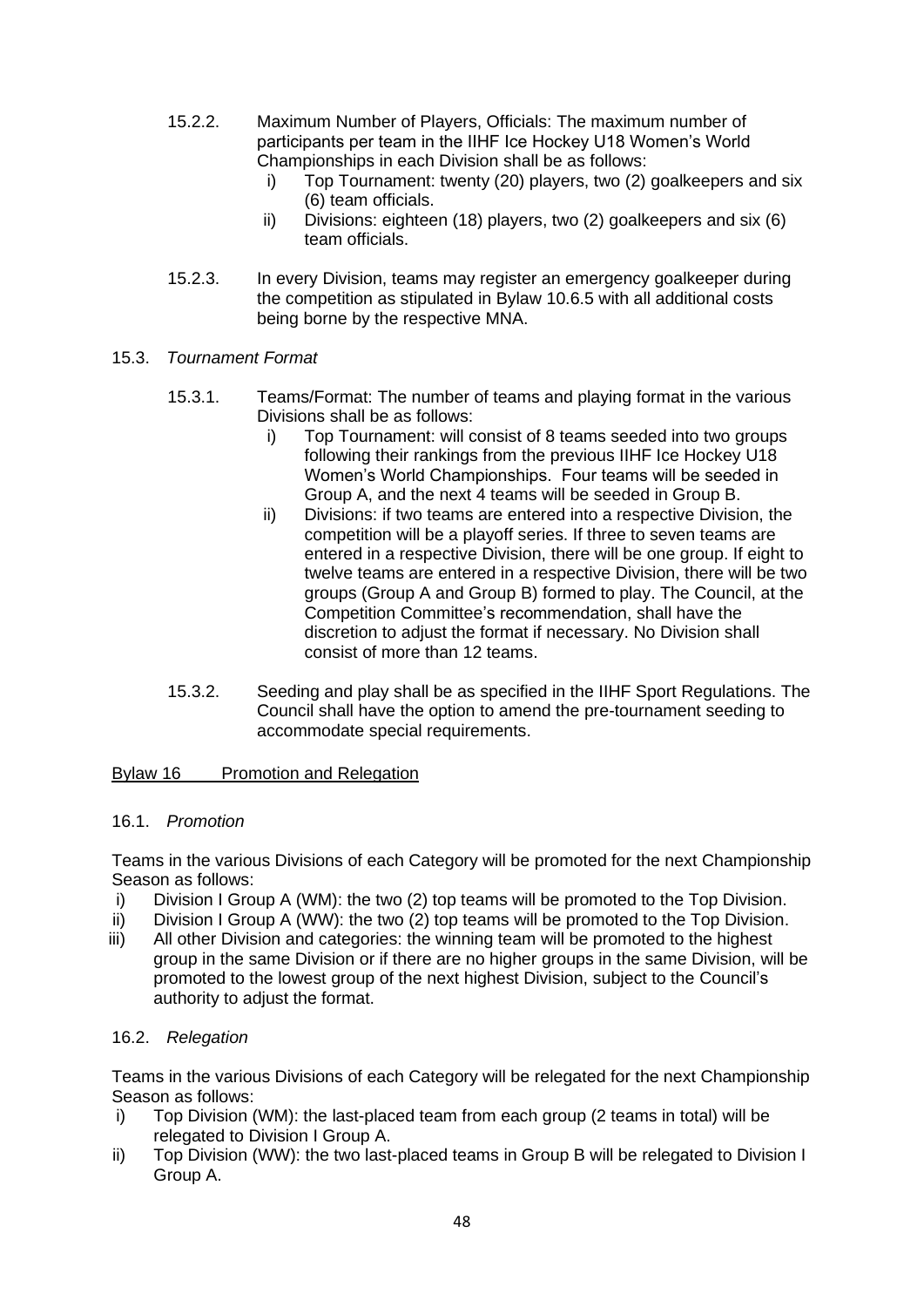iii) In all other Divisions and categories: the last-placed team will be relegated to the lowest group in the same Division or if there are no lower groups in the same Division, will be relegated to the top group in the next lowest Division, subject to the Council's authority to adjust the format.

# <span id="page-49-0"></span>Bylaw 17 Olympic Competitions

- 17.1. *Olympic Games*
	- 17.1.1. The IOC invites the IIHF to participate in the Olympic Winter Games (Men and Women). The IIHF operates the Olympic ice hockey competitions in accordance with the IIHF Bylaws, Regulations/Codes and Official Playing Rules.
	- 17.1.2. Date: The Olympic Games take place every four (4) years in February, the next occurring in 2022.
	- 17.1.3. Number of Players, Officials: the IIHF will determine the number of players and officials for the Olympic competition which will depend on its agreement with the IOC.
	- 17.1.4. Number of Teams, Playing Format: The IIHF will determine the playing system for the Olympic competition based on participating teams and the agreement with the IOC.
	- 17.1.5. Qualification: The system for qualification will be formatted depending upon the number of entries and geographical considerations.
	- 17.1.6. Eligibility: Player eligibility rules for Olympic competitions are in accordance with Bylaw 4. MNAs must meet minimum participation standards as indicated in Bylaw 3.
	- 17.1.7. The IIHF will comply with the IOC Charter with respect to participation.

# 17.2. *Youth Olympic Games*

17.2.1. The Youth Olympic Winter Games (Men and Women) take place every four years in the same year as the Summer Olympic Games, the next occurring in 2020. The IIHF will only be part of the Youth Olympic Games if the IOC invites the IIHF to participate in the Youth Olympic Games. The number of participating teams, players and officials, as well as eligibility criteria and the format for competition and qualification will be determined by the IIHF depending on agreements with and stipulations by the IOC.

# <span id="page-49-1"></span>**Chapter 2 SPORT**

# <span id="page-49-2"></span>Bylaw 18 International Player Transfers

18.1. Players who wish to move from one Country, irrespective of whether or not they are registered with the MNA of that Country, to the MNA of another Country are required to have a valid IIHF Transfer in accordance with the IIHF International Transfer Regulations.

18.2. In exceptional circumstance, the Council may authorize the transfer of a player.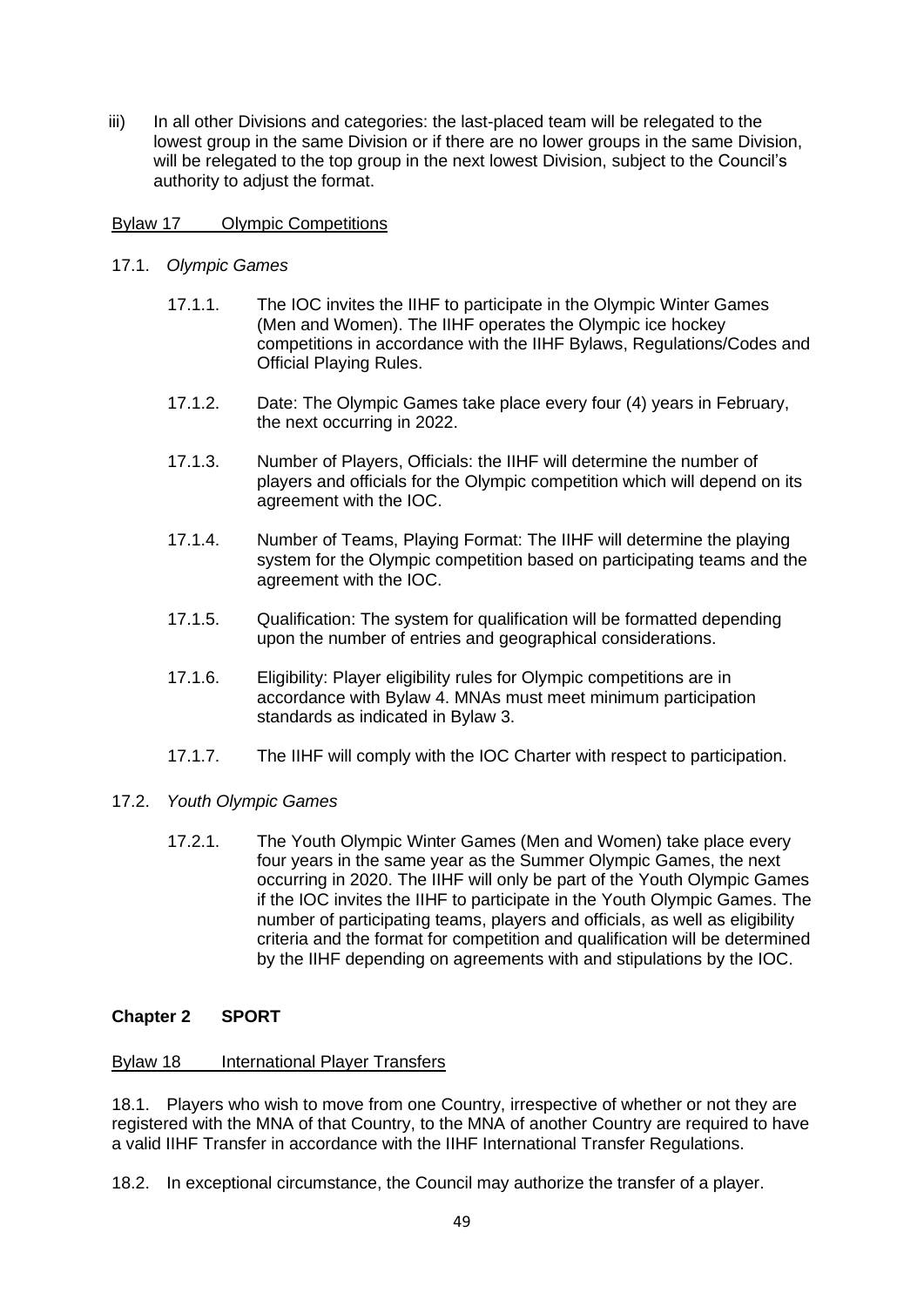### <span id="page-50-0"></span>Bylaw 19 International Games and Competitions

### 19.1. *International Games*

- 19.1.1. MNAs are authorized to participate in international games, Leagues or other competitions with teams from other MNAs. All MNAs and their teams, players and officials taking part in international games shall be subject to the applicable IIHF Statutes, Bylaws, Regulations/Codes and Official Playing Rules and must complete Official Game Sheets.
- 19.1.2. An MNA member team that wishes to participate in and/or organize an international game or other competition must first obtain the permission of its MNA.
- 19.1.3. Teams of MNAs wishing to host international games involving teams of non-member organization must obtain the approval of (1) the IIHF, (2) the MNA where the games will be played, (3) the MNA where the nonmember organization is located, and (4) the MNA(s) participating team(s).
- 19.1.4. Teams of MNAs wishing to participate in international games hosted by a non-member organization must obtain the approval of their MNA and the IIHF.
- 19.1.5. All international senior club and national team games must be officiated by IIHF Licensed Officials in accordance with Bylaw 21.
- <span id="page-50-1"></span>19.2. *Cross-Border Leagues*
	- 19.2.1. An MNA member team that wishes to play in a cross-border League and/or a League of an MNA where the club is not located must first obtain the permission of the MNA where the club is located. The MNA where the club is located must consult with the necessary national League before granting permission to the club to play in a cross-border League. If the club obtains the permission of the MNA where the club is located, it must then obtain the permission of the MNA of the Country where the club's future League is located. The IIHF Office shall operate oversight authority over the aforementioned approval and consultation process and shall refer all violations to the IIHF Disciplinary Board.
	- 19.2.2. A League that wishes to operate cross-border must first obtain the permission of the MNA where the League is located. If the League obtains the permission of the MNA where the League is located, it must subsequently obtain the permission of each MNA where the clubs that wish to participate in the cross-border League are located.
	- 19.2.3. For purposes of Bylaw 19.2, location means the place where the club or League is conducting its daily operations, specifically including but not limited to, the venue where the club is holding its home games and Country where the League is incorporated and operating.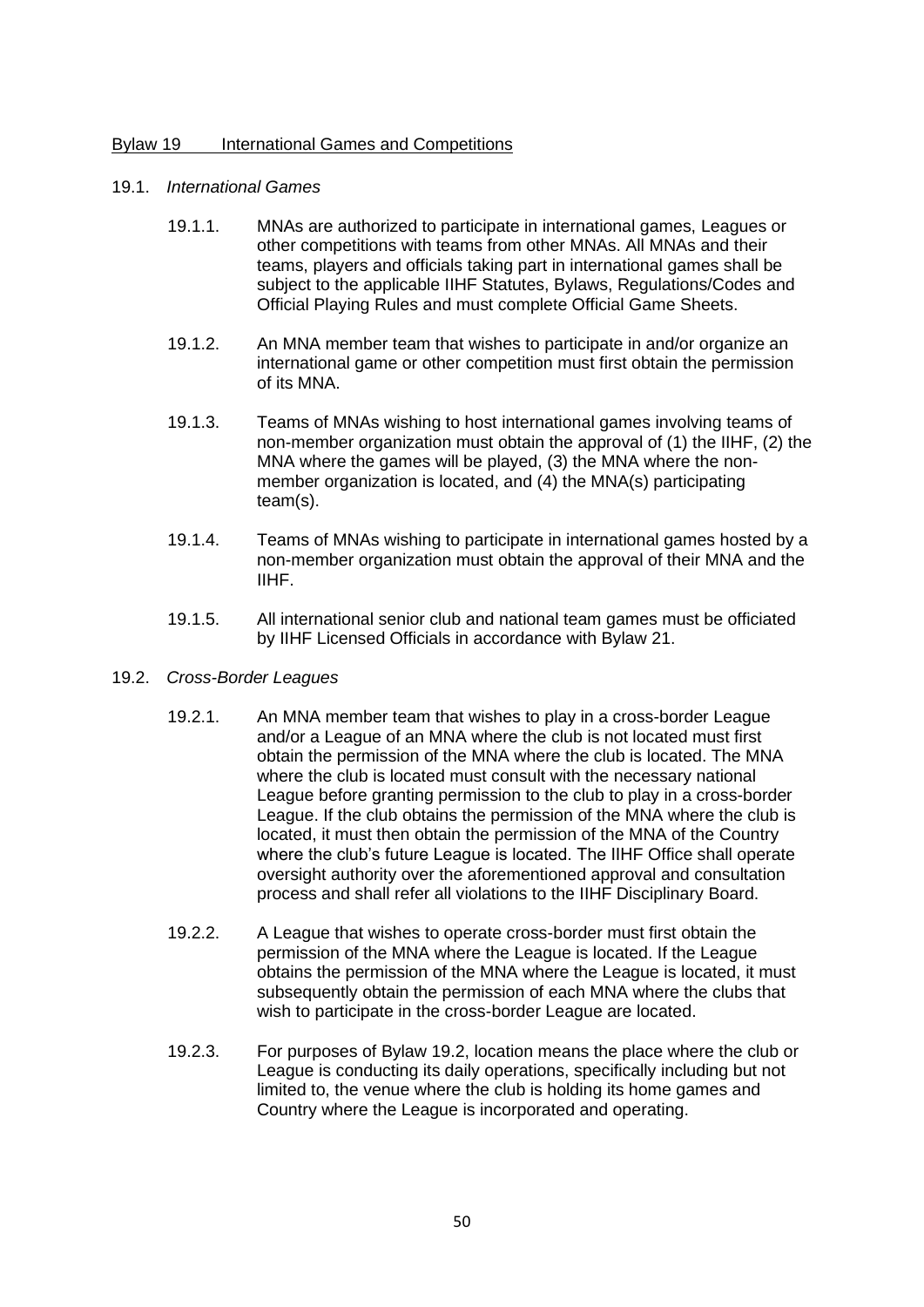# Bylaw 20 IIHF Official Game Sheets

Official game sheets of IIHF Competitions indicated in Bylaw 1 and national team games where a match penalty and/or game misconduct has occurred must be submitted to the IIHF, the organizer and to the respective MNAs.

# <span id="page-51-0"></span>Bylaw 21 International Referees and Linesmen

# 21.1. *International Referees and Linesmen Licenses:*

International Referees and Linesmen are licensed by the IIHF in categories A, B and/or C specified as follows:

• 'A' License: WM, WW, WM20, WM18, WW18 and Olympic Winter Games Final Qualifications, Olympic Winter Games, Euro Hockey Tour, or any other international competition as specified by the IIHF.

• 'B' License: All other IIHF Championships not requiring an A License, competitions as specified by the IIHF, Olympic Winter Games Preliminary Qualifications, and all other international games involving a national team from men, women, men under 20, men under 18 and women under 18.

• 'C' License: All senior international club team games and all international games involving national teams not specified above.

21.2. International Referees and Linesmen licensed by the IIHF must meet and follow all requirements as indicated in the Sport Regulations.

# <span id="page-51-1"></span>Bylaw 22 Official Playing Rules

The Official Playing Rules for all IIHF Competitions, Olympic competitions and qualifications thereto and all other international games shall be established by the IIHF and contained within the IIHF Official Rule Book. The IIHF shall be responsible for establishing guidelines by which the official playing rules and any rule interpretations or adjustments shall be interpreted.

### <span id="page-51-2"></span>Bylaw 23 Integrity

# 23.1. *Manipulation of Competitions*

- 23.1.1. All persons bound by the IIHF Statutes, Bylaws and Regulations/Codes including players, team officials, on and off ice officials and IIHF representatives must fully comply with all Competition Manipulation rules established in the IIHF Code of Conduct.
- 23.1.2. All MNAs must immediately report all incidents of Competition Manipulation, as defined in the IIHF Code of Conduct and/or the MNAs relevant law, occurring within their Country to the IIHF including subsequently providing the final decision and all information relating to the sanctions imposed at the national level.
- 23.1.3. Any person who has been sanctioned for a Competition Manipulation violation by an MNA and/or other national authority may have his case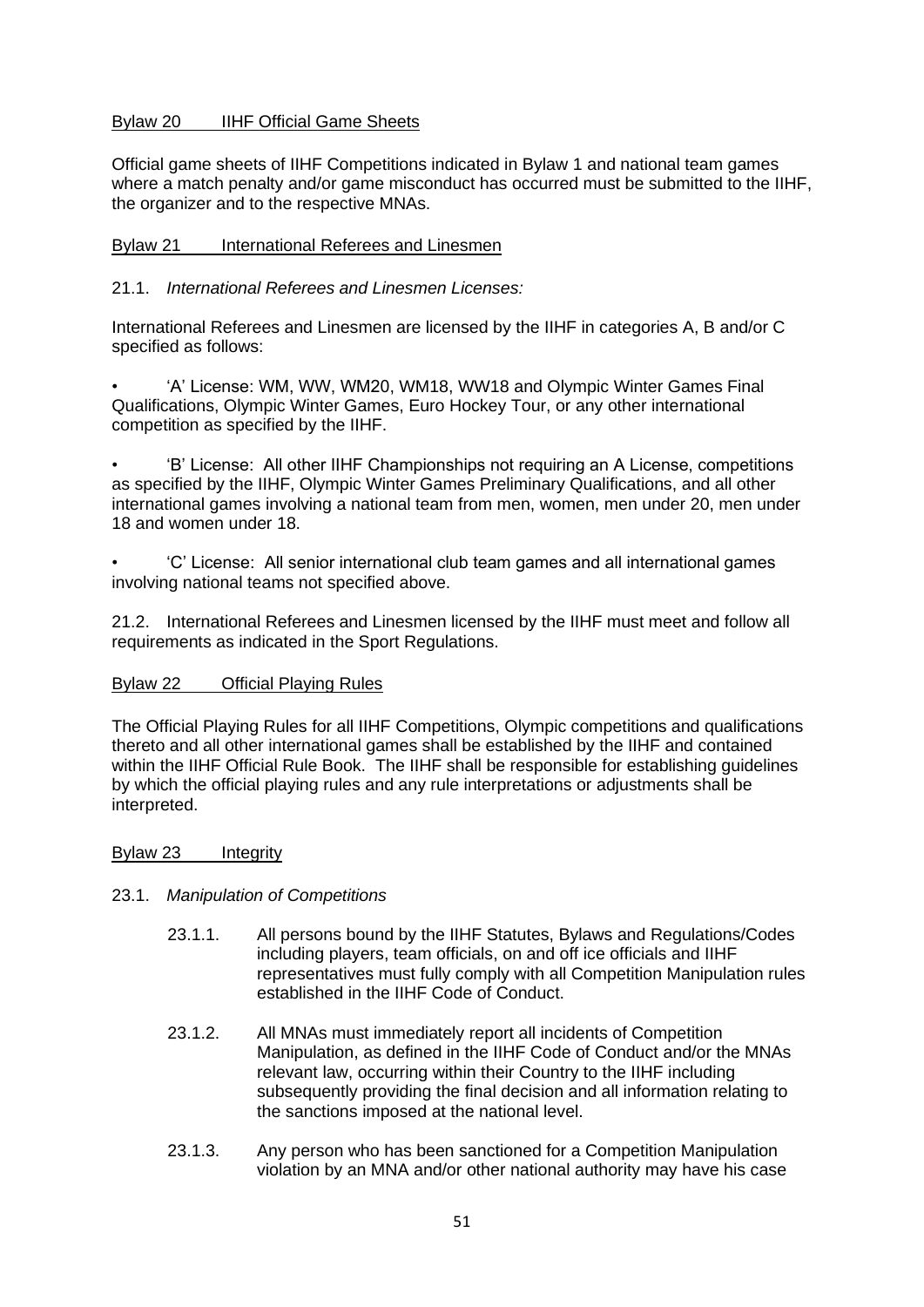reviewed by the IIHF Disciplinary Board if the IIHF deems such necessary. The IIHF Disciplinary Board shall have the right to expand the national sanction internationally and/or adjust the sanction in accordance with the IIHF Code of Conduct.

### 23.2. *Anti-Doping*

- 23.2.1. All matters relating to anti-doping shall be carried out in accordance with the IIHF Doping Control Regulations and the World Anti-Doping Code. The organizers of IIHF Competitions must ensure that the Doping Control Regulations and the International Standards for Testing and Investigations are applied and respected. All clubs, teams, officials, players, team officials and game officials are subject to IIHF Doping Control Regulations at all times.
- 23.2.2. The IIHF shall decide at which IIHF Competitions and/or when out-ofcompetition doping controls are conducted. All doping control testing will be conducted in accordance with the IIHF Doping Control Regulations.
- 23.2.3. The IIHF (and/or an IIHF designated Anti-Doping Organization) shall have the authority to conduct in-competition testing for: (1) all players who have signed the Player Entry Form to participate in IIHF Competitions and (2) all players under the jurisdiction of an MNA. The IIHF (and/or an IIHF designated Anti-Doping Organization) shall have the authority to conduct out-of-competition testing at any time or place for all players under the jurisdiction of an MNA, including players serving a period of ineligibility or a provisional suspension.
- 23.2.4. Violations of the IIHF Doping Control Regulations will be sanctioned in accordance with the IIHF Disciplinary Code in strict compliance with the World Anti-Doping Code. Any player suspended due to a doping offence will be subject to doping control prior to being eligible to play again.
- 23.3. *Doping Control Procedures in MNAs*
	- 23.3.1. MNAs and their affiliated Leagues, teams and players are bound by the provisions of the WADC and subject to the IIHF Disciplinary Code related thereto.
	- 23.3.2. The results of positive doping tests carried out by MNAs or on players within their jurisdiction must be reported to the IIHF together with information about the sanction imposed.
	- 23.3.3. Any player who has been sanctioned for a doping offence by an MNA may have his case reviewed by the IIHF Disciplinary Board if the IIHF deems such necessary. Should the IIHF take such action in relation to a decision rendered by an MNA, the IIHF Disciplinary Board shall have the right to impose additional sanctions and/or reduce sanctions in accordance with the WADC. WADA shall have the right to appeal IIHF Disciplinary Board Decisions and MNA Decisions, in accordance with the WADC.
	- 23.3.4. In national level cases where the MNA does not possess any anti-doping regulations, the disciplinary measures taken by the MNA must be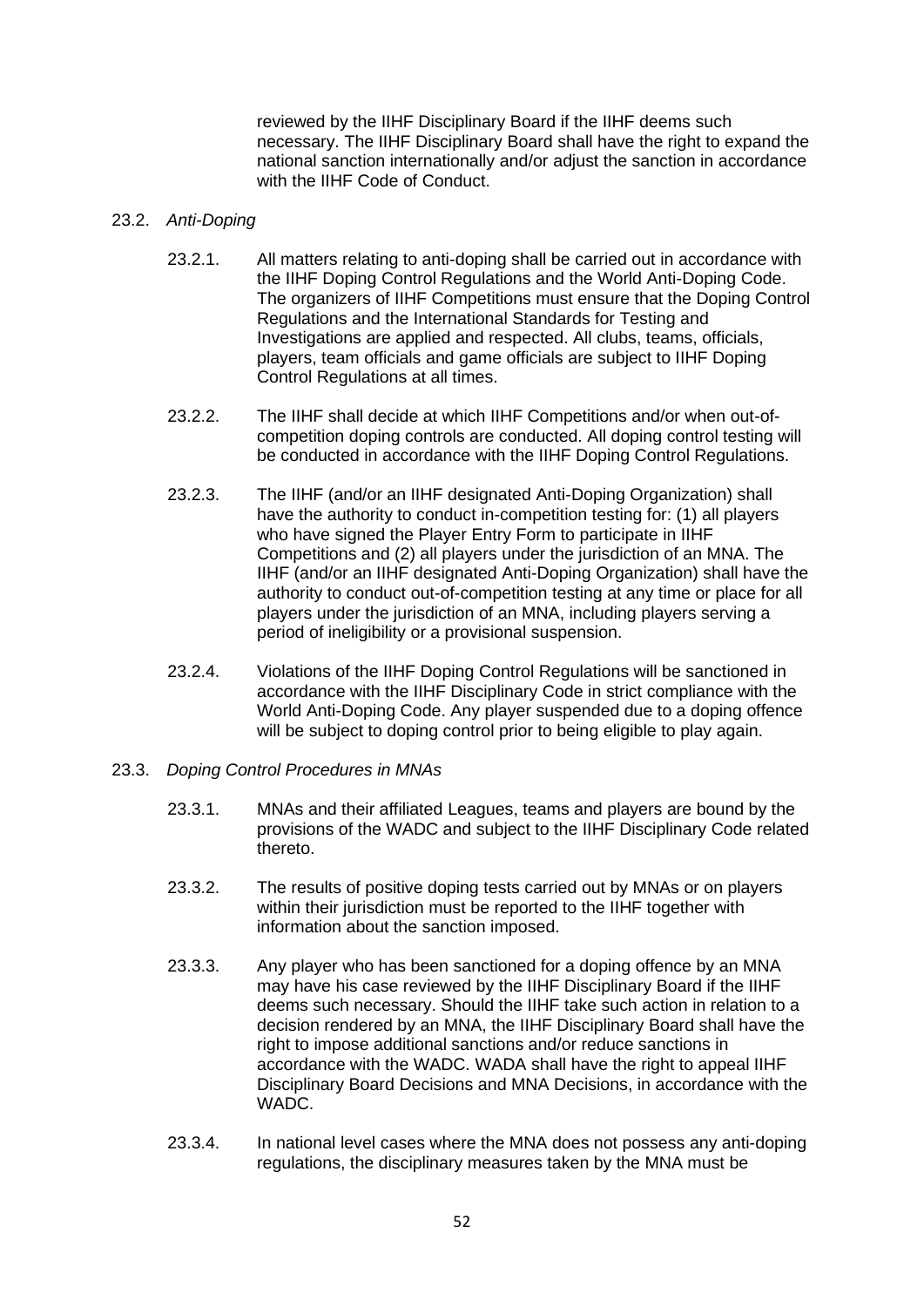substantially the same as those that would have been imposed by the IIHF in accordance with the IIHF Disciplinary Regulations and the WADC.